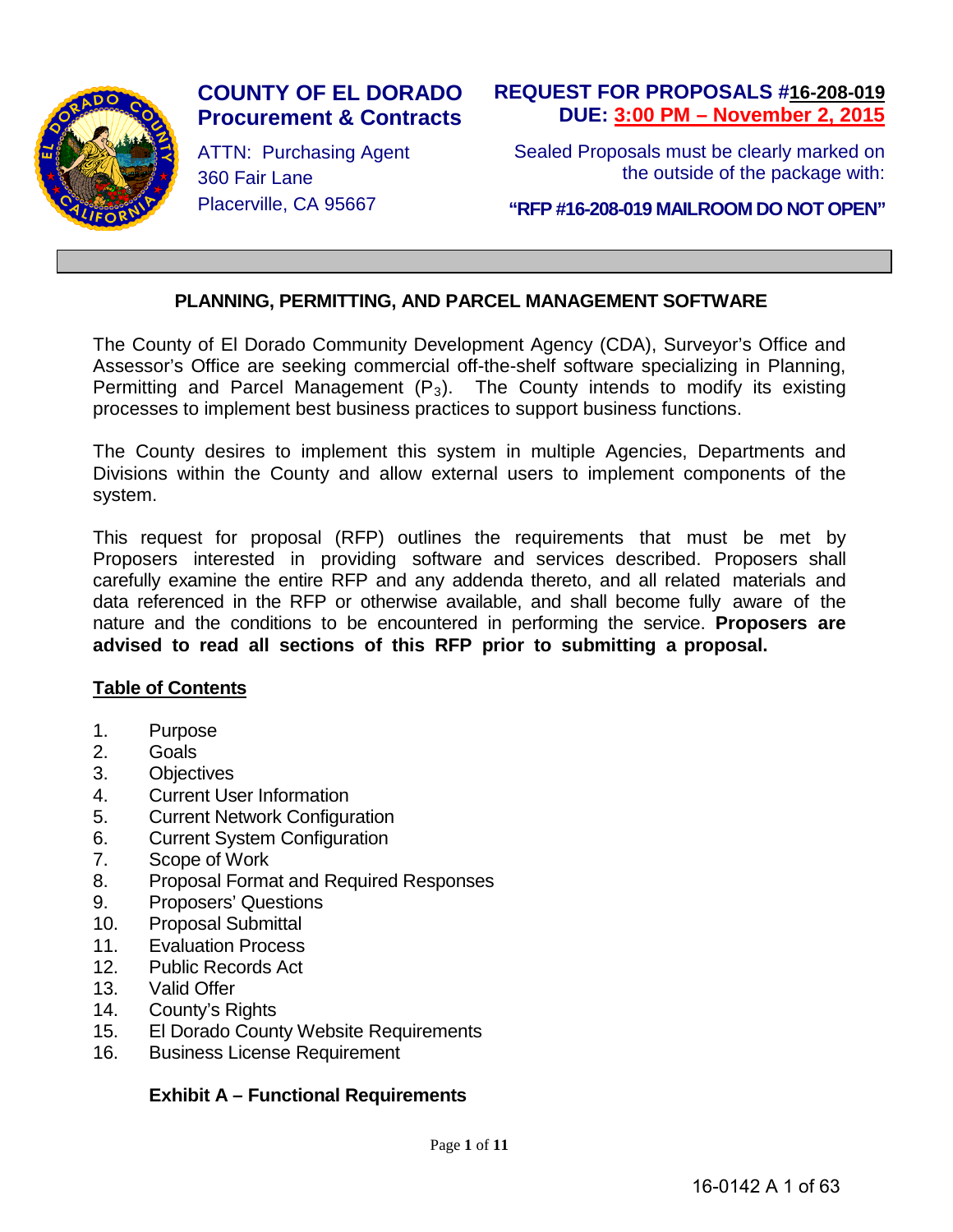# **1. Purpose:**

The County of El Dorado Community Development Agency (CDA), Surveyor's Office and Assessor's Office are seeking commercial off-the-shelf software specializing in Planning, Permitting and Parcel Management  $(P_3)$ . The County intends to modify its existing processes to implement best business practices to support business functions.

The County desires to implement this system in multiple Agencies, Departments and Divisions within the County and allow external users to implement components of the system.

# **2. Goals:**

The goal of the new system is to provide a next-generation replacement to the Land Management Information System (LMIS) that will provide new functionality, such as:

- Automated workflows
- Document management
- Code enforcement tracking
- Project management
- Electronic plan checking
- Comprehensive cashiering functions
- Use of mobile technologies
- Automated services to the County's constituents

It will also integrate with our ESRI Geographic Information System, property system, financial system and other smaller systems.

The selected software solution must offer a wide variety of capabilities. This includes all of the areas listed in the Scope for Work and Functional Requirements sections, at a minimum.

# **3. Objectives:**

By replacing the current software with a more robust, state-of-the-art solution, the County expects to transition to an enterprise-wide, distributed solution. In light of this, the following objectives are highly desirable outcomes of this Request for Proposal (RFP) and system replacement process:

- Support business processes with a next generation software platform for the future
- Choose a solution that is easy to implement and easy to understand, but designed for configurability
- Reduce the number of custom solutions and "shadow" systems
- Utilize vendor guidance in adapting County business practices to the out-of-the-box solution
- Utilize a robust workflow engine with capabilities for providing workflow automation and configuration, tools for enforcing data rules and business rules, and a flexible tool set to quickly respond to future Ordinance directives and business process changes
- Decrease complexity and maintenance burden through good design, use of best practices, reliance on industry standard platforms and technologies, and greater reuse of code and business rules
- Position the County to go beyond current internal limitations and provide additional capabilities, such as, interdepartmental coordination, mobile field access, electronic plan review/markup, business intelligence, and post-permit performance monitoring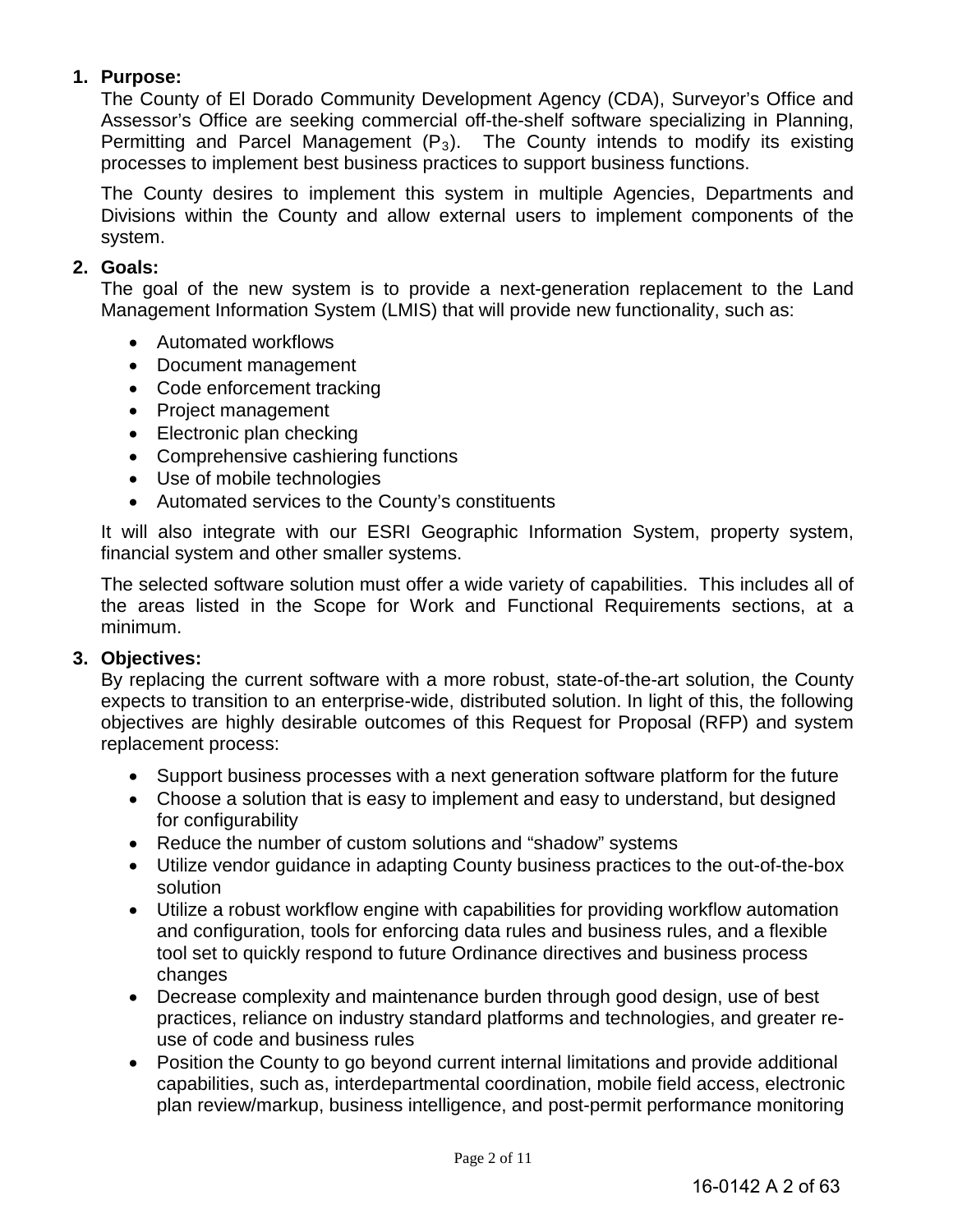• Offer a broader range of external services for public access and specifically improve offerings for mobile device access. This would include citizen capabilities such as online application and plan submission, fee payment, inspection requests, status checks, alert subscriptions, social media, etc.

# **4. Current User Information:**

The LMIS currently has about 200 named users. The system is predominantly used by CDA, Assessor's Office and Surveyor's Office staff with a small number of users in other agencies including: 12 Fire Protection Districts, El Dorado Irrigation District, Agriculture Department, Air Quality Management District and Department of Education.

# **5. Current Network Configuration:**

The County of El Dorado Information Technology Division has built an enterprise-class network to serve all of the unique needs of departmental customers. Since the County of El Dorado is spread over a wide geographic area, a network combining legacy telecommunications from AT&T to advanced MetroEthernet services from AT&T and Comcast has been built.

The core network infrastructure resides in Placerville, California at the County of El Dorado IT Data Center. A Cisco Nexus converged core is utilized as a backbone and provides application services on a VMWare 5.x with Equalogic SAN devices for storage options. Currently, the County of El Dorado has an 80 Mg connection with all internal internet traffic going out through that pipe. The e-mail system is hosted by Google inside the Google Cloudspace.

# **6. Current System Configuration:**

The LMIS is a collection of databases and application platforms that link together key processes such as planning, permitting, and inspections. Many processes are manual with limited automation. The web services offered are permit status, allocation lists, parcel data, parcel permit history, building design criteria, and fire district and permit activity reports. It does not accept applications, plans or payments electronically.

LMIS was constructed over time, largely in-house. The self-built applications are based mainly on DB/2. It has developed organically to support legacy processes and business rules, some of which originated before existing California laws and modern technology. As a result, the current system is a collection of independently developed modules and functions that are made to communicate in sometimes non-standard ways. As a whole, the system does not conform to any modern information technology architectural standard and cannot be centrally administered or maintained.

Desktop workstations run Windows 7 with Internet Explorer 10, and most have dual monitor capability.

# **7. Scope of Work:**

The County intends to acquire the most appropriate, financially attractive solution from a qualified vendor to enable it to create, manage and track permits, regulatory activities, enforcement actions, property information, etc. The County intends to purchase a proven system that is already in use and operating effectively in other jurisdictions of similar size and complexity.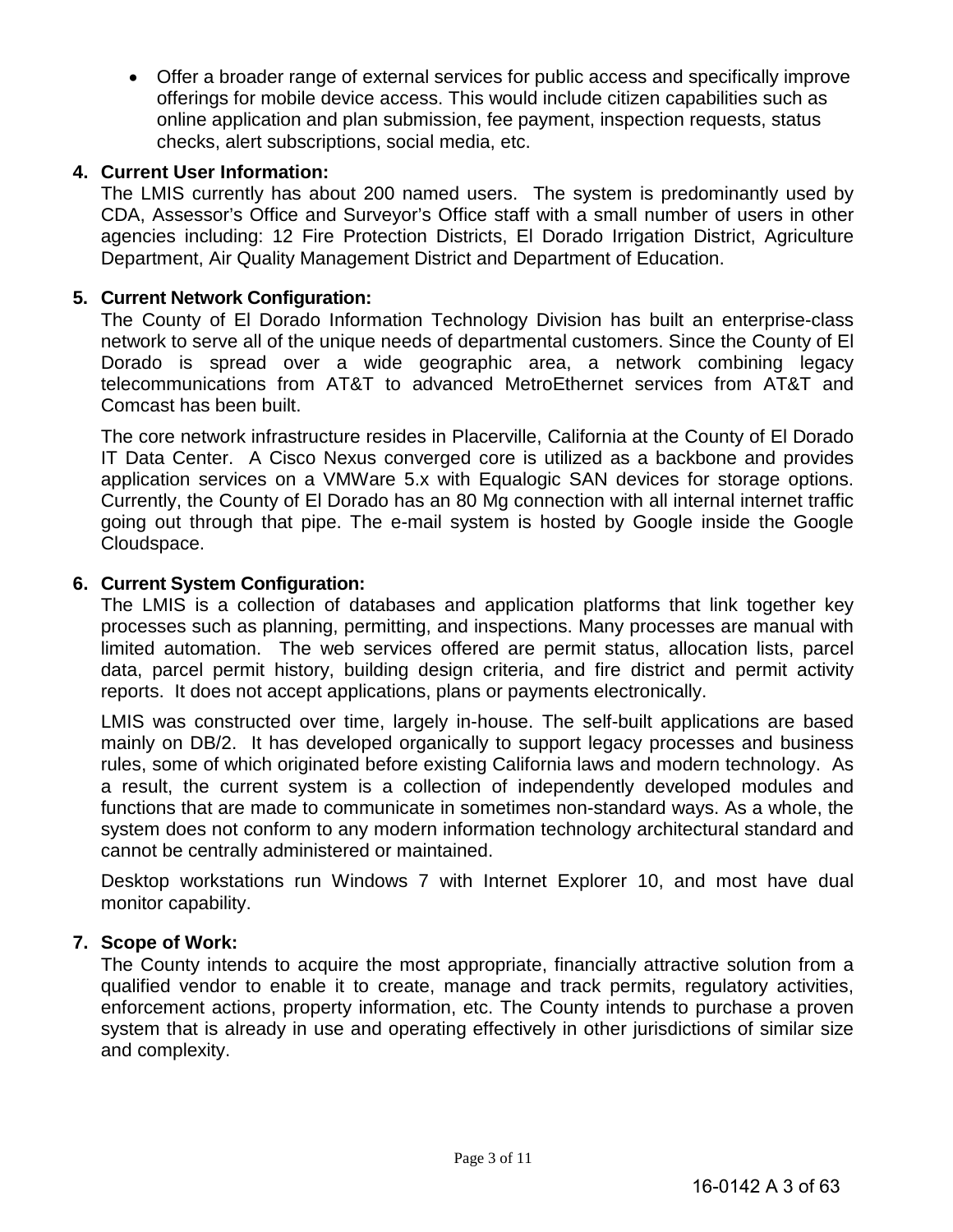- **A. Written Plans**: The Vendor's Proposal must include the following plans:
	- Project Management Strategy, Staffing Plan and Estimated Timeline
	- Implementation Strategy and Plan
	- Hardware Specifications
	- Software Installation and Setup Plan
	- Business Process Design, Gap Resolution Strategy and System Configuration Plan
	- Security Strategy and Configuration Plan
	- Data Conversion and Migration Plan including multiple systems and systems not being supplanted by  $P_3$
	- Web Strategy and Integration Plan
	- GIS Strategy, Utilization and Integration Plan
	- Application Interface and Integration Strategy and Plan
	- Testing Strategy and Implementation Plan
	- Training Strategy and Implementation Plan
	- Go-Live and System Stabilization Plan
- **B. Functional Requirements:** The general capabilities of the software solution chosen not only needs to replace the functionality of the current system but is also expected to offer new capabilities. The Functional Requirements Excel workbook includes fourteen (14) spreadsheets requiring codes from the table below and written responses.

To submit a question regarding any Functional Requirement, see Section 9 - Proposers' Questions. Reference the Functional Requirement spreadsheet in question, i.e., Planning, with the appropriate line number.

|                                           | <b>Code Table</b>                                               |
|-------------------------------------------|-----------------------------------------------------------------|
| Standard                                  | Fully Provided "Out-of-the-Box"                                 |
| Configurable (no<br>changes to underlying | If used, indicate cost or no-cost to County in<br>Comments area |
| Provided in the next release              | Provide estimated date of availability                          |
| <b>Report Writer</b>                      | Describe process for generating the report                      |
| <b>Custom Modification</b>                | If used, indicate cost or no-cost to County<br>in Comments area |
| Not Available                             |                                                                 |

# **8. Proposal Format and Required Responses:**

One original document (labeled original) and one electronic version of the proposal shall be submitted in the format indicated in this section of the RFP.

In order for the County to conduct a uniform review process, all proposals must be submitted in the format set forth below. Failure to provide any of the information requested by these paragraphs is grounds for the County to reject a proposal.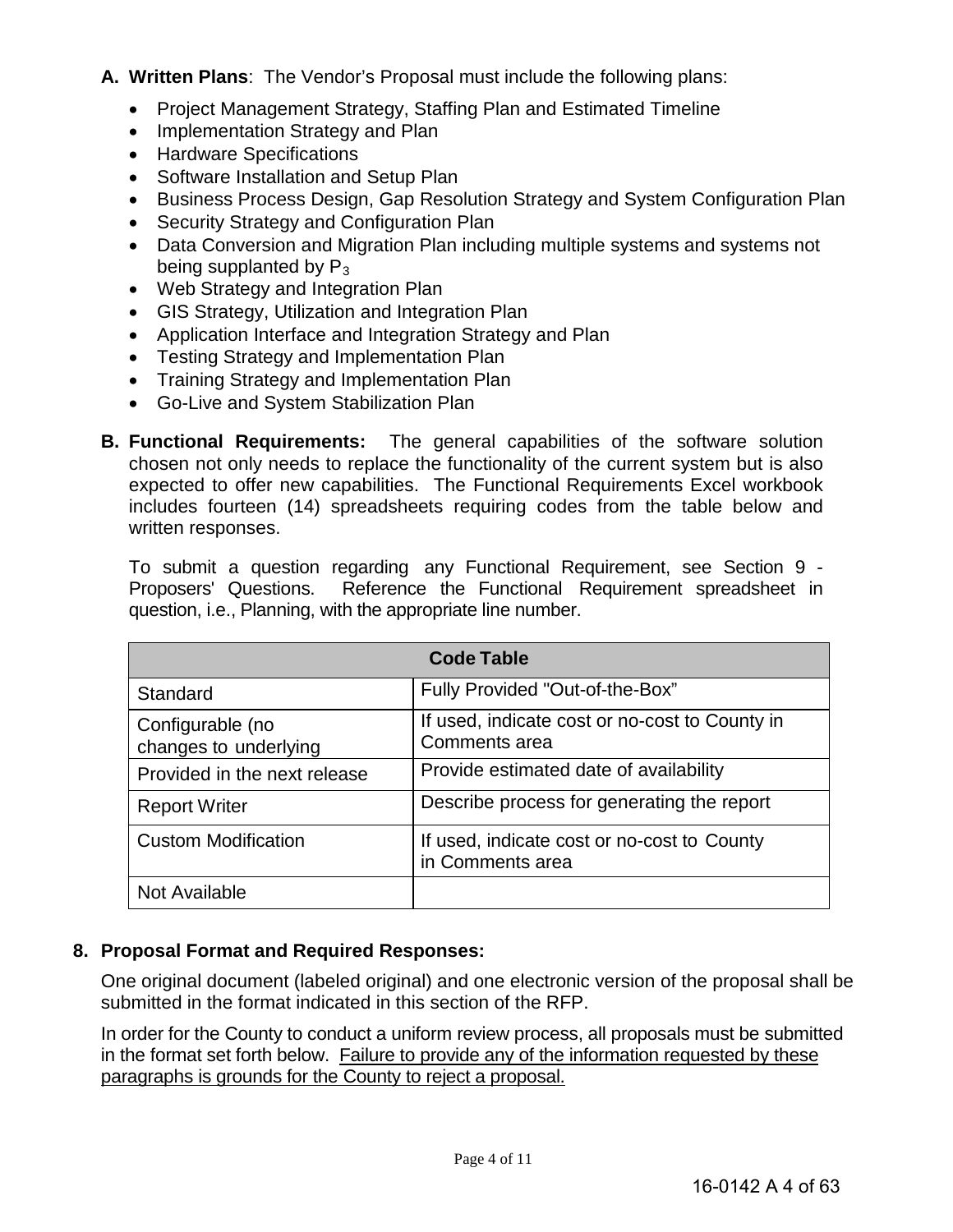Proposals should be prepared as simply as possible and provide a straightforward, concise description of the Vendor's capabilities to satisfy the requirements of the RFP. Expensive bindings, color displays, promotional material, etc., are neither necessary nor desired. Emphasis should be concentrated on accuracy, completeness, and clarity of content. All parts, pages, figures and tables should be numbered and clearly labeled.

Vendors are required to follow the outline below when preparing their proposals:

- **A. Letter of Transmittal:** A letter of transmittal must be submitted with the Vendor's proposal. The letter must include the names of the persons who are authorized to make representations on behalf of the Vendor (include their titles, addresses, e-mail addresses and telephone numbers).
- **B. Table of Contents:** The Table of Contents must indicate the material included in the proposal by section and page number. A proposal's table of contents should mirror this section of the County's RFP and must include all the items set forth in this section.
- **C. Executive Summary:** This part of the response to the RFP should be limited to a brief narrative highlighting the Vendor's proposed solution and total cost including first year maintenance.
- **D. Firm Overview and Project Manager:** Vendors must provide the following information about their company, subcontractors, project partners and Project Manager so that the County can evaluate the Vendor's stability and ability to support the commitments set forth in response to the RFP.

Software Vendor, subcontractors, and project partners, if applicable, must provide:

- Number of years in the business of providing software to the land use, permitting, plan review and parcel management industry
- Number and percentage of your clients that are in the public sector by geographic region (east coast, west coast, mid-west)
- Five (5) public sector references each, comparable to the County of El Dorado and with the proposed software running for at least six months. Installations in California or on the West Coast are preferable.

Project Manager must provide:

- Level of service (full-time, half-time, etc.) and statement guaranteeing that once the contract is signed that the Project Manager will remain on the project until completion unless the County requests replacement
- Three (3) software implementation project references that involved the proposed software, were of similar scope and complexity, and were implemented within the last five years.

Information to be provided for each reference includes: Company Name, Address, City, State, Zip, Contact Name, Title, Telephone and Email.

# **E. Response to Scope of Work:**

The Vendor must provide narrative responses to each section of the Scope of Work. Section A, Written Plans should include in detail: timelines, resource requirements, assumptions, outcomes/deliverables, and any other applicable information.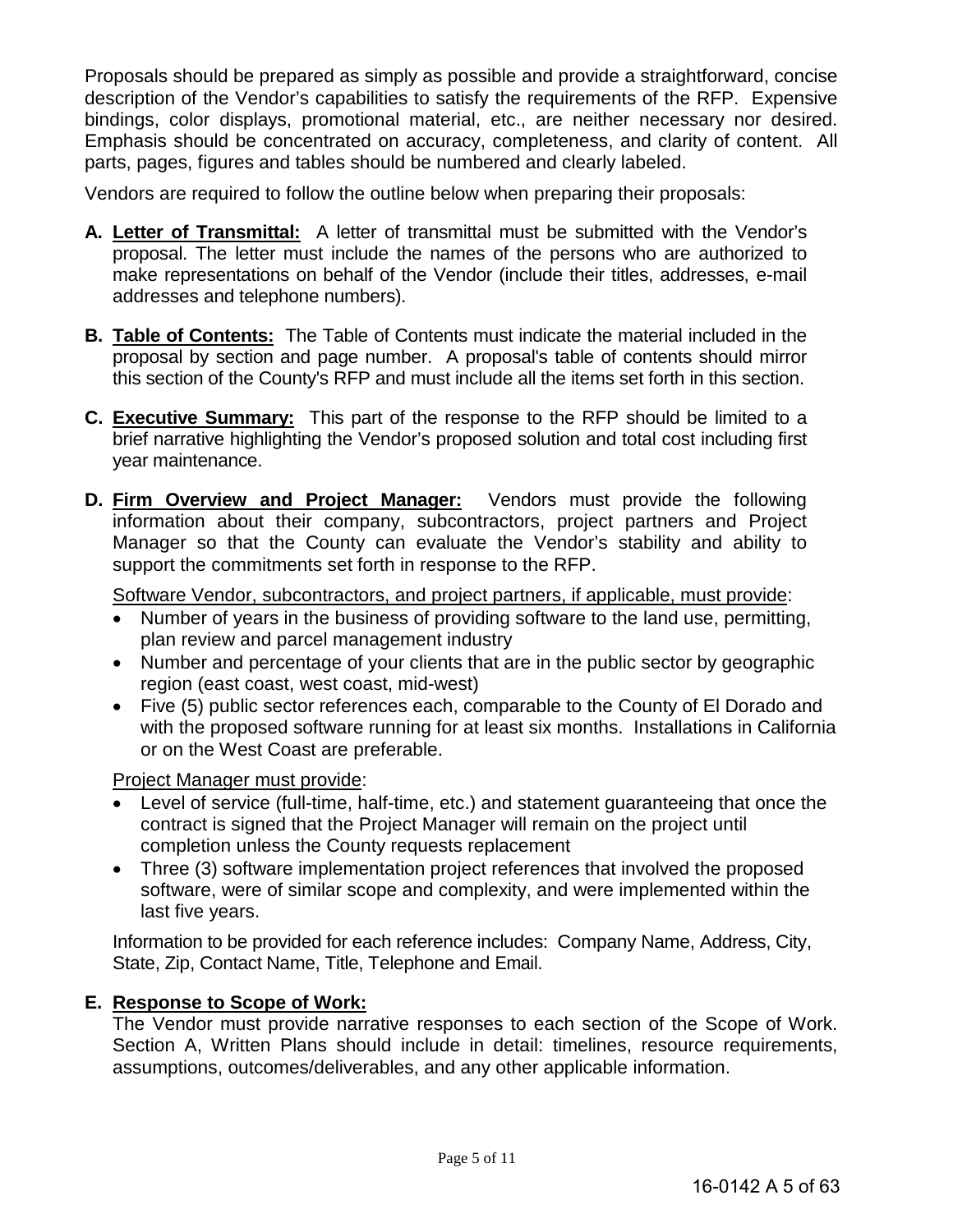Section B, Functional Requirements, must be submitted on the attached spreadsheet (Exhibit "A"). Blank rows or missing narrative will be scored as Not Available.

# **F. Database Software**:

Provide a description of the database utilized by the proposed system. List any features utilized in constructing the proposed system and any additional required or optional end-user productivity tools.

# **G. Third**-**Party Products/Optional Software:**

The Vendor should explicitly state the name of any third-party products that are part of the proposed solution. For each third-party product, there should be a statement about whether Vendor's contract would encompass the third-party product and/or whether the County would have to contract on its own for the product. Include length of time the Vendor has partnered with the third-party provider.

Include a description of products, features or other value added components available for use with the proposed system that have not been specifically requested in this RFP. Consideration of these products, features, or other value added components will be given where these may be of value to the County.

# **H. Maintenance Program:**

Specify the nature of any post-implementation support provided by the Vendor including:

- Telephone support to include toll-free support hotline; hours of operation; availability of a 24 x 7 hotline etc.
- Special plans defining "levels" of customer support (e.g., gold, silver, etc.)
- Delivery method of future upgrades and product enhancements including historical frequency of upgrades by module
- Availability of user groups
- Problem reporting and resolution procedures
- Other support (e.g., on-site, remote dial-in, Website access to patches, fixes and Knowledge Base)

# **I. Cost Proposal:**

Due to budget constraints, this project has an estimated cost of \$800,000. This estimate reflects the initial startup costs including but not limited to software, project management, system design, system configuration, data conversion, interfaces, system testing, implementation, web presence, GIS utilization, user documentation and training, as well as the first year subscription or maintenance fee.

Vendors may provide multiple cost proposals based upon the architectural design of the system i.e., on-premise, hosted or SaaS. Alternative financing and licensing options may also be proposed.

Proposals are expected to be on a "not-to-exceed" basis where the County compensates firms on the basis of hours and expenses incurred up to a ceiling amount. If there is a "residual" amount at the end of the project (difference between total implementation contract amount and actual total costs), the County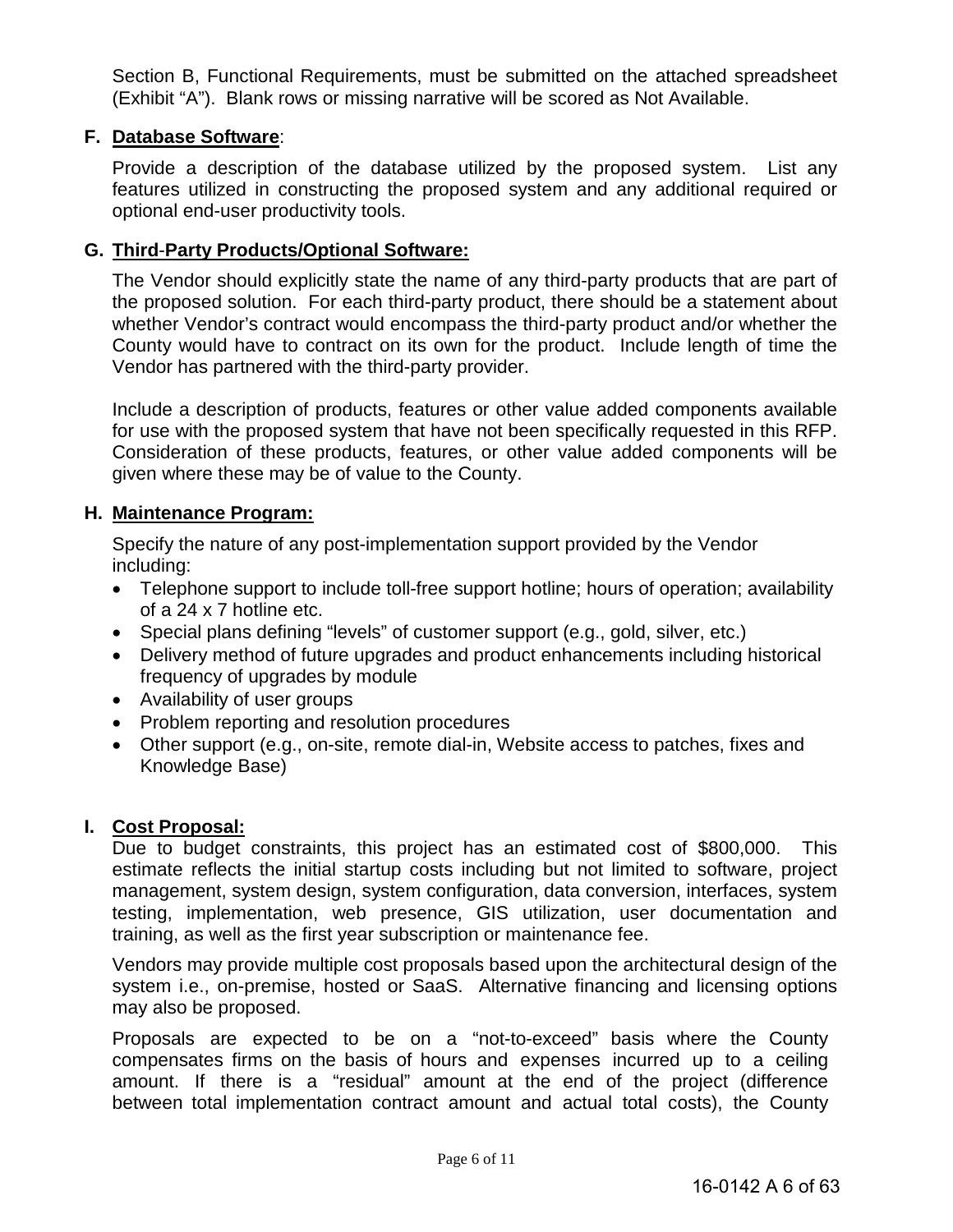will retain the difference by simply not spending the funds. By contrast, if the proposal cost ceiling is exceeded, firms finish the work at no additional compensation, unless the County does not meet specific assumptions.

The County reserves the right to contact firms on cost and scope clarification at any time throughout the selection and negotiation processes. The County is asking firms to propose costs for all categories with the understanding that the firms may have to make assumptions. Such assumptions must be documented as part of the proposal. Failure to fully provide cost estimates is likely to lead to vendor elimination.

The Cost Proposal shall include six (6) schedules, as follows:

Schedule 1: Summary with total cost of ownership analysis for five years

Schedule 2: Licensing Fees\*

Schedule 3: Annual Maintenance

Schedule 4: Professional Services

Schedule 5: Training Costs

Schedule 6: Travel and Other Costs

*Note: \*An explanation/definition of the basis for licensing fees must be defined (i.e. concurrent user, by site, bundled, etc.). The County reserves the right to purchase any combination of licenses at the pricing presented in any response to this RFP.* 

# **9. Proposers' Questions**

Questions regarding this RFP must be submitted in writing to the Procurement & Contracts Division and must be received no later than **3:00 p.m. – on October 14, 2015**. All envelopes or containers must be clearly labeled "**RFP #16-208-019– QUESTION**" for convenience purposes. Envelopes or containers not clearly labeled may be overlooked and not responded to.

Questions will not be accepted by telephone, facsimile (fax), electronically, or orally. The County reserves the right to decline a response to any question if, in the County's assessment, the information cannot be obtained and shared with all potential organizations in a timely manner. A summary of the questions submitted, including responses deemed relevant and appropriate by the County, will be posted on the Procurement and Contracts website on or about October 19, 2015.

## **All inquiries shall be submitted by U.S. mail to: Procurement and Contracts 360 Fair Lane Placerville, California 95667 RFP #16-208-019– Question**

Proposers are cautioned that they are not to rely upon any oral statements that they may have obtained. Proposers shall direct all inquiries to the County RFP Contact and shall not contact any other department staff directly regarding any matter related to this Request for Proposal.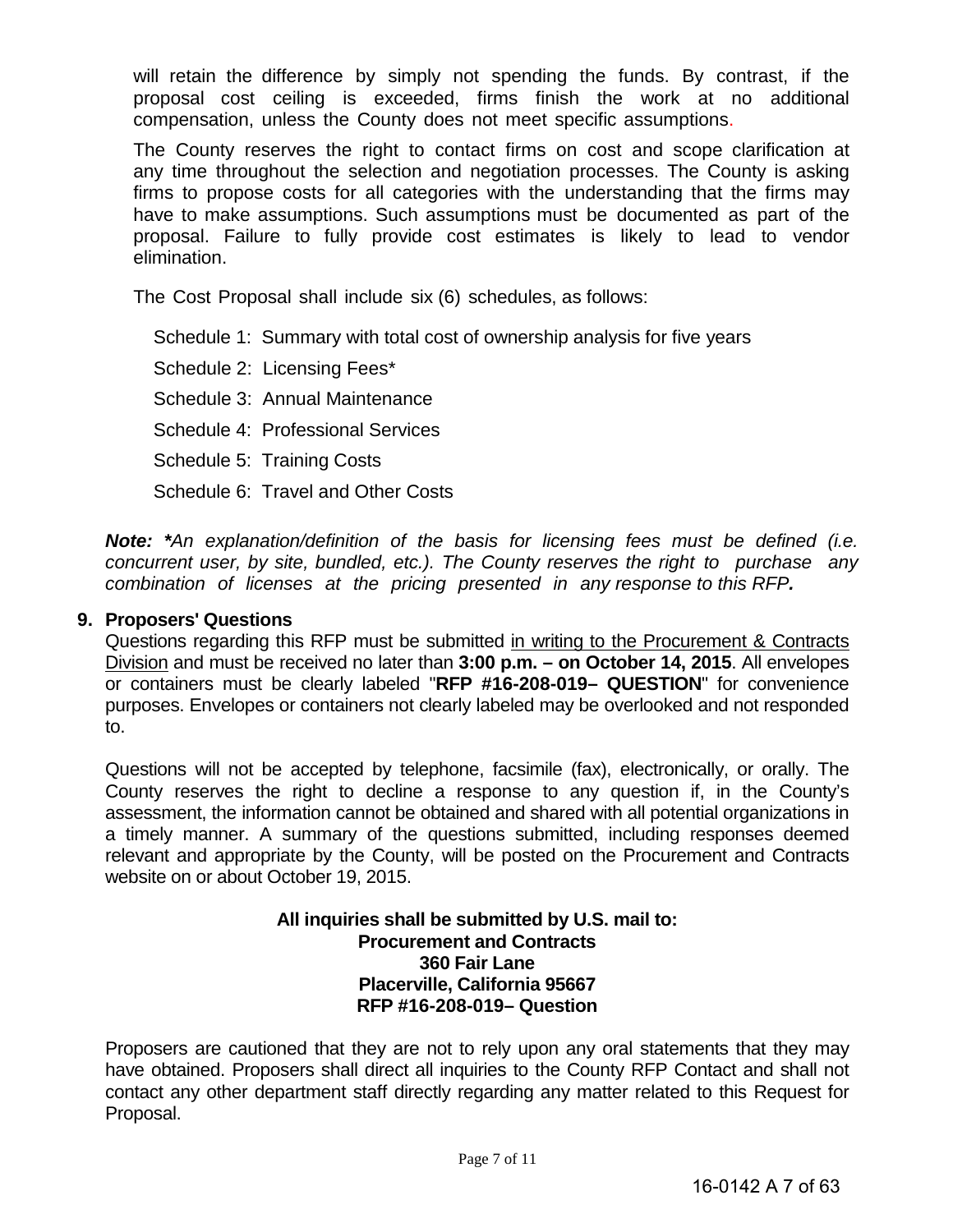## **10.Proposal Submittal**

Proposers must submit one (1) original, **signed** hard copy and one (1) digital copy (PDF) of their proposal in Microsoft Office format, along with any addenda, in a sealed envelope or container, clearly marked **"RFP #16-208-019– MAILROOM DO NOT OPEN"**, **no later than 3:00 PM – November 2, 2015,** to:

## **County of El Dorado Procurement and Contracts 360 Fair Lane Placerville, CA 95667**

A Proposer may withdraw its final proposal at any time **prior** to the opening deadline date and time by submitting a written request for its withdrawal to the County Purchasing Agent, signed by an authorized agent of the firm. Proposers may thereafter submit a new or modified proposal **prior** to the opening deadline date and time. Modifications offered in any manner, oral or written, will not be considered.

Proposers submitting less than the required number of copies of their proposal will be rejected and considered "non-responsive."

It is the responsibility of the Proposer to assure that the proposal is received in the Procurement & Contracts Division prior to the proposal opening deadline date and time. Proposals received beyond the proposal opening deadline will not be accepted and will be returned unopened. The time stamp clock located in the office of the Procurement & Contracts Division will serve as the official time clock.

#### **11.Evaluation Process**

A County Evaluation Team will review all proposals received. At decision points in the process, the Team will evaluate vendors according to specific criteria and will elevate a certain number of vendors to compete against each other. The proposals will be evaluated on the following criteria:

- Conformance with RFP guidelines and submittal requirements
- Response to Scope of Work: Written Plans and Functional Requirements
- Public Sector Experience and References
- Compatibility with the County's current and future technology architecture, expertise, and future strategy
- Maintenance Program response
- Total Cost of Ownership
- Compatibility with the County's desired terms and conditions
- Software Demonstrations and Interviews
- Site Visits (Optional)
- Software Discovery

The County reserves the right to determine the suitability of proposals on the basis of all of these criteria.

The County will use a competitive process based upon elevating vendors from one phase to the next until a finalist is determined. The County recognizes that if a vendor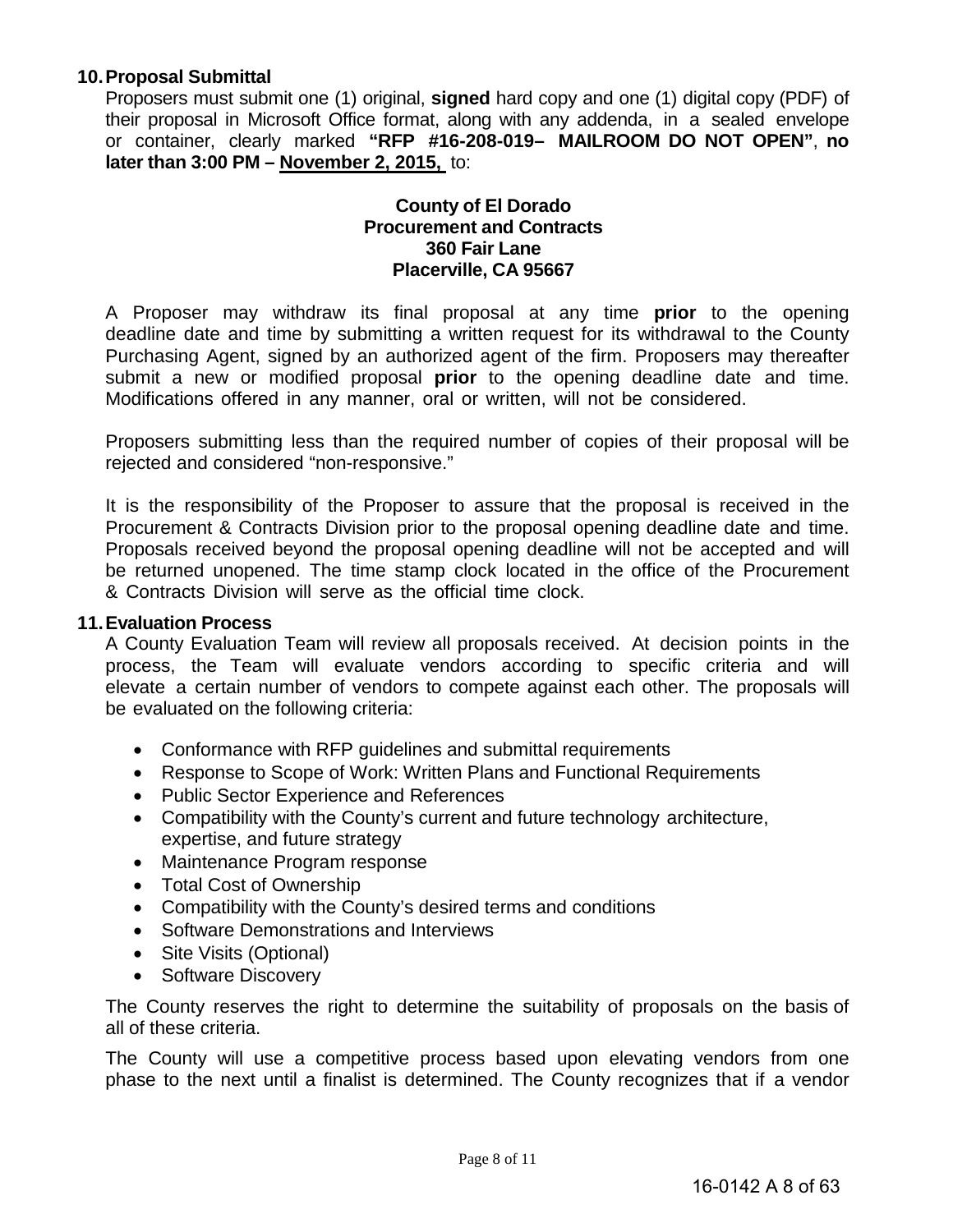fails to meet expectations during any part of the process, it reserves the right to proceed with the remaining vendors or to elevate a vendor that was not elevated before.

# Public Sector Experience and References:

The County will contact the references for the Vendor, Subcontractor(s), Project Partner(s) and Project Manager. These references will be asked a series of questions regarding their satisfaction with the software and the performance of the implementation vendor.

# Software Demonstrations and Interviews:

The County will schedule software demonstrations and interviews to assess the "look and feel" of the proposed software. Several of the other evaluation criteria may be clarified and refined, including the implementation strategy and plan, technology compatibility, ability to meet business requirements, and cost. Vendors will be required to respond in writing to any issues and questions raised by the County at the software demonstrations and interviews.

# Site Visits (Optional):

The County may choose to conduct site visits. If it does so, sites will be visited only if the software is in production.

# "Discovery" Sessions:

"Discovery" Sessions provide the opportunity for the County to reexamine software functionality and gather additional information on implementation and any other issues that are deemed important for the contracting process. Vendors elevated to this level will be asked to make available their system for County users to test and research system functionality directly online using existing County data. The system will be available during standard working hours and for three to five business days.

Based on the Discovery Sessions and additional information that the vendor may be asked to provide, a single vendor will be identified as the finalist for contract negotiations. If a contract cannot be reached after a period of time deemed reasonable by the County, it reserves the right to contact any of the other vendors that have submitted bids and enter into negotiations with them.

# Final Contract Negotiations:

The finalist vendor will work with County staff to develop a Software License Agreement, a Statement of Work (SOW), and Implementation Services Agreement. The SOW will be attached to the Services Agreement. The Functional Requirements spreadsheets will be attached to both the Software License Agreement and the Implementation Services Agreement.

# **12.Public Records Act**

All proposals shall become public information at the conclusion of the selection process, with the exception of those portions of a proposal that are identified at the time of submittal by the Proposer as trade secrets and/or which are deemed by the County as not being public documents that must disclosed under the Public Records Act, or other appropriate statutes and regulations. Pricing and service elements of the successful proposal will not be considered proprietary information. Proprietary information shall be submitted in a separate sealed envelope clearly labeled as proprietary with the RFP number on the outside of the envelope. All materials submitted in response to this Request for Proposal shall become the property of the County and will not be returned.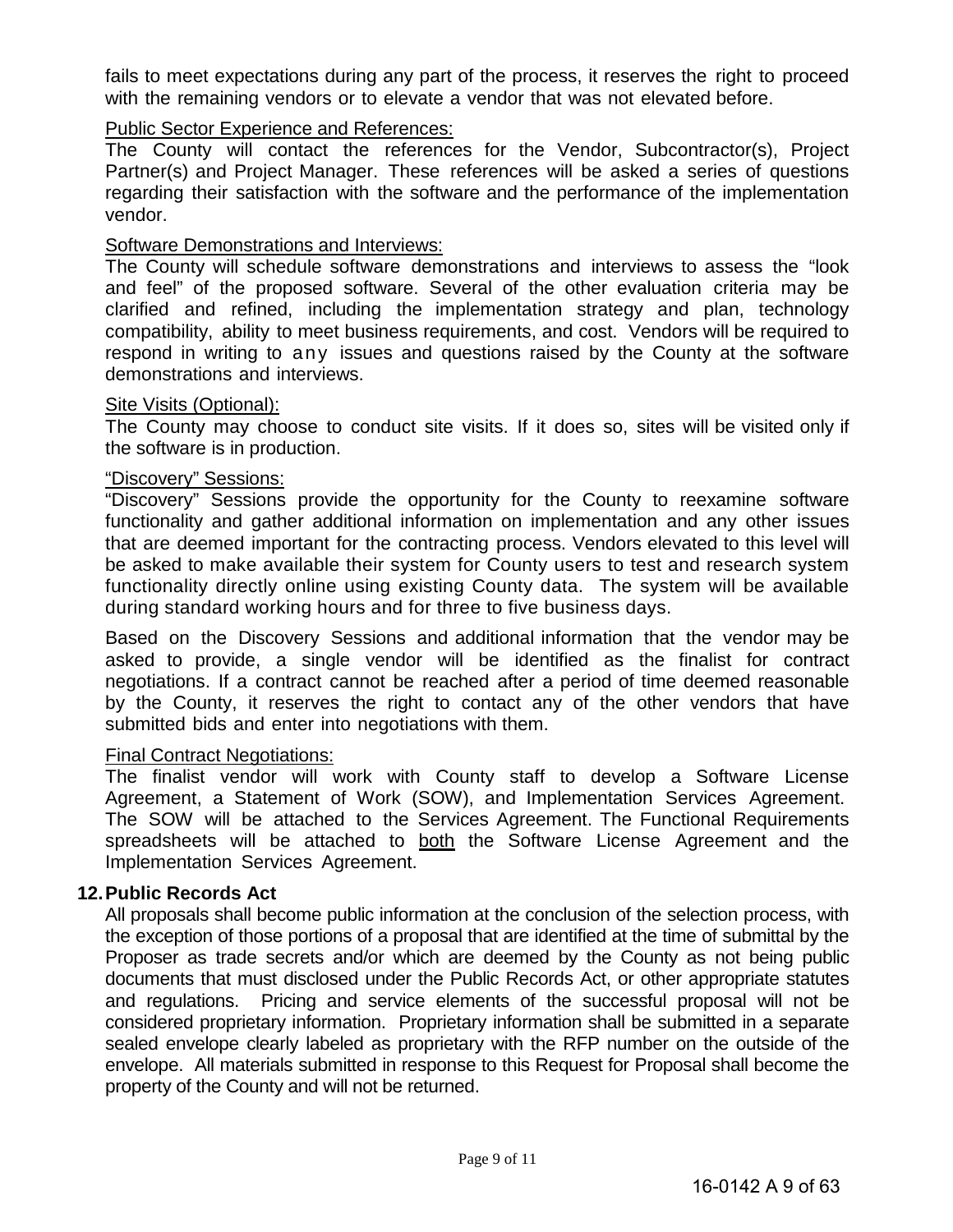# **13.Valid Offer:**

Proposals shall remain valid for 120 days from the due date. The County reserves the right to negotiate with the successful Proposer any additional terms or conditions not contained in their proposal which are in the best interest of the County or to otherwise revise the scope of this RFP.

This RFP does not constitute a contract nor an offer of employment. The cost of preparation of proposals shall be the obligation of the Proposer. All proposals, whether accepted or rejected, shall become the property of the County and will not be returned. Unnecessarily elaborate responses, enclosures and specialized binding are not desired, and may be construed as an indication of Proposer's lack of cost consciousness.

# **14.County's Rights:**

The County reserves the right to:

- Request clarification of any submitted information
- Waive any informalities or irregularities in any qualification statement
- Not enter into any agreement
- Not select any consultant
- Cancel this process at any time
- Amend this process at any time
- To award more than one contract if it is in the best interest of the County
- Interview consultants prior to award
- To request additional information during an interview

# **15.El Dorado County Web Site Requirements**

It is the bidder's responsibility to monitor the County's website for possible addenda to this bid to inform him/herself of the most current specifications, terms, and conditions, and to submit his/her bid in accordance with the original bid requirements and all addenda. All available bids and related addenda can be found at:

#### <http://edcapps.edcgov.us/contracts/invite.asp>

Failure of bidder to obtain this information shall not relieve him/her of the requirements contained therein. Those bidders not acknowledging and returning Addenda as required will not be considered and will be rejected as "non-responsive."

For RFP results, please visit our website at:

<http://edcapps.edcgov.us/contracts/bidresults.asp>

#### **16.Business License Requirement**

It is unlawful for any person to furnish supplies or services, or transact any kind of business in the unincorporated territory of El Dorado County without possessing a County business license unless exempt under County Code Section 5.08.070. Contact the Tax Collector's Office at 360 Fair Lane, Placerville, CA 95667, or phone (530) 621-5800, for further information. El Dorado County is an equal opportunity employer (EOE). Minorities, females, and handicapped are encouraged to participate (M/F/H).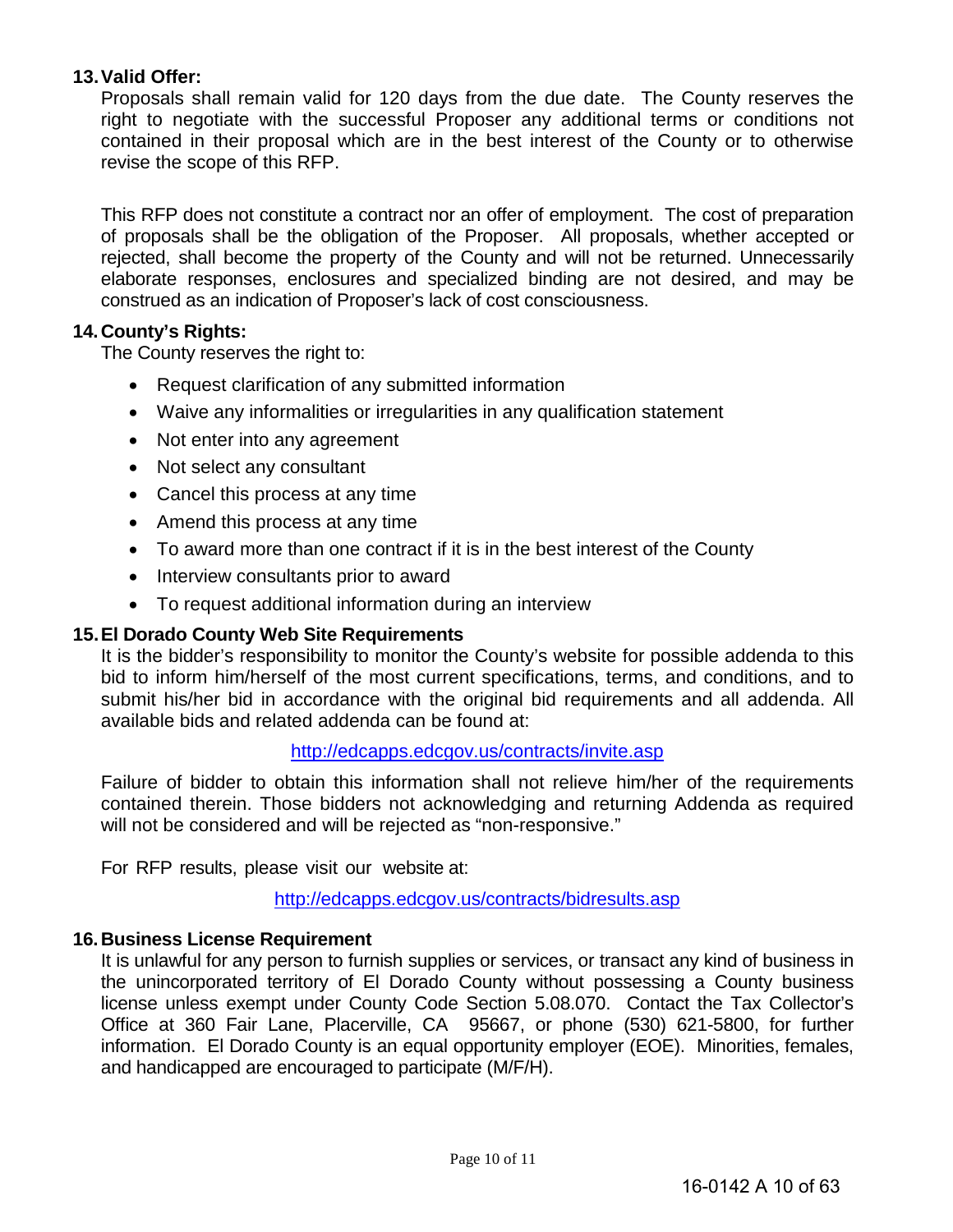It is not a requirement to possess a County business license at the time of proposal submittal. Successful Proposers may be required to possess a County business license to award contract. The County of El Dorado is an equal opportunity employer (EOE). Minorities, Females and Handicapped are encouraged to participate.

# *Your participation in the RFP process is important to the County of El Dorado!*

*This RFP does not constitute a contract or an offer of employment. The cost of preparation of proposals shall be the obligation of the Proposer. All proposals, whether accepted or rejected, shall become the property of the County and will not be returned. Unnecessarily elaborate responses, enclosures and specialized binding are not desired, and may be construed as an indication of Proposer's lack of cost consciousness.*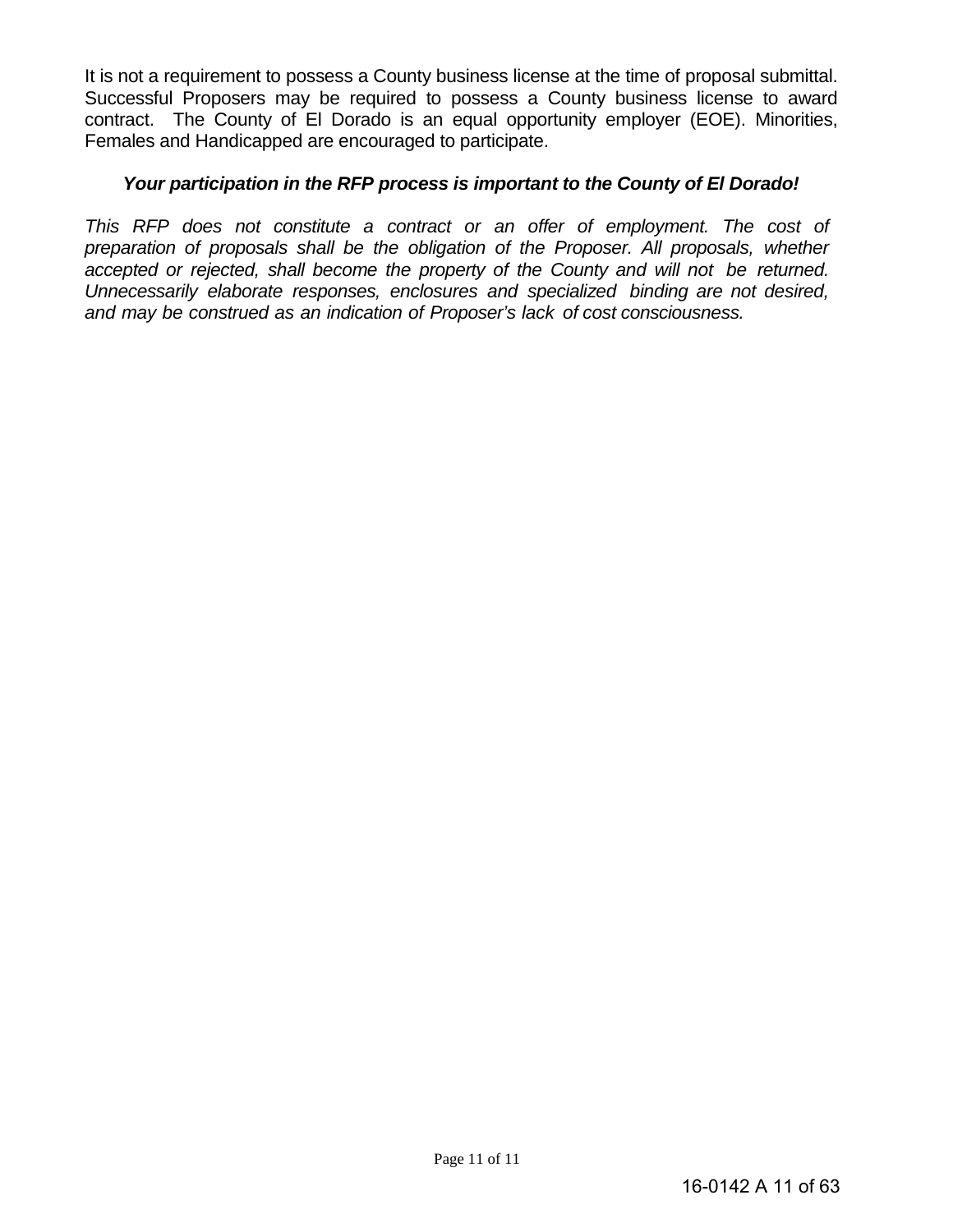#### **EXHIBIT A - FUNCTIONAL REQUIREMENTS**

|                                |                        | County of El Dorado - Planning, Permitting and Parcel Management System<br><b>Functional Requirements</b>                                                                                                                                                                                            |                   |                       |                 |                      |                              |                      |                            |
|--------------------------------|------------------------|------------------------------------------------------------------------------------------------------------------------------------------------------------------------------------------------------------------------------------------------------------------------------------------------------|-------------------|-----------------------|-----------------|----------------------|------------------------------|----------------------|----------------------------|
|                                |                        | Please input a "1" in the appropriate column to the right of the feature/function/capability statement. Further explanations, answers, or information regarding 3rd party software and/or<br>modification costs must be provided in the Comments column. Blank rows will be scored as Not Available. |                   |                       |                 |                      |                              |                      |                            |
| Legend:                        |                        |                                                                                                                                                                                                                                                                                                      |                   |                       |                 |                      |                              |                      |                            |
| <b>Standard - Current</b>      |                        | Available in current software release                                                                                                                                                                                                                                                                |                   |                       |                 |                      |                              |                      |                            |
| Standard - Configurable        | Requires configuration |                                                                                                                                                                                                                                                                                                      |                   |                       |                 |                      |                              |                      |                            |
| <b>Standard - Next Release</b> |                        | Guaranteed available in next release of software                                                                                                                                                                                                                                                     |                   |                       |                 |                      |                              |                      |                            |
| <b>Report Writer</b>           |                        | Report Writer function through Standard Reports or Ad Hoc Report Writer                                                                                                                                                                                                                              |                   |                       |                 |                      |                              |                      |                            |
| <b>3rd-Party Application</b>   |                        | Please estimate general cost estimates in comments not a quote, unless available due to your resell arrangement.                                                                                                                                                                                     |                   |                       |                 |                      |                              |                      |                            |
| <b>Custom Modification</b>     |                        | Custom programming by vendor (not meant to be a set-up configuration that is standard process through implementation).                                                                                                                                                                               |                   |                       |                 |                      |                              |                      |                            |
| <b>Not Available</b>           |                        | Not available in current or next release; interfaced/integrated third-party application or through custom modification.                                                                                                                                                                              |                   |                       |                 |                      |                              |                      |                            |
| <b>Application</b>             | Feature Number         | Feature / Function / Capability                                                                                                                                                                                                                                                                      | Standard - Curren | Standard - Configural | Standard - Next | <b>Report Writer</b> | <b>3rd-Party Application</b> | <b>Not Available</b> | <b>Comments or Answers</b> |
| Planning                       |                        | Planning                                                                                                                                                                                                                                                                                             |                   |                       |                 |                      |                              |                      |                            |
| Planning                       | 1.000                  | <b>GENERAL</b>                                                                                                                                                                                                                                                                                       |                   |                       |                 |                      |                              |                      |                            |
| Planning                       | 1.001                  | TRACK PLAN SETS - Ability to track location of plan sets by user<br>(planner/reviewer)                                                                                                                                                                                                               |                   |                       |                 |                      |                              |                      |                            |
| Planning                       | 1.002                  | ALERTS - Ability to flag entire projects or individual project conditions so as to<br>alert or warn any personnel of a project or special condition.                                                                                                                                                 |                   |                       |                 |                      |                              |                      |                            |
| Planning                       | 1.003                  | ALERTS - Ability to add flags as needed by County personnel for any County<br>defined alert such: as stop work notices, permit holds, open code enforcement<br>cases, overdue deposits, etc.                                                                                                         |                   |                       |                 |                      |                              |                      |                            |
| Planning                       | 1.004                  | ALERTS - Ability to add flags as needed by County personnel to any parcel (e.g.,<br>Environmental Habitat, Historical Designation Property, Fault Zone, Red tag<br>building, wells on site, etc.)                                                                                                    |                   |                       |                 |                      |                              |                      |                            |
| Planning                       | 1.005                  | PROJECT DESCRIPTION - Project Description shall include the ability to enter<br>unlimited free form text to describe the property.                                                                                                                                                                   |                   |                       |                 |                      |                              |                      |                            |
| Planning                       |                        | PROJECT DESCRIPTIONS - Project Descriptions shall include the ability to<br>capture the following data, at a minimum:                                                                                                                                                                                |                   |                       |                 |                      |                              |                      |                            |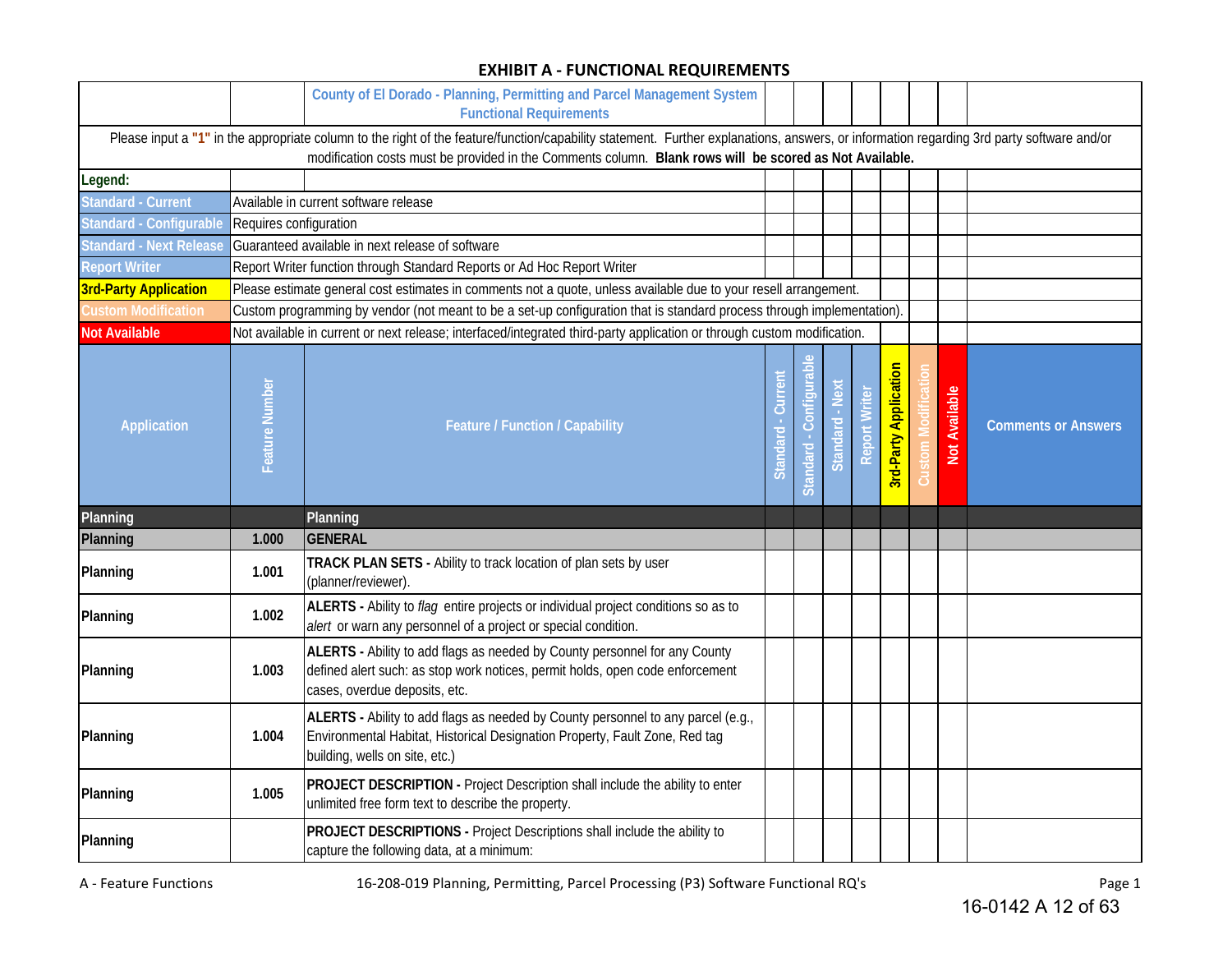| <b>Application</b> | Feature Number | <b>Feature / Function / Capability</b>                                                                                                                                                                                                                                                                                                                                                                           | - Curren<br>Standard | Standard - Configura | Standard - Next | <b>Report Writer</b> | <b>3rd-Party Application</b> | Not Available | <b>Comments or Answers</b> |
|--------------------|----------------|------------------------------------------------------------------------------------------------------------------------------------------------------------------------------------------------------------------------------------------------------------------------------------------------------------------------------------------------------------------------------------------------------------------|----------------------|----------------------|-----------------|----------------------|------------------------------|---------------|----------------------------|
| Planning           | 1.006          | Existing and proposed use                                                                                                                                                                                                                                                                                                                                                                                        |                      |                      |                 |                      |                              |               |                            |
| Planning           | 1.007          | Number of buildings, stories, units, rooms                                                                                                                                                                                                                                                                                                                                                                       |                      |                      |                 |                      |                              |               |                            |
| Planning           | 1.008          | Size (size of acreage, building height/square footage)                                                                                                                                                                                                                                                                                                                                                           |                      |                      |                 |                      |                              |               |                            |
| Planning           | 1.009          | Geographic location on the parcel                                                                                                                                                                                                                                                                                                                                                                                |                      |                      |                 |                      |                              |               |                            |
| Planning           | 1.010          | MULTIPLE CONTACT TYPES - Ability for the County to record multiple individuals<br>per application to include (but not limited to) Property Owner of Record, Authorized<br>Agent (if different from Property Owner), and Applicant (if different from Property<br>Owner), Developer, etc. Information captured to include name, address, multiple<br>phone numbers, fax number, and e-mail address, at a minimum. |                      |                      |                 |                      |                              |               |                            |
| Planning           | 1.011          | <b>EXTERNAL WEBSITES - Ability to select from State Contractor, Architect,</b><br>Engineer and Land Surveyor websites.                                                                                                                                                                                                                                                                                           |                      |                      |                 |                      |                              |               |                            |
| Planning           | 1.012          | <b>PROJECT LOOK-UP - Ability to look-up project status to determine tasks not</b><br>completed by due dates.                                                                                                                                                                                                                                                                                                     |                      |                      |                 |                      |                              |               |                            |
| Planning           | 1.013          | PLAN CHECK WORK FLOW REQUIREMENTS - Ability to set up different plan<br>check requirements (e.g., commercial landscape development project, etc.).                                                                                                                                                                                                                                                               |                      |                      |                 |                      |                              |               |                            |
| Planning           | 1.014          | <b>PROPERTY ZONE/DESIGNATION - Ability to set up a property zone/designation</b><br>and apply zone/designation to multiple parcels at one time.                                                                                                                                                                                                                                                                  |                      |                      |                 |                      |                              |               |                            |
| Planning           | 1.015          | SPECIAL CONDITIONS - Ability to note any restrictions or special conditions<br>established by reviewing departments as a prerequisite within the permit process.                                                                                                                                                                                                                                                 |                      |                      |                 |                      |                              |               |                            |
| Planning           | 1.016          | CONDITIONS OF APPROVAL - Ability to apply project-specific conditions of<br>approval or mitigation measures to each address or parcel within that project.                                                                                                                                                                                                                                                       |                      |                      |                 |                      |                              |               |                            |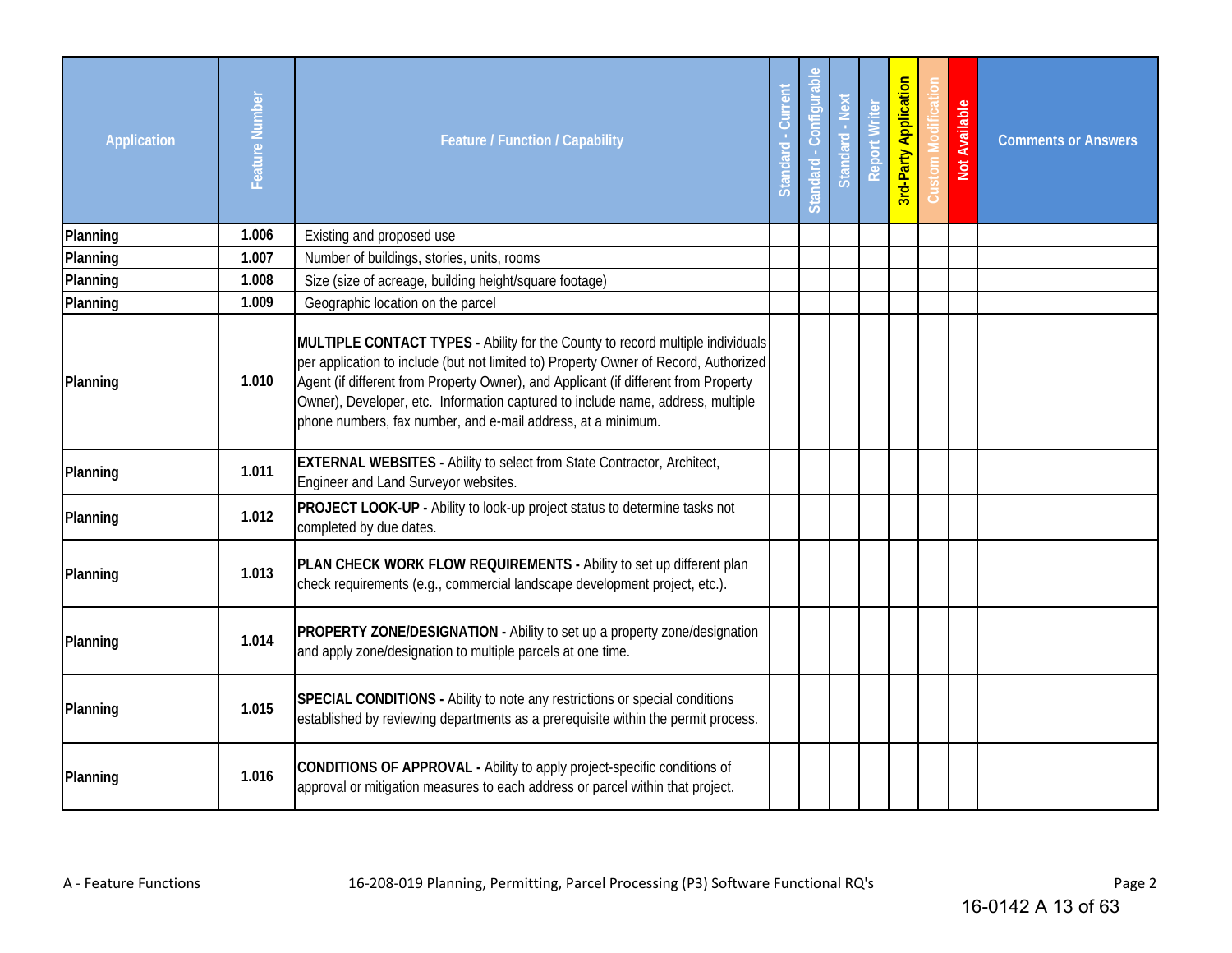| <b>Application</b> | Feature Number | <b>Feature / Function / Capability</b>                                                                                                                                                                                                      | Current<br>Standard | Standard - Configura | Standard - Next | <b>Report Writer</b> | <b>3rd-Party Application</b> | Not Available | <b>Comments or Answers</b> |
|--------------------|----------------|---------------------------------------------------------------------------------------------------------------------------------------------------------------------------------------------------------------------------------------------|---------------------|----------------------|-----------------|----------------------|------------------------------|---------------|----------------------------|
| Planning           | 1.017          | CONDITIONS OF APPROVAL - Allow conditions of approval and mitigation<br>measures to be entered and maintained by multiple departments.                                                                                                      |                     |                      |                 |                      |                              |               |                            |
| Planning           | 1.018          | CHANGE COA - Ability to add, modify or delete conditions of approval during the<br>project approval process.                                                                                                                                |                     |                      |                 |                      |                              |               |                            |
| Planning           | 1.019          | STANDARD COA - Provide a County defined table of standard or recurring<br>conditions that can be accessed and applied to a project during project processing,<br>thereby eliminating the need to enter repetitive "boilerplate" conditions. |                     |                      |                 |                      |                              |               |                            |
| Planning           | 1.020          | <b>ACCUMULATE COMMENTS AND COA - Provide for electronic collection of</b><br>County comments and conditions as review progresses.                                                                                                           |                     |                      |                 |                      |                              |               |                            |
| Planning           | 1.021          | CONDITIONS OF APPROVAL - Ability to apply project-specific conditions of<br>approval and mitigation measures to each address within that project for all future<br>permits.                                                                 |                     |                      |                 |                      |                              |               |                            |
| Planning           | 1.022          | STANDARD COA - Ability for external entities, such as Engineering, Fire, etc.to<br>establish standard conditions of approval, standard special condition comments,<br>and free-form comments on demand.                                     |                     |                      |                 |                      |                              |               |                            |
| Planning           | 1.023          | PARCEL INQUIRY - Ability to tie all conditions of approval to the parcel inquiry<br>screen                                                                                                                                                  |                     |                      |                 |                      |                              |               |                            |
| Planning           | 1.024          | HISTORY - Ability to show all permit history when entering application information.                                                                                                                                                         |                     |                      |                 |                      |                              |               |                            |
| Planning           | 1.025          | PERMIT ISSUANCE RESTRICTIONS - Provide for restriction of permit approval<br>until conditions or restrictions have been satisfied.                                                                                                          |                     |                      |                 |                      |                              |               |                            |
|                    | 1.026          | ASSOCIATIONS - Ability to associate Special Studies, documents and<br>attachments to a geographic location.                                                                                                                                 |                     |                      |                 |                      |                              |               |                            |
| Planning           |                | PROJECT TRACKING AND ROUTING - WORKFLOW                                                                                                                                                                                                     |                     |                      |                 |                      |                              |               |                            |
| Planning           | 1.027          | ASSIGNEE STATUS - Ability to track status by assigned planner.                                                                                                                                                                              |                     |                      |                 |                      |                              |               |                            |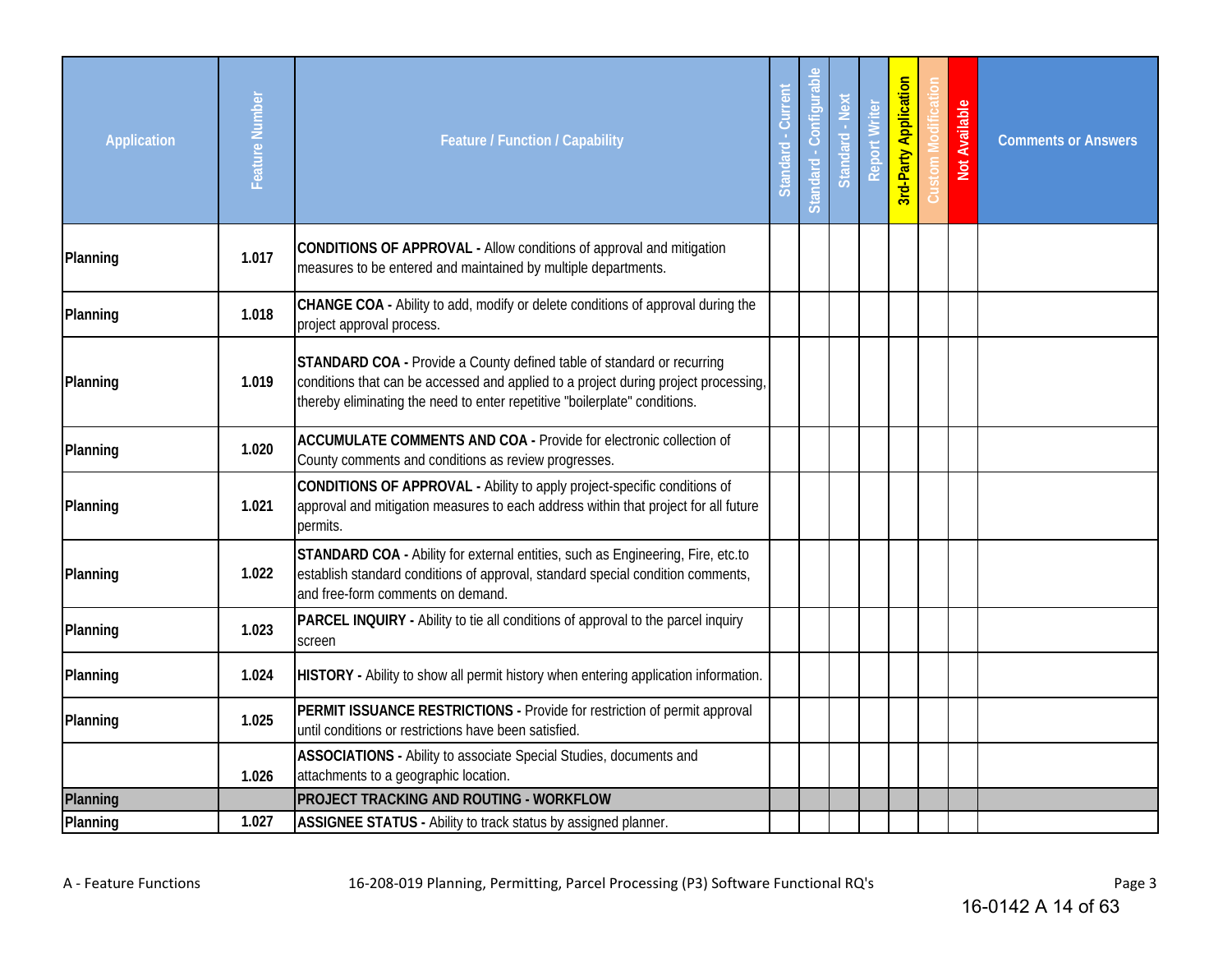| <b>Application</b> | Feature Number | <b>Feature / Function / Capability</b>                                                                                                                                                                                                                                                                                                                                                                                                                                      | Curren<br>Standard | Standard - Configura | Standard - Next | <b>Report Writer</b> | 3rd-Party Application | <b>Not Available</b> | <b>Comments or Answers</b> |
|--------------------|----------------|-----------------------------------------------------------------------------------------------------------------------------------------------------------------------------------------------------------------------------------------------------------------------------------------------------------------------------------------------------------------------------------------------------------------------------------------------------------------------------|--------------------|----------------------|-----------------|----------------------|-----------------------|----------------------|----------------------------|
| Planning           | 1.028          | WORKFLOW - Need work flow capability to establish required planning process<br>steps and prerequisite requirements.                                                                                                                                                                                                                                                                                                                                                         |                    |                      |                 |                      |                       |                      |                            |
| Planning           | 1.029          | <b>WORKFLOW</b> - Provide for the user-definition of application work flow within<br>multiple departments and to external agencies based on the type of application.                                                                                                                                                                                                                                                                                                        |                    |                      |                 |                      |                       |                      |                            |
| Planning           | 1.030          | SUB-TASKS - Ability to set up multiple plan review steps and sub-tasks.                                                                                                                                                                                                                                                                                                                                                                                                     |                    |                      |                 |                      |                       |                      |                            |
| Planning           | 1.031          | TRACK COMMENTS AND COMPLETIONS - Ability to monitor staff review<br>comments and completions.                                                                                                                                                                                                                                                                                                                                                                               |                    |                      |                 |                      |                       |                      |                            |
| Planning           | 1.032          | ELECTRONIC PLAN REVIEW - Capable of online plan review with ability to<br>markup plans and add comments.                                                                                                                                                                                                                                                                                                                                                                    |                    |                      |                 |                      |                       |                      |                            |
| Planning           | 1.033          | WORKFLOW ROUTING - Automatic routing of projects through various user-<br>defined processes consisting of County and external agencies.                                                                                                                                                                                                                                                                                                                                     |                    |                      |                 |                      |                       |                      |                            |
| Planning           | 1.034          | REVIEW AND EXPIRATION DATES - Provide the ability to establish review and<br>expiration dates for all events.                                                                                                                                                                                                                                                                                                                                                               |                    |                      |                 |                      |                       |                      |                            |
| Planning           | 1.035          | PROJECT NUMBER CHANGE - Ability to change project number after initial<br>application entered without losing historical data.                                                                                                                                                                                                                                                                                                                                               |                    |                      |                 |                      |                       |                      |                            |
| Planning           | 1.036          | SUB-PROJECTS - Ability to setup unlimited sub-projects within a single master<br>project (e.g., multiple use projects - residential, commercial, multi-family). NOTE:<br>Some master projects take years between workflow processes due to economic<br>and ownership changes. Need to continue on with same overall project, but track<br>as separate projects (e.g. General Plan Change, Annexation, Rezone, entitlement,<br>preliminary site plan, final site plan, etc.) |                    |                      |                 |                      |                       |                      |                            |
| Planning           |                | <b>SCHEDULING</b>                                                                                                                                                                                                                                                                                                                                                                                                                                                           |                    |                      |                 |                      |                       |                      |                            |
| Planning           | 1.037          | MASTER CALENDAR - Ability to provide a master calendar with all participants<br>included from all departments showing outstanding projects and tasks due.                                                                                                                                                                                                                                                                                                                   |                    |                      |                 |                      |                       |                      |                            |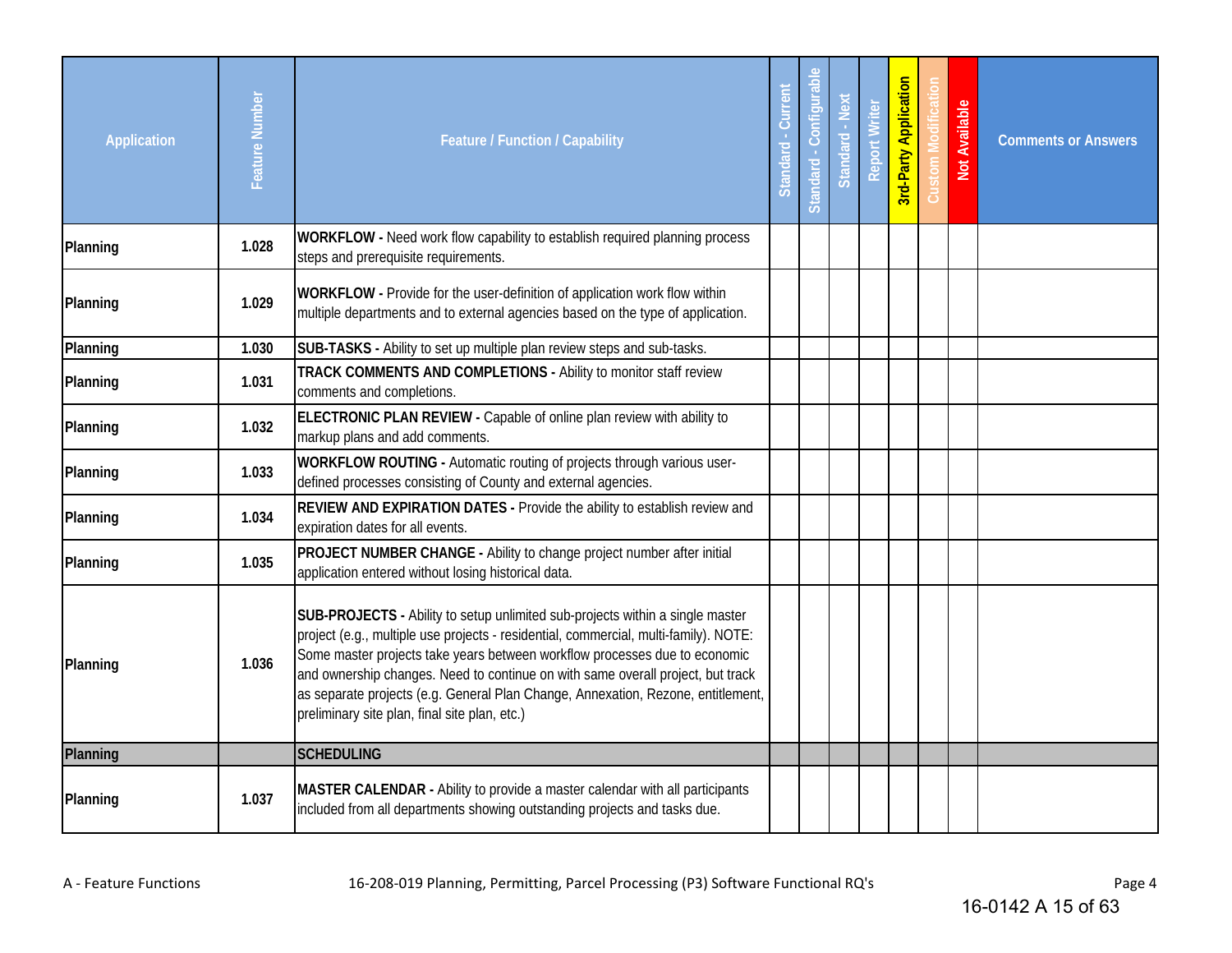| <b>Application</b> | Feature Number | <b>Feature / Function / Capability</b>                                                                                                                           | Standard - Curren | Standard - Configurabl | Standard - Next | <b>Report Writer</b> | <b>3rd-Party Application</b> | Not Available | <b>Comments or Answers</b> |
|--------------------|----------------|------------------------------------------------------------------------------------------------------------------------------------------------------------------|-------------------|------------------------|-----------------|----------------------|------------------------------|---------------|----------------------------|
| Planning           | 1.038          | <b>FUTURE PLANNING CALENDAR - Ability to create future project planning</b><br>calendar (schedule of all future hearings/meetings by type and date).             |                   |                        |                 |                      |                              |               |                            |
| Planning           | 1.039          | DATE ADJUSTMENTS - Ability to manually adjust dates/wait periods.                                                                                                |                   |                        |                 |                      |                              |               |                            |
| Planning           | 1.040          | <b>AUTOMATIC RE-DATE UPON STEP COMPLETION - Provide an automatic date</b><br>calculation for next step when a prerequisite review step is completed.             |                   |                        |                 |                      |                              |               |                            |
| Planning           |                | <b>FEES</b>                                                                                                                                                      |                   |                        |                 |                      |                              |               |                            |
| Planning           | 1.041          | <b>AUTO-CALCULATE FEES - Calculate standard planning fees using County-</b><br>supplied criteria.                                                                |                   |                        |                 |                      |                              |               |                            |
| Planning           | 1.042          | <b>EFFECTIVE DATES - Provide for calculation of standard fees with effective dates</b><br>using County-provided formulas or tables based upon application dates. |                   |                        |                 |                      |                              |               |                            |
| Planning           | 1.043          | <b>EFFECTIVE DATES - Provide for calculation of standard fees with effective dates</b><br>using user-provided formulas or tables.                                |                   |                        |                 |                      |                              |               |                            |
| Planning           | 1.044          | FIXED AND VARIABLE FEES - Ability to set up fixed, minimum and variable fees.                                                                                    |                   |                        |                 |                      |                              |               |                            |
| Planning           | 1.045          | UNIT COST - Ability to set up flat fees per unit cost.                                                                                                           |                   |                        |                 |                      |                              |               |                            |
| Planning           | 1.046          | PERCENTAGE FEES - Ability to calculate fees as a percentage of planning fee.                                                                                     |                   |                        |                 |                      |                              |               |                            |
| Planning           | 1.047          | FEES ON DEMAND - Ability to charge any or all fees by specific project<br>requirements (e.g., create fees on demand).                                            |                   |                        |                 |                      |                              |               |                            |
| Planning           | 1.048          | MISCELLANEOUS FEES - Ability to calculate and track unlimited miscellaneous<br>fees collected in conjunction with project (e.g., copies).                        |                   |                        |                 |                      |                              |               |                            |
| Planning           | 1.049          | WAIVE FEES- Ability to waive or override default fees.                                                                                                           |                   |                        |                 |                      |                              |               |                            |
| Planning           | 1.050          | CONSULTANT FEES - Ability to track and charge purchased fees (e.g.,<br>purchasing an Environmental Impact Report from a third-party consultant).                 |                   |                        |                 |                      |                              |               |                            |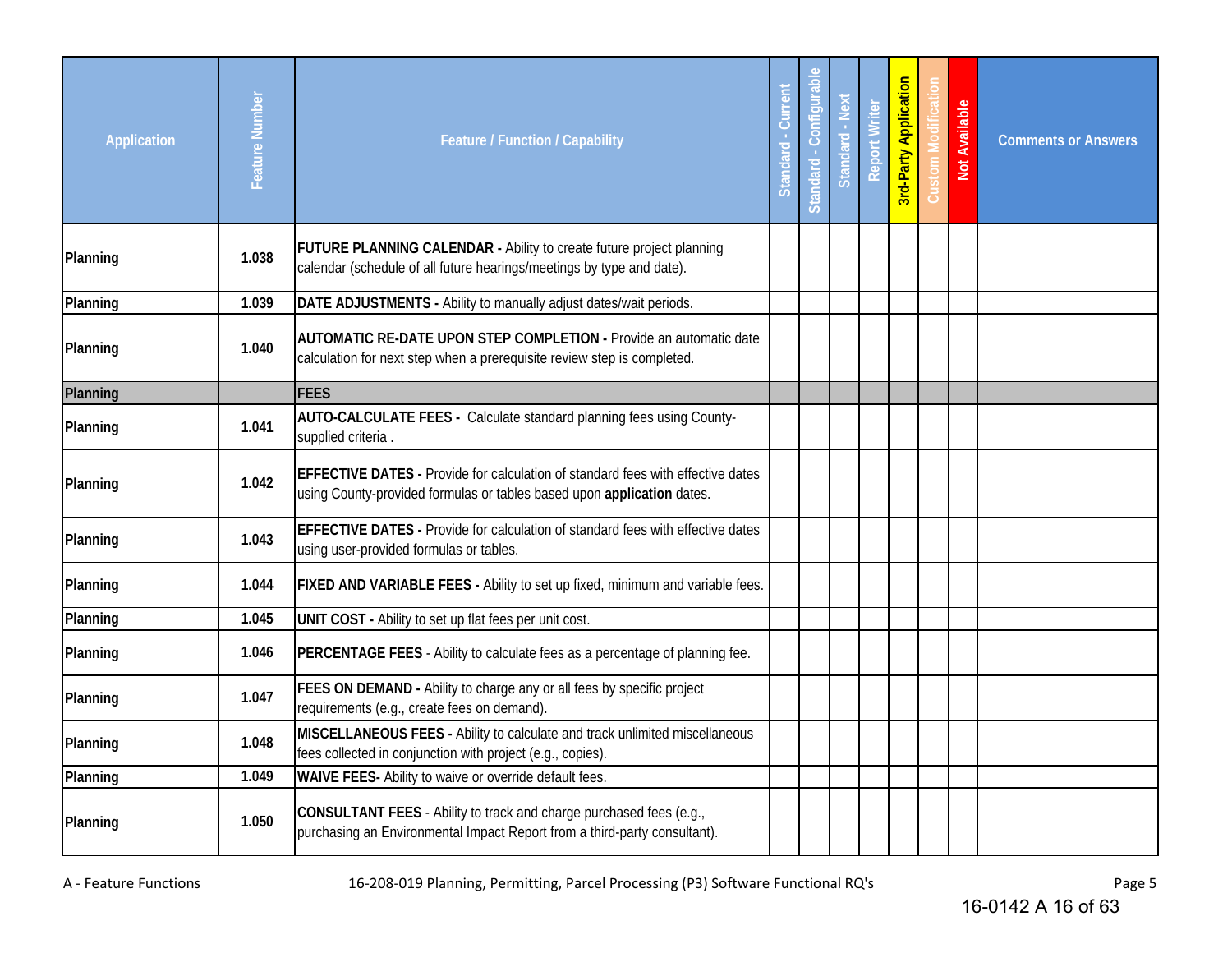| <b>Application</b> | Feature Number | <b>Feature / Function / Capability</b>                                                                                                                                                                                                                           | Current<br>Standard | 흐<br>Standard - Configural | Standard - Next | <b>Report Writer</b> | <b>Brd-Party Application</b> | Not Available | <b>Comments or Answers</b> |
|--------------------|----------------|------------------------------------------------------------------------------------------------------------------------------------------------------------------------------------------------------------------------------------------------------------------|---------------------|----------------------------|-----------------|----------------------|------------------------------|---------------|----------------------------|
| Planning           | 1.051          | <b>FEE CHANGE NOTES - Ability to track notes for fees that are manually changed.</b>                                                                                                                                                                             |                     |                            |                 |                      |                              |               |                            |
| Planning           | 1.052          | DEPOSITS - Track fees, deposits/collections, receivables, balance due, and<br>refunds.                                                                                                                                                                           |                     |                            |                 |                      |                              |               |                            |
| Planning           | 1.053          | <b>DEPOSIT REQUIREMENT ADJUSTMENTS - Ability to adjust deposit amounts at</b><br>any time (discretionary).                                                                                                                                                       |                     |                            |                 |                      |                              |               |                            |
| Planning           | 1.054          | COLLECT FEES - Provide for the collection of planning fees including tracking<br>partial payments.                                                                                                                                                               |                     |                            |                 |                      |                              |               |                            |
| Planning           | 1.055          | <b>FEES BY PROJECT TYPE - Planning fees should be automated by project type.</b>                                                                                                                                                                                 |                     |                            |                 |                      |                              |               |                            |
| Planning           | 1.056          | FEES BY TASK TYPE - Planning fees should be automated by task type.                                                                                                                                                                                              |                     |                            |                 |                      |                              |               |                            |
| Planning           | 1.057          | RESPONSIBILITY - Ability to track financially responsible party.                                                                                                                                                                                                 |                     |                            |                 |                      |                              |               |                            |
| Planning           |                | <b>LETTERS</b>                                                                                                                                                                                                                                                   |                     |                            |                 |                      |                              |               |                            |
| Planning           | 1.058          | STANDARD NOTICES - Ability to set up "unlimited" standard notices by project,<br>review step, hearing, etc.                                                                                                                                                      |                     |                            |                 |                      |                              |               |                            |
| Planning           | 1.059          | <b>FLAG COMMENTS AND NOTES FOR INCLUSION - Ability for notices and letters</b><br>to incorporate user-designated field information, comments, notes, etc.                                                                                                        |                     |                            |                 |                      |                              |               |                            |
| Planning           | 1.060          | MEETING NOTIFICATION - Provide a method of automatically generating user-<br>defined notifications to property owners and others regarding projects and<br>meetings associated with these projects, based on parcel selection (i.e., Public<br>Hearing notices). |                     |                            |                 |                      |                              |               |                            |
| Planning           | 1.061          | NOTIFICATION TRACKING - Ability for system to track and maintain all notices<br>sent associated to each project.                                                                                                                                                 |                     |                            |                 |                      |                              |               |                            |
| Planning           | 1.062          | AREA/ VICINITY MAP - Automatically generate area map to accompany notice<br>above. Cartographic capabilities                                                                                                                                                     |                     |                            |                 |                      |                              |               |                            |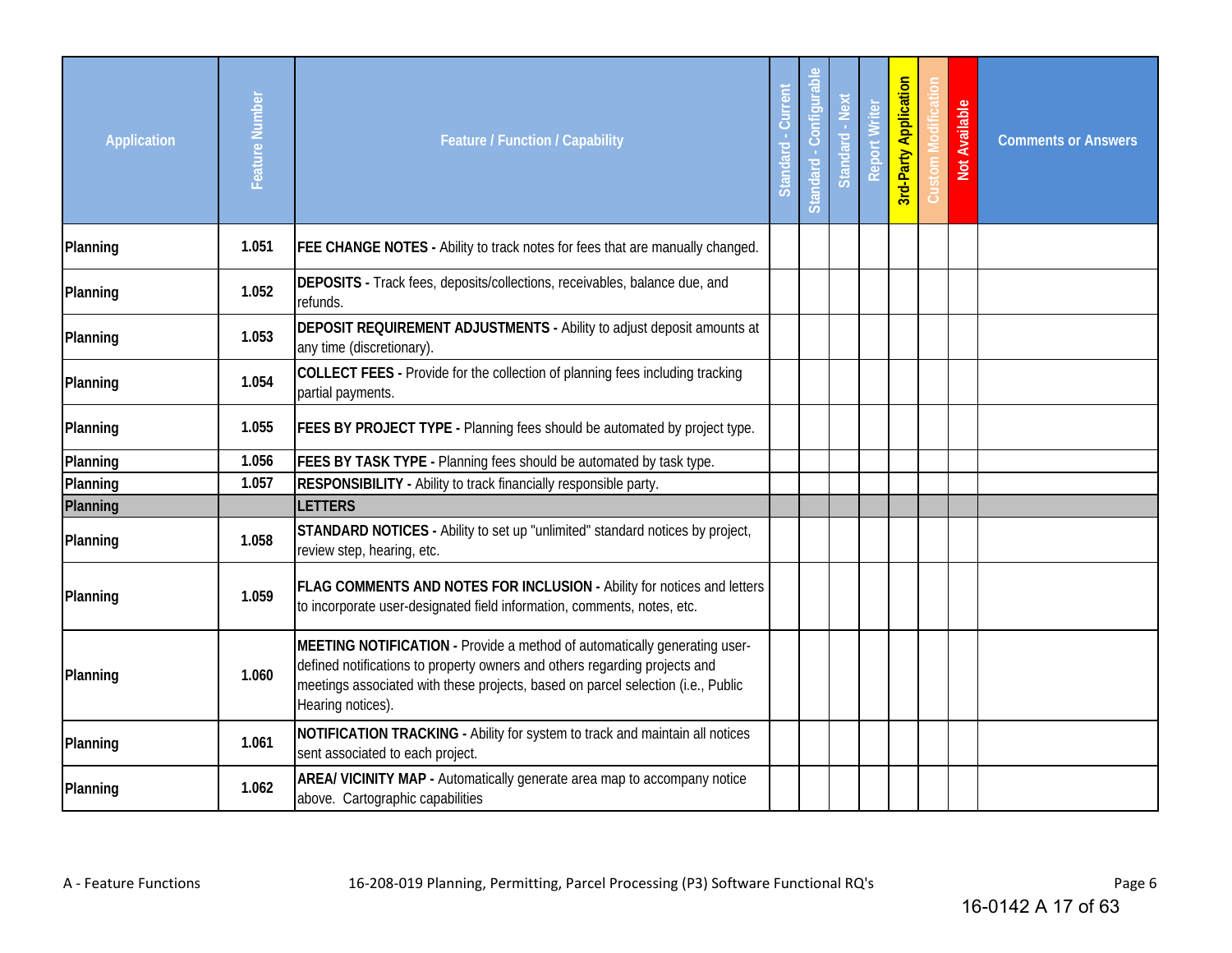| <b>Application</b> | Feature Number | <b>Feature / Function / Capability</b>                                                                                                                                                                                            | Curren<br>Standard | Standard - Configural | Standard - Next | <b>Report Writer</b> | <b>3rd-Party Application</b> | Not Available | <b>Comments or Answers</b> |
|--------------------|----------------|-----------------------------------------------------------------------------------------------------------------------------------------------------------------------------------------------------------------------------------|--------------------|-----------------------|-----------------|----------------------|------------------------------|---------------|----------------------------|
| Planning           | 1.063          | PROPOSED CHANGE NOTIFICATION - Provide for automatic mail out notice to<br>selected parcel owners and residents regarding proposed changes to related<br>parcels by defined radius map, including buffer zone.                    |                    |                       |                 |                      |                              |               |                            |
| Planning           | 1.064          | AD HOC ADDITION OF PARCEL TO NOTIFICATION LISTS - Ability to pick<br>discretionary, impacted parcels to add to notification lists.                                                                                                |                    |                       |                 |                      |                              |               |                            |
| Planning           |                | <b>INQUIRY &amp; REPORTS</b>                                                                                                                                                                                                      |                    |                       |                 |                      |                              |               |                            |
| Planning           | 1.065          | DEVELOPER TRACKING - Track deposits, payments, and balances by<br>developer, not just by single project or permit.                                                                                                                |                    |                       |                 |                      |                              |               |                            |
| Planning           | 1.066          | STAFF REPORTS - Ability to automatically generate user-defined staff reports and<br>resolutions with the ability to edit before finalizing.                                                                                       |                    |                       |                 |                      |                              |               |                            |
| Planning           | 1.067          | STAFF REPORTS - Ability to setup template staff reports that will insert project<br>conditions of approval and then allow for editing remaining report using Microsoft<br>Office.                                                 |                    |                       |                 |                      |                              |               |                            |
| Planning           | 1.068          | PROJECT STATUS REPORTS - Ability to produce project status reports by<br>project type, due dates, planner staff, outstanding tasks, etc                                                                                           |                    |                       |                 |                      |                              |               |                            |
| Planning           | 1.069          | MEETING DOCUMENTS - Provide a function for producing summary documents<br>for a project from the comments and conditions entered during the project review<br>without the user having to retype these comments and/or conditions. |                    |                       |                 |                      |                              |               |                            |
| Planning           | 1.070          | MEETING DOCUMENTS - Provide a method of producing meeting documents<br>(such as agendas) for all projects scheduled for a particular meeting and date.                                                                            |                    |                       |                 |                      |                              |               |                            |
| Planning           | 1.071          | MEETING DOCUMENTS - Meeting documents should have the capability of<br>printing all previously entered comments and/or conditions as part of the individual<br>project reviews.                                                   |                    |                       |                 |                      |                              |               |                            |
| Planning           | 1.072          | PLANNING ACTIVITY REPORTS - Ability to report planning activity by multiple<br>activity types (e.g., property usage, affordable units, environmental documents,<br>project types, etc.).                                          |                    |                       |                 |                      |                              |               |                            |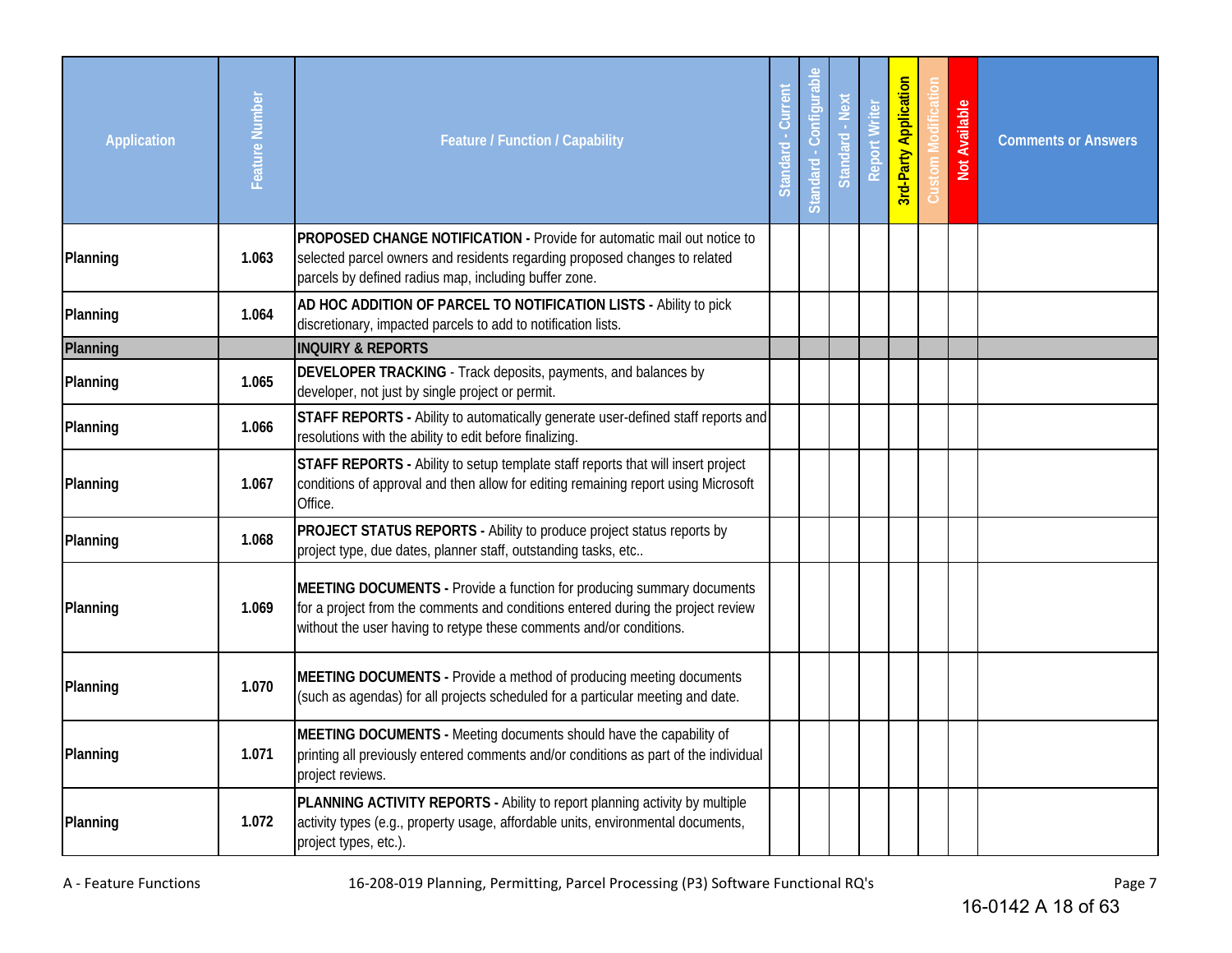| Application | Feature Number | Feature / Function / Capability                                                                                         | Current<br>Standard - | Standard - Configural | Standard - Next | <b>Report Writer</b> | <b>Brd-Party Application</b> | Not Available | <b>Comments or Answers</b> |
|-------------|----------------|-------------------------------------------------------------------------------------------------------------------------|-----------------------|-----------------------|-----------------|----------------------|------------------------------|---------------|----------------------------|
| Planning    |                | RESPONSE REQUIRED - use additional pages as necessary                                                                   |                       |                       |                 |                      |                              |               |                            |
| Planning    | 1.073          | <b>PROJECT NUMBER</b> - What is the format for planning project numbers?                                                |                       |                       |                 |                      |                              |               |                            |
| Planning    | 1.074          | LAND USE CLASSIFICATIONS - How many user-defined plan designation codes<br>are available?                               |                       |                       |                 |                      |                              |               |                            |
| Planning    | 1.075          | <b>APPLICATION TYPES - How many application types per project are available?</b>                                        |                       |                       |                 |                      |                              |               |                            |
| Planning    | 1.076          | PLAN APPLICATION - How many user-defined planning project application<br>requirements fields are there?                 |                       |                       |                 |                      |                              |               |                            |
| Planning    | 1.077          | TEMPORARY ADDRESSES - What is the process for assigning temporary<br>addresses to a parcel?                             |                       |                       |                 |                      |                              |               |                            |
| Planning    | 1.078          | PROPERTY ASSOCIATION - How many existing parcels can be associated with a<br>new project?                               |                       |                       |                 |                      |                              |               |                            |
| Planning    | 1.079          | DATA ASSOCIATION - How are documents associated with geographic<br>locations?                                           |                       |                       |                 |                      |                              |               |                            |
| Planning    | 1.080          | CONFIDENTIALITY - How are confidential documents segregated from other<br>documents so they are not viewable by public? |                       |                       |                 |                      |                              |               |                            |
| Planning    | 1.081          | CONDITIONS OF APPROVAL - Describe how the various conditions of approval<br>and mitigation measures are managed.        |                       |                       |                 |                      |                              |               |                            |
| Planning    | 1.082          | PARCEL SPLIT - Describe how information is tracked when a parcel splits,<br>combines, is renumbered, deleted, etc.      |                       |                       |                 |                      |                              |               |                            |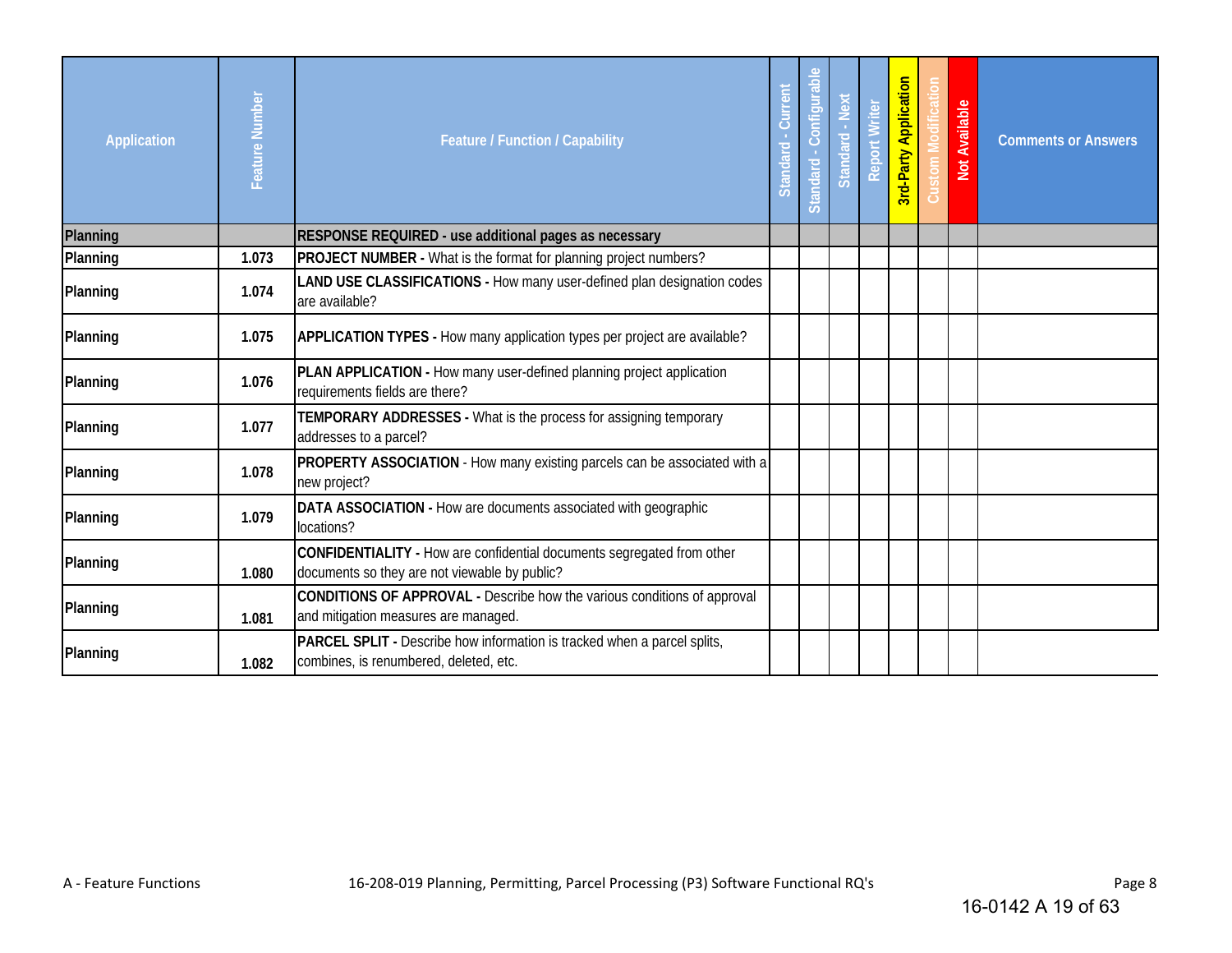|                                                                                                                                                                                                                                                                                                      |                        | County of El Dorado - Planning, Permitting and Parcel Management System<br><b>Functional Requirements</b>                                                                                                                                              |  |                       |                 |        |                              |  |                      |                            |
|------------------------------------------------------------------------------------------------------------------------------------------------------------------------------------------------------------------------------------------------------------------------------------------------------|------------------------|--------------------------------------------------------------------------------------------------------------------------------------------------------------------------------------------------------------------------------------------------------|--|-----------------------|-----------------|--------|------------------------------|--|----------------------|----------------------------|
| Please input a "1" in the appropriate column to the right of the feature/function/capability statement. Further explanations, answers, or information regarding 3rd party software and/or<br>modification costs must be provided in the Comments column. Blank rows will be scored as Not Available. |                        |                                                                                                                                                                                                                                                        |  |                       |                 |        |                              |  |                      |                            |
| Legend:                                                                                                                                                                                                                                                                                              |                        |                                                                                                                                                                                                                                                        |  |                       |                 |        |                              |  |                      |                            |
| <b>Standard - Current</b>                                                                                                                                                                                                                                                                            |                        | Available in current software release                                                                                                                                                                                                                  |  |                       |                 |        |                              |  |                      |                            |
| Standard - Configurable                                                                                                                                                                                                                                                                              | Requires configuration |                                                                                                                                                                                                                                                        |  |                       |                 |        |                              |  |                      |                            |
| Standard - Next Release                                                                                                                                                                                                                                                                              |                        | Guaranteed available in next release of software                                                                                                                                                                                                       |  |                       |                 |        |                              |  |                      |                            |
| <b>Report Writer</b>                                                                                                                                                                                                                                                                                 |                        | Report Writer function through Standard Reports or Ad Hoc Report Writer                                                                                                                                                                                |  |                       |                 |        |                              |  |                      |                            |
| <b>3rd-Party Application</b>                                                                                                                                                                                                                                                                         |                        | Please estimate general cost estimates in comments not a quote, unless available due to your resell arrangement.                                                                                                                                       |  |                       |                 |        |                              |  |                      |                            |
| <b>Custom Modification</b>                                                                                                                                                                                                                                                                           |                        | Custom programming by vendor (not meant to be a set-up configuration that is standard process through implementation)                                                                                                                                  |  |                       |                 |        |                              |  |                      |                            |
| <b>Not Available</b>                                                                                                                                                                                                                                                                                 |                        | Not available in current or next release; interfaced/integrated third-party application or through custom modification.                                                                                                                                |  |                       |                 |        |                              |  |                      |                            |
| Application                                                                                                                                                                                                                                                                                          | Feature Number         | <b>Feature / Function / Capability</b>                                                                                                                                                                                                                 |  | Configura<br>Standard | Standard - Next | Writer | <b>3rd-Party Application</b> |  | <b>Not Available</b> | <b>Comments or Answers</b> |
| Permitting                                                                                                                                                                                                                                                                                           |                        | <b>Building Permits</b>                                                                                                                                                                                                                                |  |                       |                 |        |                              |  |                      |                            |
| Permitting                                                                                                                                                                                                                                                                                           | 2.000                  | <b>INTAKE</b>                                                                                                                                                                                                                                          |  |                       |                 |        |                              |  |                      |                            |
| Permitting                                                                                                                                                                                                                                                                                           | 2.001                  | APPOINTMENTS - Ability to schedule customer appointment.                                                                                                                                                                                               |  |                       |                 |        |                              |  |                      |                            |
| Permitting                                                                                                                                                                                                                                                                                           | 2.002                  | APPOINTMENTS - Ability to notify staff of scheduled customer.                                                                                                                                                                                          |  |                       |                 |        |                              |  |                      |                            |
| Permitting                                                                                                                                                                                                                                                                                           | 2.003                  | PRE-APPLICATION - Ability for customer to pre-fill application on site prior to<br>scheduled appointment.                                                                                                                                              |  |                       |                 |        |                              |  |                      |                            |
| Permitting                                                                                                                                                                                                                                                                                           | 2.004                  | CALL LOG - Ability to track customer calls including date, time, contact<br>information, purpose, etc.                                                                                                                                                 |  |                       |                 |        |                              |  |                      |                            |
| Permitting                                                                                                                                                                                                                                                                                           | 2.005                  | MULTIPLE CONTACTS PER PERMIT - Ability to change contact that did certain<br>aspects of construction (e.g., who did the electrical, plumbing, etc.) any time<br>during the process with audit trail of change.                                         |  |                       |                 |        |                              |  |                      |                            |
| Permitting                                                                                                                                                                                                                                                                                           | 2.006                  | <b>SECURITY</b> - Ability to restrict access to create temporary/permanent address<br>entries.                                                                                                                                                         |  |                       |                 |        |                              |  |                      |                            |
| Permitting                                                                                                                                                                                                                                                                                           | 2.007                  | TEMPORARY PARCEL NUMBERS - Allow assignment of pseudo or temporary<br>parcel numbers to be used for permitting purposes until actual parcel numbers are<br>available.                                                                                  |  |                       |                 |        |                              |  |                      |                            |
| Permitting                                                                                                                                                                                                                                                                                           | 2.008                  | COMBINATION PERMITS - Ability to setup a "parent" permit with numerous<br>"children" permits (e.g., signs, plumbing, building, electrical, mechanical, pools,<br>etc.) with separate conditions, requirements, fees, inspections, and final approvals. |  |                       |                 |        |                              |  |                      |                            |
| Permitting                                                                                                                                                                                                                                                                                           | 2.009                  | NOTES TYPE AND DATE STAMP - Ability to add Notes and Comments<br>throughout the permitting process, including Type and Date Stamp.                                                                                                                     |  |                       |                 |        |                              |  |                      |                            |
| Permitting                                                                                                                                                                                                                                                                                           | 2.010                  | <b>PERSON/ENTITY INFORMATION - Persons entered into database should be</b><br>retrievable to populate persons information on future applications.                                                                                                      |  |                       |                 |        |                              |  |                      |                            |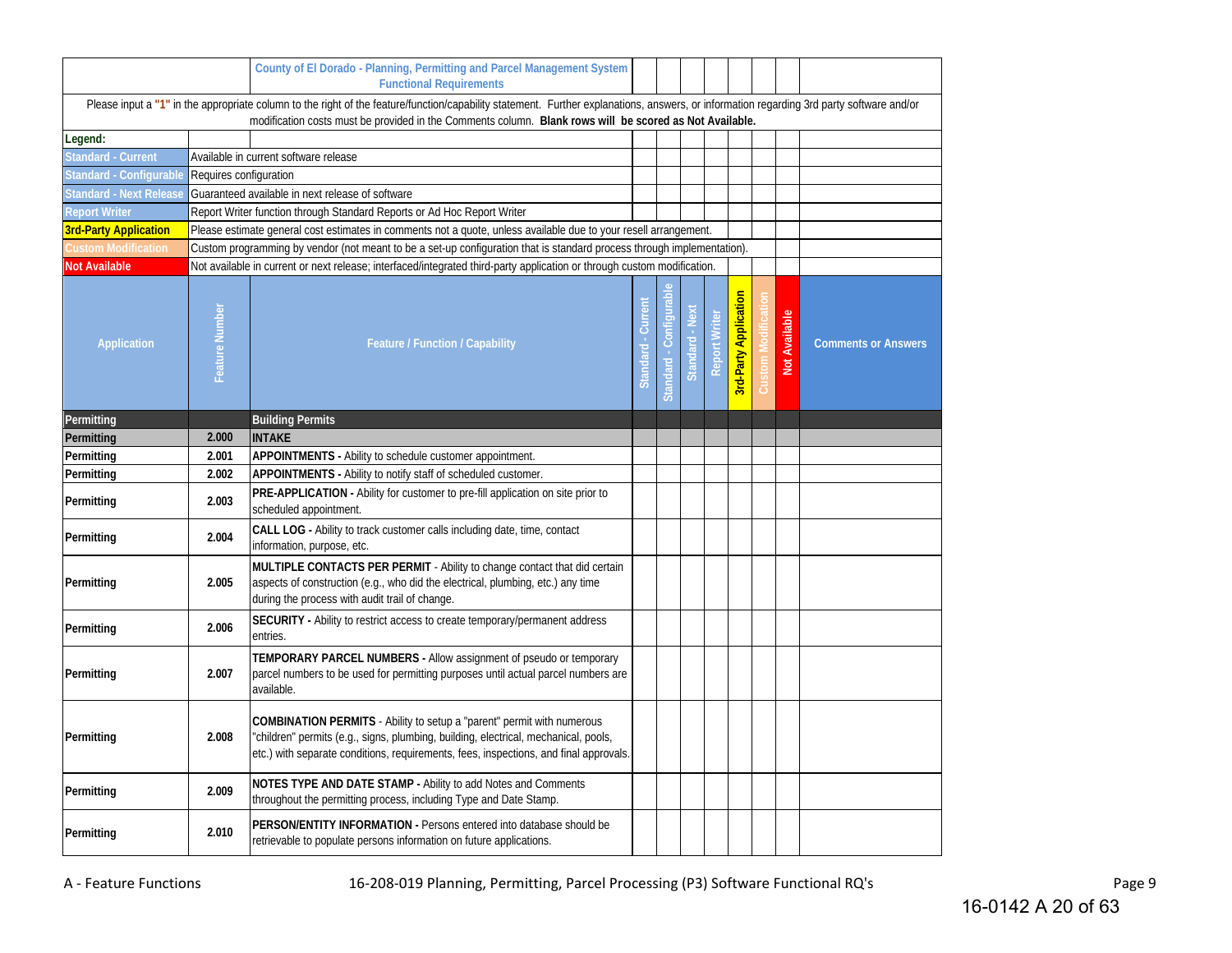| <b>Not Available</b> |       | Not available in current or next release; interfaced/integrated third-party application or through custom modification.                                                                           |  |  |  |  |
|----------------------|-------|---------------------------------------------------------------------------------------------------------------------------------------------------------------------------------------------------|--|--|--|--|
| Permitting           | 2.011 | PERMIT STATUS TRACKING - Ability to inquire on all permits for a specific<br>contractor(s) and view status and expiration dates.                                                                  |  |  |  |  |
| Permitting           | 2.012 | PERMIT STATUS TRACKING - Ability to track the status of a permit application<br>(e.g., open, pending, paid, issued, etc.) depending on the workflow tasks<br>completed.                           |  |  |  |  |
| Permitting           | 2.013 | REQUIRED SIGNATURES - Ability to print mandatory forms during intake<br>process.                                                                                                                  |  |  |  |  |
| Permitting           |       | <b>FEES</b>                                                                                                                                                                                       |  |  |  |  |
| Permitting           | 2.014 | FEE EFFECTIVE DATES - Ability to calculate standard fees with effective dates<br>using user-provided formulas or tables.                                                                          |  |  |  |  |
| Permitting           | 2.015 | FEE COLLECTION AND RECEIPTS - Track fee collections, receivables, balance<br>due, credits and refunds.                                                                                            |  |  |  |  |
| Permitting           | 2.016 | REFUNDS - Track refunds by permit record, customer, address, parcel and refund<br>type.                                                                                                           |  |  |  |  |
| Permitting           | 2.017 | FEES - Ability to set up fixed, minimum and variable fees.                                                                                                                                        |  |  |  |  |
| Permitting           | 2.018 | FLAT FEES AND UNIT COST - Ability to set up flat fees plus a per unit cost times<br>tiered valuation.                                                                                             |  |  |  |  |
| Permitting           | 2.019 | AUTOMATIC FEE CALCULATION - Ability for system to calculate fees<br>automatically based on user-defined fee structures.                                                                           |  |  |  |  |
| Permitting           | 2.020 | AUTOMATIC FEE CALCULATION - Ability for system to calculate fees<br>automatically based on geography/location.                                                                                    |  |  |  |  |
| Permitting           | 2.021 | AUTOMATIC DISCOUNT CALCULATION - Ability for system to calculate<br>discounted fees automatically based on user-defined fee structures.                                                           |  |  |  |  |
| Permitting           | 2.022 | PRINT DISCOUNT - Ability to print discounted amount on customer receipt.                                                                                                                          |  |  |  |  |
| Permitting           | 2.023 | <b>BUILDING CONSTRUCTION VALUATION - Allow for user-defined valuation</b><br>calculations based on a user-defined table of construction values.                                                   |  |  |  |  |
| Permitting           | 2.024 | SQUARE FOOT CALCULATIONS - Allow user-defined square footage<br>calculations based on a user-defined table of square footage values.                                                              |  |  |  |  |
| Permitting           | 2.025 | PERCENTAGE FEES - Ability to calculate fees as a percentage of the building<br>permit fee.                                                                                                        |  |  |  |  |
| Permitting           | 2.026 | FEES ON DEMAND - Ability to charge any or all fees by specific project<br>requirements (e.g., set up fees on demand).                                                                             |  |  |  |  |
| Permitting           | 2.027 | MISCELLANEOUS FEES - Ability to calculate and track unlimited miscellaneous<br>fees NOT in conjunction with building permits (e.g., copies, AQMD rebate, etc.) at<br>any time during the process. |  |  |  |  |
| Permitting           | 2.028 | WAIVE FEES - Ability to waive or override any standard/default fees with proper<br>security controls.                                                                                             |  |  |  |  |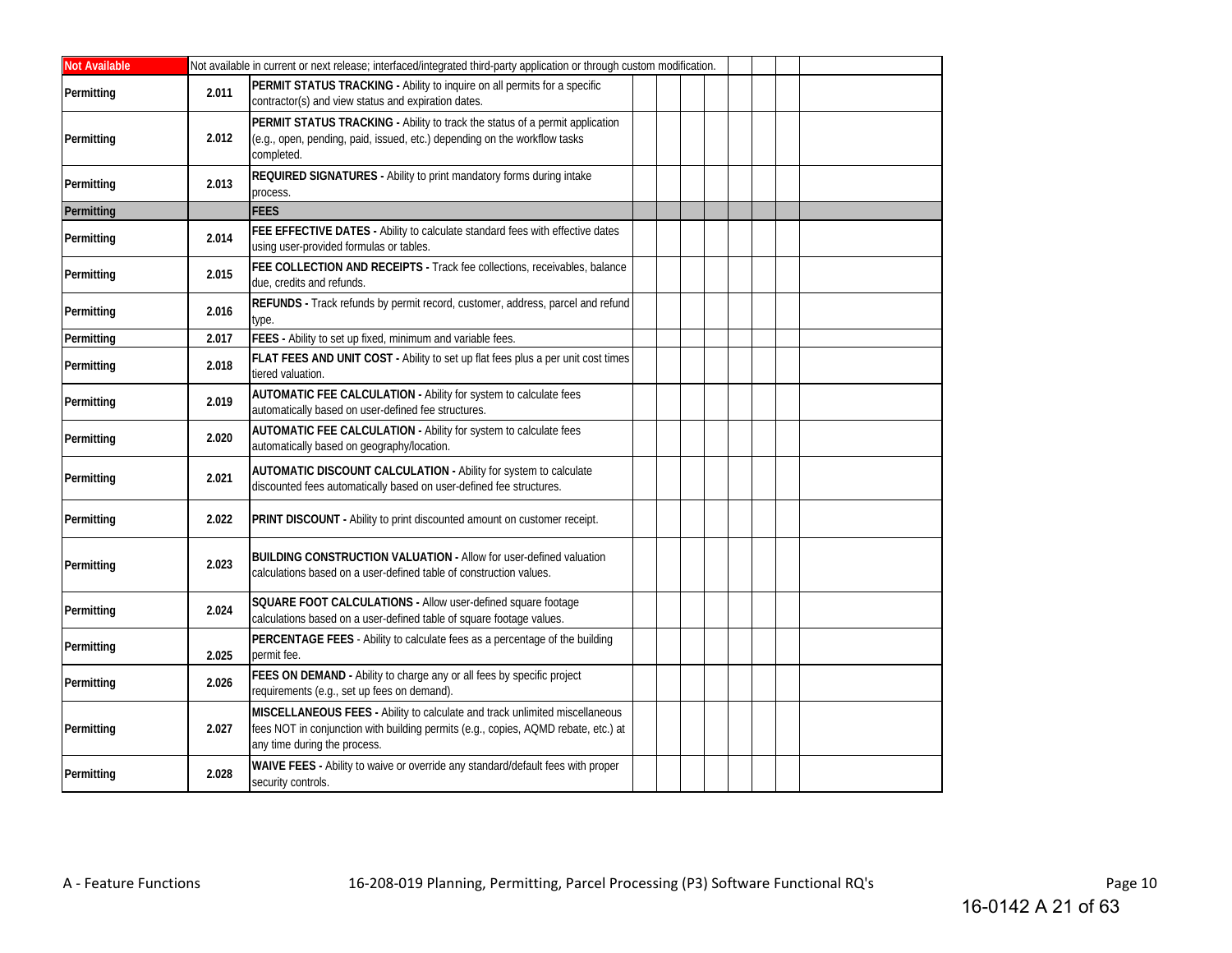| <b>Not Available</b> |       | Not available in current or next release; interfaced/integrated third-party application or through custom modification.                                                                      |
|----------------------|-------|----------------------------------------------------------------------------------------------------------------------------------------------------------------------------------------------|
| Permitting           |       | <b>ROUTING</b>                                                                                                                                                                               |
| Permitting           | 2.029 | ADD CORRECTION ITEMS - Allow entry of plan correction items as part of plan<br>review.                                                                                                       |
| Permitting           | 2.030 | WORKFLOW - Ability to pre-establish workflow and task requirements by permit<br>type (reviews, plan checks, verifications, inspections, other agency approval<br>equirements, etc.).         |
| Permitting           | 2.031 | WORKFLOW - Ability to modify workflow and task requirements as needed.                                                                                                                       |
| Permitting           | 2.032 | WORKFLOW - Ability to manage and approve hierarchies (e.g., approval paths<br>based on item or document to be routed).                                                                       |
| Permitting           | 2.033 | USER-DEFINED ROUTING - Allow user-defined plan review routing based on<br>type of work performed by multiple users/departments (e.g., specific staff,<br>planning, fire, engineering, etc.). |
| Permitting           | 2.034 | APPROVALS - Do not allow permit to be issued until all required plan review<br>steps are completed.                                                                                          |
| Permitting           | 2.035 | ASSIGN TASKS - Ability for departments to assign tasks and re-assign to specific<br>staff.                                                                                                   |
| Permitting           | 2.036 | ASSIGN TASKS - Ability to either assign staff or leave task completion at the<br>department level.                                                                                           |
| Permitting           | 2.037 | USER DASHBOARD - Provide a user specific dashboard with statistics and<br>assignments.                                                                                                       |
| Permitting           | 2.038 | PERMIT APPROVAL - Ability to email online permit approvals to applicants.                                                                                                                    |
| Permitting           | 2.039 | PERMIT APPLICATION TO INSPECTION - Ability to prompt an inspection from a<br>permit application.                                                                                             |
| Permitting           |       | <b>PROCESSING</b>                                                                                                                                                                            |
| Permitting           | 2.040 | CORRECTIONS LIST - Ability to generate a department specific or overall<br>corrections list.                                                                                                 |
| Permitting           | 2.041 | CUSTOMER CORRECTIONS LIST - Ability for system to generate a corrections<br>list (letter) for customer.                                                                                      |
| Permitting           | 2.042 | PRINT PLAN CHECK COMMENT - Ability to print plan check comments on plan<br>check review letter.                                                                                              |
| Permitting           | 2.043 | NOTIFICATIONS WITH ATTACHMENTS - Ability to combine standard<br>notifications/letters/permits, certificates, etc. with pre-determined and unique<br>attachments.                             |
| Permitting           | 2.044 | SPECIAL CONDITIONS - Ability to note any restrictions or special conditions<br>established by reviewing departments as a prerequisite within the permit process.                             |
| Permitting           |       | <b>PERMITTING / ISSUANCE</b>                                                                                                                                                                 |
| Permitting           | 2.045 | PERMIT REINSTATEMENT - Ability to relate an expired permit to a new permit.                                                                                                                  |
| Permitting           | 2.046 | ALERT - Provide an alert at Certificate of Occupancy or Permit Final if any open<br>conditions or fees owed.                                                                                 |

A - Feature Functions **16-208-019 Planning, Permitting, Parcel Processing (P3) Software Functional RQ's** Page 11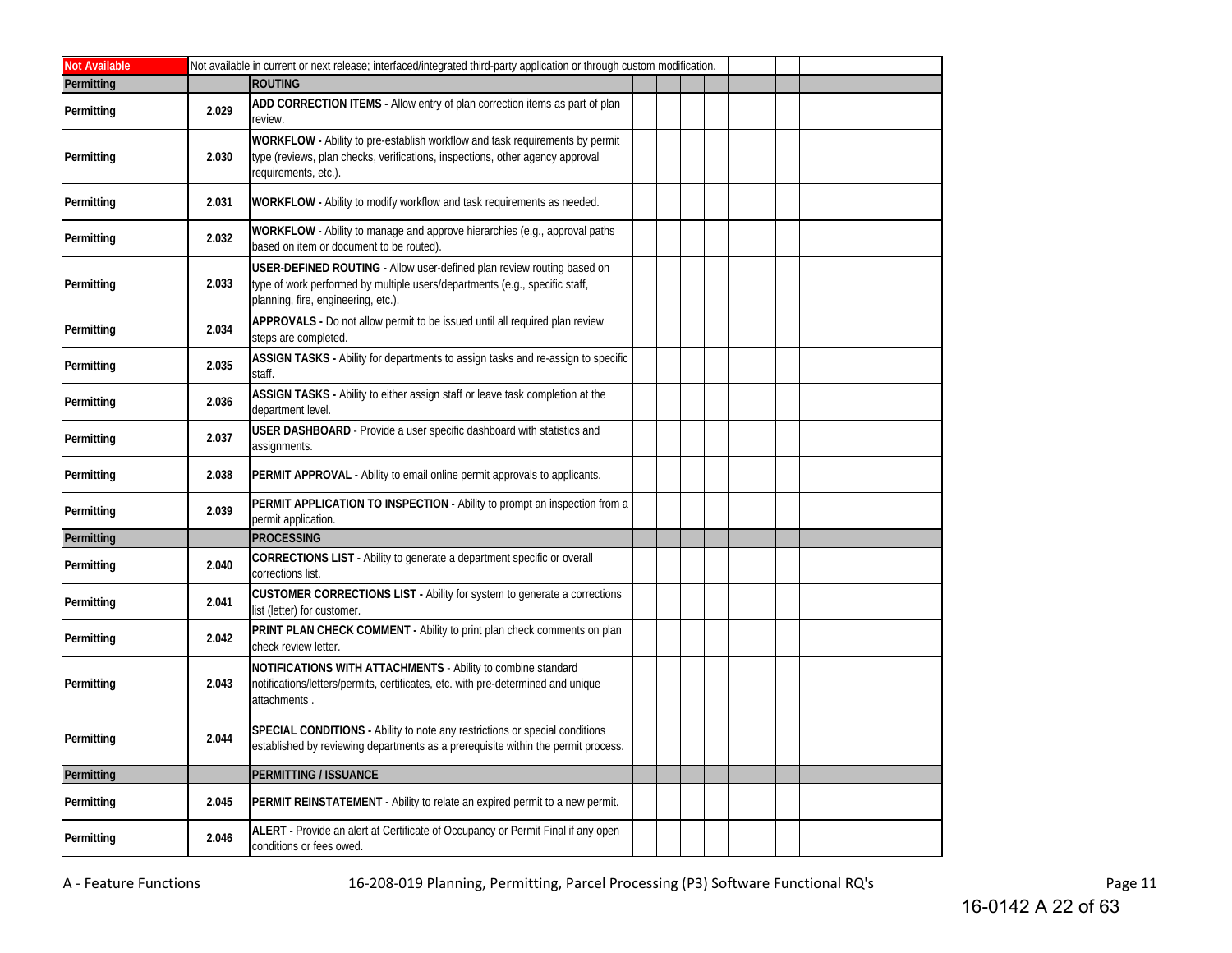| <b>Not Available</b> |       | Not available in current or next release; interfaced/integrated third-party application or through custom modification.                                                                                            |  |  |  |  |
|----------------------|-------|--------------------------------------------------------------------------------------------------------------------------------------------------------------------------------------------------------------------|--|--|--|--|
| Permitting           | 2.047 | ABILITY TO BLOCK - Allow the ability to block Certificates of Completion or Final<br>Occupancy permit until all required sign-offs and inspections are completed.                                                  |  |  |  |  |
| Permitting           | 2.048 | PRINT NOTES ON PERMIT - Allow notes from plan review and general<br>application to be flagged to print on the permit.                                                                                              |  |  |  |  |
| Permitting           | 2.049 | ASSESSOR - Ability to automatically notify the Assessor's Office of permit or<br>certificate of occupancy issuance.                                                                                                |  |  |  |  |
| Permitting           | 2.050 | MANDATED - Permit must meet all State of California legal requirements.                                                                                                                                            |  |  |  |  |
| Permitting           | 2.051 | PERMIT EXPIRATION - Track permit expiration date, as delineated by County<br>ordinance.                                                                                                                            |  |  |  |  |
| Permitting           | 2.052 | PERMIT EXPIRATION - Provide a report of permits that will expire within a<br>specified number of days, and export the information to Word mail merge to<br>generate permit expiration letters.                     |  |  |  |  |
| Permitting           | 2.053 | PERMIT EXPIRATION - Ability to change the status of an expired permit.                                                                                                                                             |  |  |  |  |
| Permitting           | 2.054 | <b>PERMIT EXPIRATION</b> - Allow the expiration date to be extended. Record the<br>original expiration date, the modified expiration date and create an audit record<br>identifying the user that made the change. |  |  |  |  |
| Permitting           |       | RESPONSE REQUIRED - use additional pages as necessary                                                                                                                                                              |  |  |  |  |
| Permitting           | 2.055 | MULTIPLE CONTACTS PER PERMIT - How many owners, agents, contractors,<br>engineers, architects, surveyors, other contacts can be tracked per permit?                                                                |  |  |  |  |
| Permitting           | 2.056 | VALID ADDRESSES - How many ways does the system validate permit location<br>(e.g. address, GPS coordinate, etc.)?                                                                                                  |  |  |  |  |
| Permitting           | 2.057 | PERMIT DATA - Allow for an unlimited number of names, addresses, and phone<br>numbers to be entered for a permit application. If limited, please explain limitation.                                               |  |  |  |  |
| Permitting           | 2.058 | ALERTS - How many alerts does the system have (e.g., outstanding code<br>enforcement violations, stop work order, etc.) on which fields can they be applied?                                                       |  |  |  |  |
| Permitting           | 2.059 | UNLIMITED ALERTS - How many alerts can be placed on a parcel?                                                                                                                                                      |  |  |  |  |
| Permitting           | 2.060 | STANDARD ROUTING - What are the criteria for automatically routing work?                                                                                                                                           |  |  |  |  |
| Permitting           | 2.061 | MASTER PLANS - How are master plans processed?                                                                                                                                                                     |  |  |  |  |
| Permitting           | 2.062 | MULTIPLE PERMITS - How does the system create a master permit and<br>generate multiple copies for disasters or other purposes?                                                                                     |  |  |  |  |
| Permitting           | 2.063 | FEES AND TYPES - How many standard fees using County-provided formulas or<br>tables are available?                                                                                                                 |  |  |  |  |
| Permitting           | 2.064 | PRINT CERTIFICATES - How many different user-defined print formats for<br>certificates are available (different formats for different types)?                                                                      |  |  |  |  |
| Permitting           | 2.065 | SCHEDULING - Describe your customer scheduling process and available tools.                                                                                                                                        |  |  |  |  |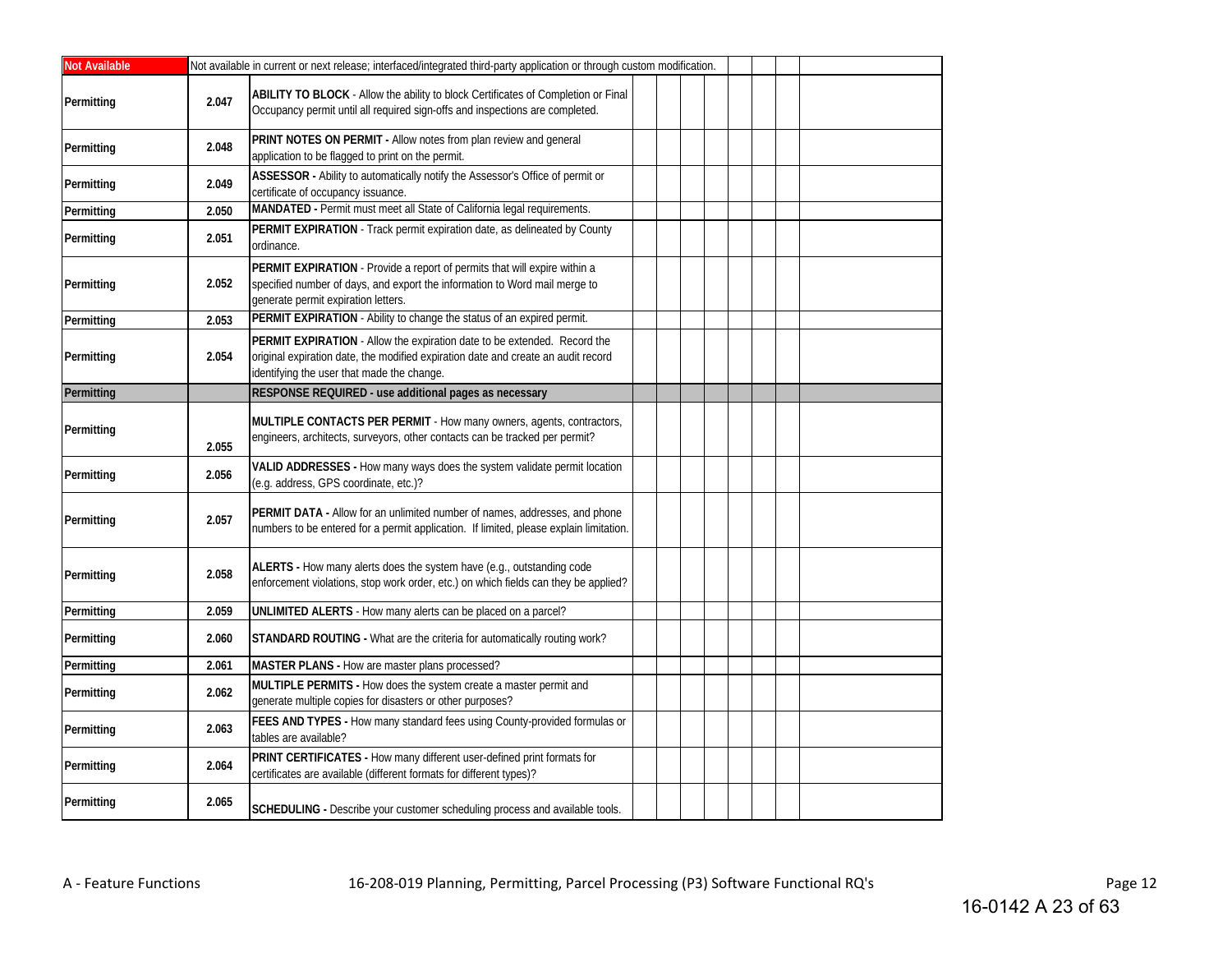|                                |                        | County of El Dorado - Planning, Permitting and Parcel Management System<br><b>Functional Requirements</b>                                                                                                                                                                                            |              |          |                        |        |                              |               |                            |
|--------------------------------|------------------------|------------------------------------------------------------------------------------------------------------------------------------------------------------------------------------------------------------------------------------------------------------------------------------------------------|--------------|----------|------------------------|--------|------------------------------|---------------|----------------------------|
|                                |                        | Please input a "1" in the appropriate column to the right of the feature/function/capability statement. Further explanations, answers, or information regarding 3rd party software and/or modification costs<br>must be provided in the Comments column. Blank rows will be scored as Not Available. |              |          |                        |        |                              |               |                            |
| Legend:                        |                        |                                                                                                                                                                                                                                                                                                      |              |          |                        |        |                              |               |                            |
| <b>Standard - Current</b>      |                        | Available in current software release                                                                                                                                                                                                                                                                |              |          |                        |        |                              |               |                            |
| Standard - Configurable        | Requires configuration |                                                                                                                                                                                                                                                                                                      |              |          |                        |        |                              |               |                            |
| <b>Standard - Next Release</b> |                        | Guaranteed available in next release of software                                                                                                                                                                                                                                                     |              |          |                        |        |                              |               |                            |
| <b>Report Writer</b>           |                        | Report Writer function through Standard Reports or Ad Hoc Report Writer                                                                                                                                                                                                                              |              |          |                        |        |                              |               |                            |
| <b>3rd-Party Application</b>   |                        | Please estimate general cost estimates in comments not a quote, unless available due to your resell arrangement.                                                                                                                                                                                     |              |          |                        |        |                              |               |                            |
| <b>Custom Modification</b>     |                        | Custom programming by vendor (not meant to be a set-up configuration that is standard process through implementation).                                                                                                                                                                               |              |          |                        |        |                              |               |                            |
| <b>Not Available</b>           |                        | Not available in current or next release; interfaced/integrated third-party application or through custom modification.                                                                                                                                                                              |              |          |                        |        |                              |               |                            |
| <b>Application</b>             | Feature Number         | <b>Feature / Function / Capability</b>                                                                                                                                                                                                                                                               | <b>Stand</b> | Standard | <b>New</b><br>Standard | Report | <b>3rd-Party Application</b> | Not Available | <b>Comments or Answers</b> |
| Inspections                    |                        | <b>INSPECTIONS</b>                                                                                                                                                                                                                                                                                   |              |          |                        |        |                              |               |                            |
| Inspections                    | 3.000                  | <b>GENERAL</b>                                                                                                                                                                                                                                                                                       |              |          |                        |        |                              |               |                            |
| Inspections                    | 3.001                  | STOP WORK ORDER - Ability to issue stop work order (e.g., prevent other<br>inspections, permits, etc.) on any open permit.                                                                                                                                                                           |              |          |                        |        |                              |               |                            |
| Inspections                    | 3.002                  | <b>INSPECTION CONFIRMATION NUMBER - Ability to generate inspection</b><br>confirmation numbers.                                                                                                                                                                                                      |              |          |                        |        |                              |               |                            |
| Inspections                    | 3.003                  | INSPECTION CONFIRMATION E-MAIL - Ability to generate confirmation e-mail to<br>inspection requestor.                                                                                                                                                                                                 |              |          |                        |        |                              |               |                            |
| Inspections                    | 3.004                  | ATTACHMENTS - Ability to scan and/or attach files to the inspection record.                                                                                                                                                                                                                          |              |          |                        |        |                              |               |                            |
| Inspections                    | 3.005                  | ALTER INSPECTION SEQUENCES - Ability to alter inspection sequences for<br>individual permits as required.                                                                                                                                                                                            |              |          |                        |        |                              |               |                            |
| Inspections                    | 3.006                  | INSPECTION SEQUENCE EDIT - Ability to edit inspection sequence during<br>inspection processing to assure that inspections are being performed in the correct<br>order as specified by this sequence.                                                                                                 |              |          |                        |        |                              |               |                            |
| Inspections                    | 3.007                  | SCHEDULING HOLD - Ability of the system not to allow the system to schedule an<br>inspection if applicant has an amount due balance.                                                                                                                                                                 |              |          |                        |        |                              |               |                            |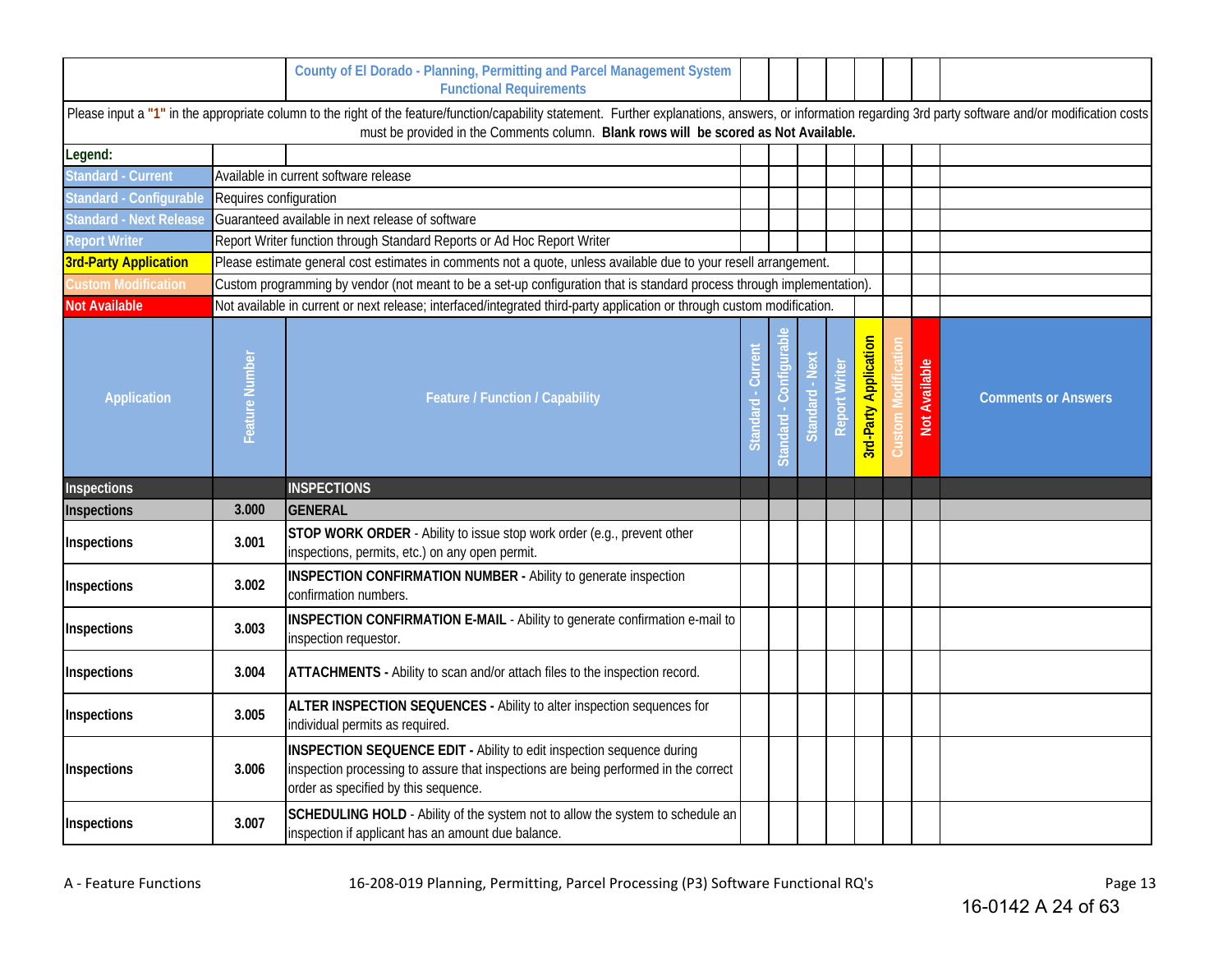| <b>Not Available</b> |       | Not available in current or next release; interfaced/integrated third-party application or through custom modification.                                                             |  |  |
|----------------------|-------|-------------------------------------------------------------------------------------------------------------------------------------------------------------------------------------|--|--|
| Inspections          | 3.008 | <b>INCOMPLETE APPROVAL SCHEDULING HOLD - Ability to restrict or hold</b><br>inspection scheduling if all approvals have not been completed.                                         |  |  |
| Inspections          | 3.009 | RE-INSPECTION FEES - Ability to manually apply a discretionary re-inspection<br>fee.                                                                                                |  |  |
| Inspections          | 3.010 | <b>BUILDING CODE - Allow sections of California and International Building Codes to</b><br>be accessed during results entry.                                                        |  |  |
| Inspections          | 3.011 | INSPECTION RESULTS COMMENTS / NOTES - Allow unlimited inspection notes,<br>free text comments or result comments to be entered during inspection results<br>entry.                  |  |  |
| Inspections          | 3.012 | MOBILE PRINTING - Ability to print any documents or attachments on location.                                                                                                        |  |  |
| Inspections          | 3.013 | PHOTO / DOCUMENT ATTACHMENT - Ability to attach photos or documents to<br>each inspection record.                                                                                   |  |  |
| Inspections          |       | <b>SCHEDULING</b>                                                                                                                                                                   |  |  |
| Inspections          | 3.014 | SCHEDULING - Ability for system to cut off daily inspection scheduling at "X:XX"<br>time each day.                                                                                  |  |  |
| Inspections          | 3.015 | SCHEDULING WINDOW - Ability to schedule inspections for A.M. or P.M.                                                                                                                |  |  |
| Inspections          | 3.016 | CONFIRMATION OF SCHEDULED INSPECTION - Ability to generate an e-mail,<br>text message, or phone call confirmation of scheduled inspection window to<br>customer.                    |  |  |
| Inspections          | 3.017 | ONLINE INSPECTION SCHEDULE CHECK - Allow citizens to view/check their<br>scheduled inspection window.                                                                               |  |  |
| Inspections          | 3.018 | FINAL INSPECTION APPROVAL - Ability to disallow final inspection to be<br>scheduled if all other approvals are not completed, or without Development<br>Services Director override. |  |  |
| Inspections          | 3.019 | FIELD INSPECTIONS - Ability to add inspections to a list that is retrievable by an<br>inspector already in the field.                                                               |  |  |
| Inspections          | 3.020 | DRAWINGS - Ability to access approved plans and documents while on location.                                                                                                        |  |  |
| Inspections          | 3.021 | ROUTING - Ability to route by region.                                                                                                                                               |  |  |
| Inspections          | 3.022 | ROUTING - Ability to reassign inspector.                                                                                                                                            |  |  |
| Inspections          | 3.023 | ROUTING - Ability to reassign a parcel to an inspector permanently.                                                                                                                 |  |  |
| Inspections          | 3.024 | MAPS - Ability to map an inspectors daily stops in GIS.                                                                                                                             |  |  |
| Inspections          | 3.025 | WORKFLOW - Processing includes sequential and parallel steps.                                                                                                                       |  |  |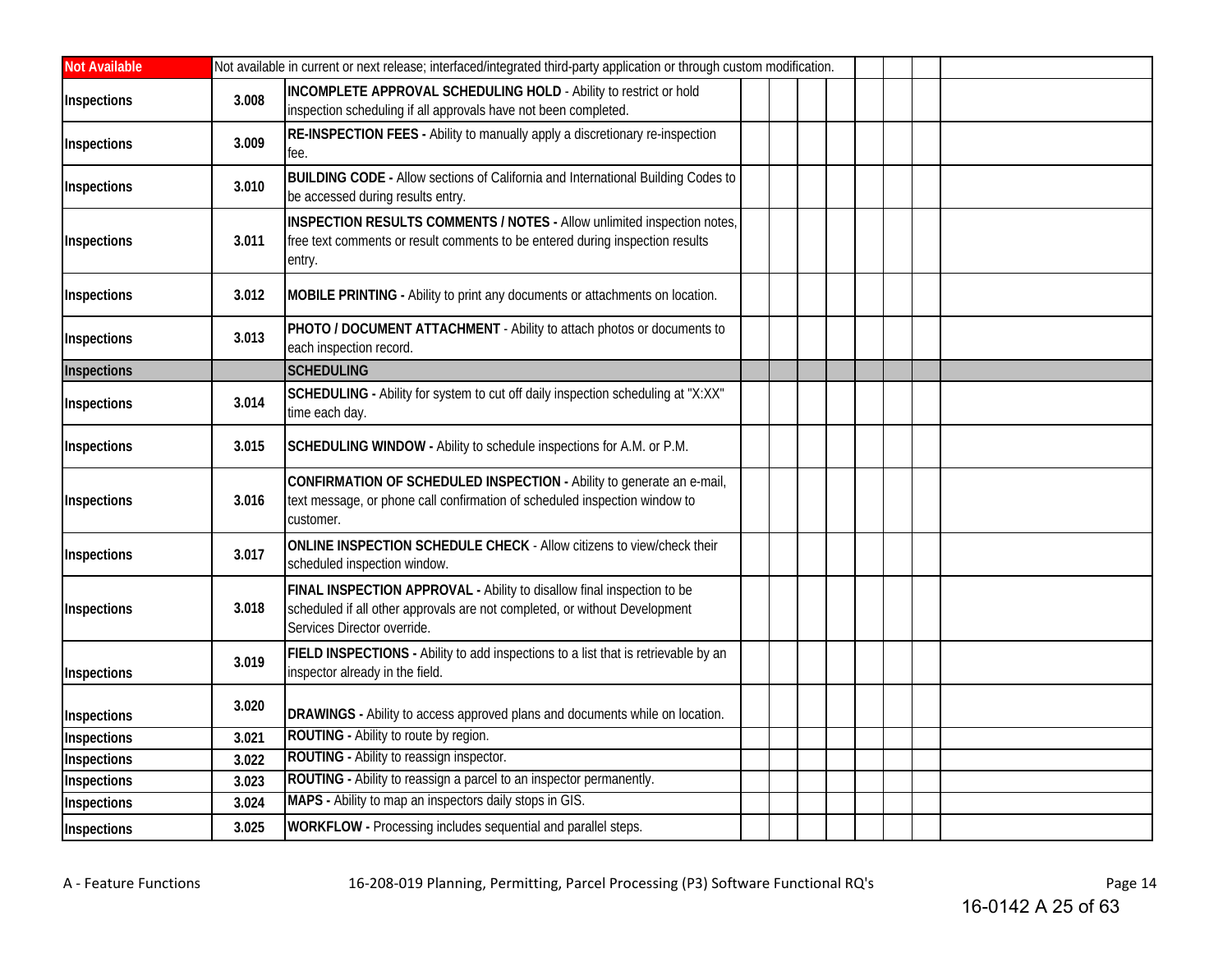| <b>Not Available</b> |       | Not available in current or next release; interfaced/integrated third-party application or through custom modification.                               |
|----------------------|-------|-------------------------------------------------------------------------------------------------------------------------------------------------------|
| Inspections          | 3.026 | WORKFLOW - System can handle simultaneous and independent inspection<br>approvals.                                                                    |
| Inspections          | 3.027 | WORKFLOW - Workflow approvals can be re-routed to secondary approver if<br>primary approver is out or does not respond in pre-defined period of time. |
| Inspections          | 3.028 | WORKFLOW - If multiple approvals are needed at the same approval level all must<br>approve in order for the approval process to continue.             |
| Inspections          | 3.029 | WORKFLOW - Ability to issue partial approvals to allow some workflow to continue<br>(e.g., issuance of foundation permit).                            |
| Inspections          | 3.030 | WORKFLOW - If user is in two roles or levels in the approval process they only<br>need to approve once.                                               |
| Inspections          | 3.031 | WORKFLOW - Ability to post, update, and clear building code violations found<br>during an inspection.                                                 |
| Inspections          |       | RESPONSE REQUIRED - use additional pages as necessary                                                                                                 |
| Inspections          | 3.032 | NOTICE OF VIOLATION - How are inspection violation notifications generated?                                                                           |
| Inspections          | 3.033 | RESULTS NOTIFICATION - How is a notification of inspection results generated to<br>specified parties?                                                 |
| Inspections          | 3.034 | INSPECTION TYPES - How many inspection types are available?                                                                                           |
| Inspections          | 3.035 | STANDARD COMMENTS - How many commonly used inspection comments are<br>available?                                                                      |
| Inspections          | 3.036 | STANDARD COMMENTS - How are commonly used inspection comments<br>organized?                                                                           |
| Inspections          | 3.037 | INSPECTION DAYS - How are inspections prevented from being scheduled on<br>specific days of the week or by geographic location?                       |
| Inspections          | 3.038 | SCHEDULING TOOL - Describe the process for managing inspection assignments<br>electronically with tools to help balance inspectors daily workload.    |
| Inspections          | 3.039 | REAL-TIME UPDATE - How are inspectors notified of real-time updates to<br>inspection schedules in the field and their new sequences/route?.           |
| Inspections          | 3.040 | ROUTING - How does the system auto-recommend the daily route?                                                                                         |
| Inspections          | 3.041 | ROUTING - What are the criteria for assigning inspectors?                                                                                             |
| Inspections          | 3.042 | WORKFLOW - At what levels can workflow rules be set (e.g., role, position,<br>department)?                                                            |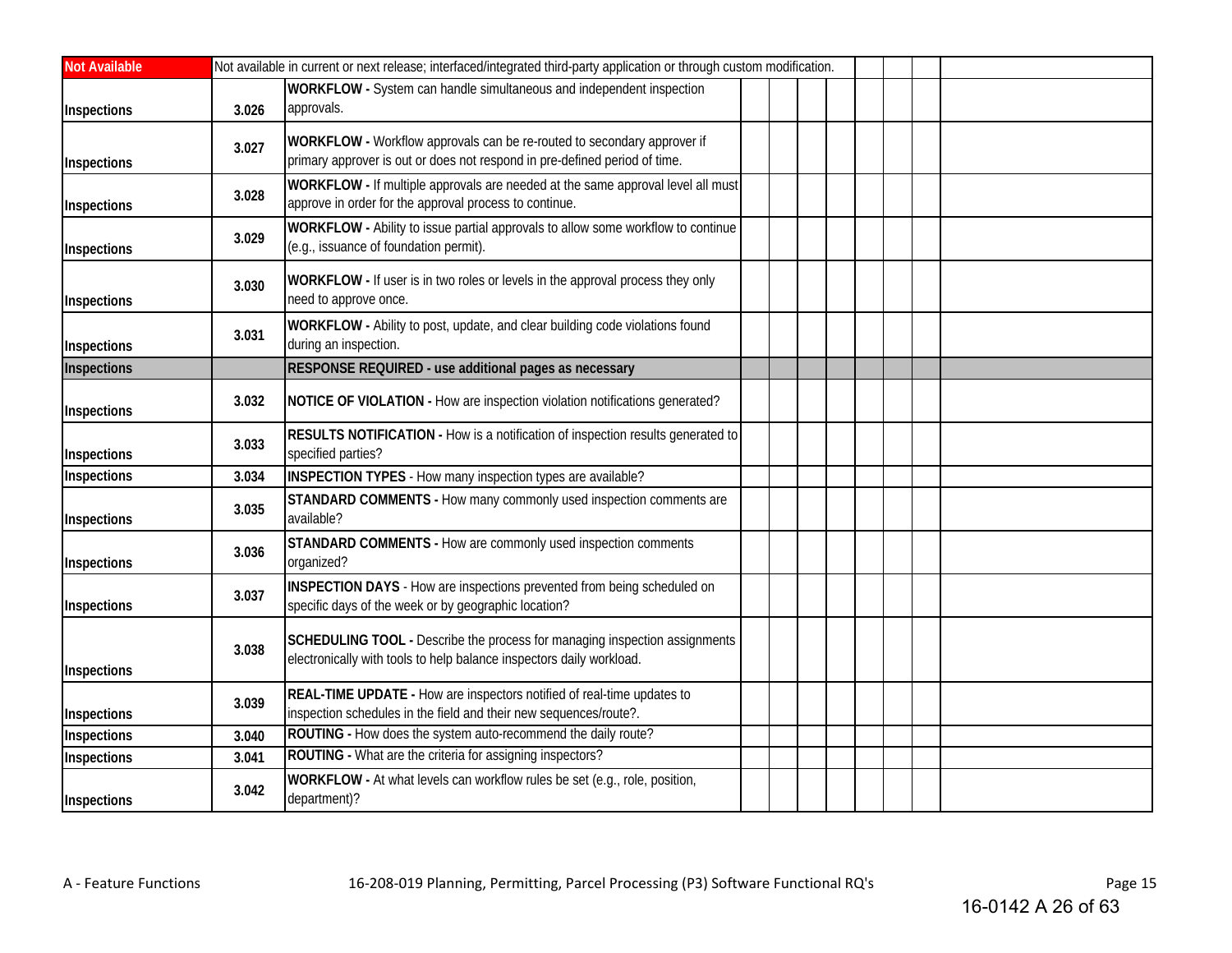|                              |                        | County of El Dorado - Planning, Permitting and Parcel Management System<br><b>Functional Requirements</b>                                                                                                                                                                                            |                      |        |                          |                     |                              |               |                            |
|------------------------------|------------------------|------------------------------------------------------------------------------------------------------------------------------------------------------------------------------------------------------------------------------------------------------------------------------------------------------|----------------------|--------|--------------------------|---------------------|------------------------------|---------------|----------------------------|
|                              |                        | Please input a "1" in the appropriate column to the right of the feature/function/capability statement. Further explanations, answers, or information regarding 3rd party software and/or<br>modification costs must be provided in the Comments column. Blank rows will be scored as Not Available. |                      |        |                          |                     |                              |               |                            |
| Legend:                      |                        |                                                                                                                                                                                                                                                                                                      |                      |        |                          |                     |                              |               |                            |
| <b>Standard - Current</b>    |                        | Available in current software release                                                                                                                                                                                                                                                                |                      |        |                          |                     |                              |               |                            |
| Standard - Configurable      | Requires configuration |                                                                                                                                                                                                                                                                                                      |                      |        |                          |                     |                              |               |                            |
| Standard - Next Release      |                        | Guaranteed available in next release of software                                                                                                                                                                                                                                                     |                      |        |                          |                     |                              |               |                            |
| <b>Report Writer</b>         |                        | Report Writer function through Standard Reports or Ad Hoc Report Writer                                                                                                                                                                                                                              |                      |        |                          |                     |                              |               |                            |
| <b>3rd-Party Application</b> |                        | Please estimate general cost estimates in comments not a quote, unless available due to your resell arrangement.                                                                                                                                                                                     |                      |        |                          |                     |                              |               |                            |
| <b>Custom Modification</b>   |                        | Custom programming by vendor (not meant to be a set-up configuration that is standard process through implementation).                                                                                                                                                                               |                      |        |                          |                     |                              |               |                            |
| <b>Not Available</b>         |                        | Not available in current or next release; interfaced/integrated third-party application or through custom modification.                                                                                                                                                                              |                      |        |                          |                     |                              |               |                            |
| <b>Application</b>           | Feature Number         | <b>Feature / Function / Capability</b>                                                                                                                                                                                                                                                               | 5<br>Sur<br>Standard | andard | $\tilde{\omega}$<br>Stan | $\overline{\omega}$ | <b>3rd-Party Application</b> | Not Available | <b>Comments or Answers</b> |
| <b>Code Enforcement</b>      |                        | <b>CODE ENFORCEMENT</b>                                                                                                                                                                                                                                                                              |                      |        |                          |                     |                              |               |                            |
| <b>Code Enforcement</b>      | 4.000                  | <b>GENERAL</b>                                                                                                                                                                                                                                                                                       |                      |        |                          |                     |                              |               |                            |
| Code Enforcement             | 4.001                  | <b>INTAKE FLAG</b> - Ability to flag upon intake, if existing open Code Enforcement<br>case(s) exist.                                                                                                                                                                                                |                      |        |                          |                     |                              |               |                            |
| Code Enforcement             | 4.002                  | CASE MERGING - Ability to merge duplicate cases already created.                                                                                                                                                                                                                                     |                      |        |                          |                     |                              |               |                            |
| <b>Code Enforcement</b>      | 4.003                  | CASE ASSOCIATIONS - Ability to associate multiple complaints to a single case.                                                                                                                                                                                                                       |                      |        |                          |                     |                              |               |                            |
| <b>Code Enforcement</b>      | 4.004                  | AUTO-ASSIGN COMPLAINT - Ability to auto-assign complaint by area or type<br>(e.g. zone 1-4, or commercial).                                                                                                                                                                                          |                      |        |                          |                     |                              |               |                            |
| <b>Code Enforcement</b>      |                        | <b>CASE MANAGEMENT</b>                                                                                                                                                                                                                                                                               |                      |        |                          |                     |                              |               |                            |
| Code Enforcement             | 4.005                  | VIOLATION TYPES - Allow users to add violation types at any time.                                                                                                                                                                                                                                    |                      |        |                          |                     |                              |               |                            |
| Code Enforcement             | 4.006                  | PRIORITIES - Allow users to add priority status to each case at any time.                                                                                                                                                                                                                            |                      |        |                          |                     |                              |               |                            |
| Code Enforcement             | 4.007                  | FOLLOW-UP TASK ASSIGNMENT - Ability for system to auto-assign follow-up<br>tasks based upon assigned case officer or task type (e.g., follow-up inspections on<br>specific dates).                                                                                                                   |                      |        |                          |                     |                              |               |                            |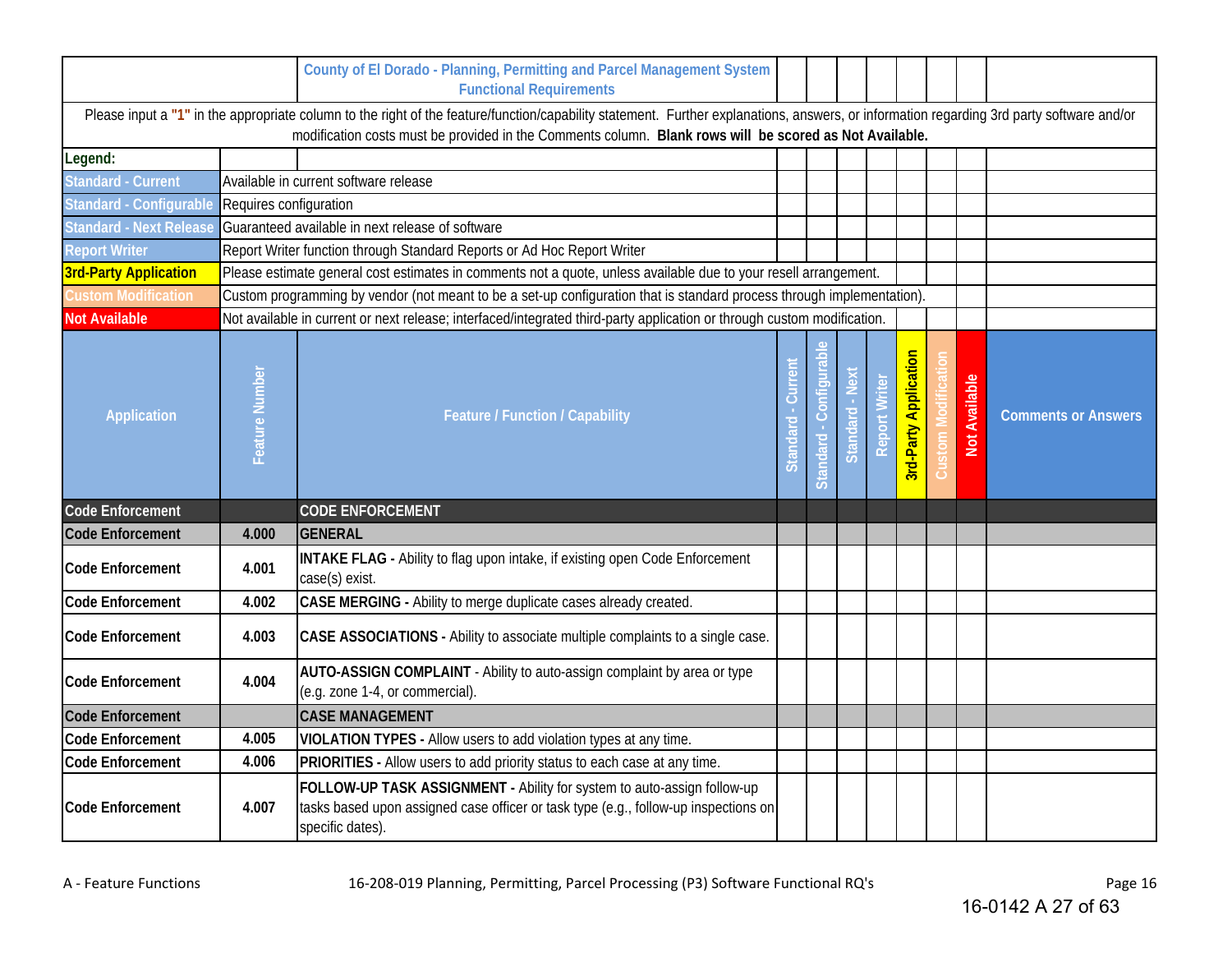| <b>Not Available</b>    |       | Not available in current or next release; interfaced/integrated third-party application or through custom modification.                                                                                 |  |  |  |  |
|-------------------------|-------|---------------------------------------------------------------------------------------------------------------------------------------------------------------------------------------------------------|--|--|--|--|
| <b>Code Enforcement</b> | 4.008 | CASE CHRONOLOGY - Ability to track all case chronology through narrative<br>notes and type of action. Note: All narrative notes and actions should be<br>maintained in date/time order (latest on top). |  |  |  |  |
| <b>Code Enforcement</b> | 4.009 | DUE DATES - Ability for system to fill in due dates by task based upon case type.                                                                                                                       |  |  |  |  |
| <b>Code Enforcement</b> | 4.010 | DUE DATES - Ability for case officer to override and edit due dates.                                                                                                                                    |  |  |  |  |
| <b>Code Enforcement</b> | 4.011 | NAME SEARCH - Ability to locate a case by any of the names associated with the<br>case.                                                                                                                 |  |  |  |  |
| <b>Code Enforcement</b> | 4.012 | CASE CONTACTS - Ability to track unlimited number and category of contacts<br>per case (e.g., owners, business owner, tenant, property manager, reporting<br>party, etc.).                              |  |  |  |  |
| <b>Code Enforcement</b> | 4.013 | TRACKING - Ability to track complaints that do NOT result in a case.                                                                                                                                    |  |  |  |  |
| <b>Code Enforcement</b> | 4.014 | MULTIPLE VIOLATIONS PER CASE - Allow multiple violations to be associated<br>with a single case.                                                                                                        |  |  |  |  |
| <b>Code Enforcement</b> | 4.015 | <b>ACTIONS WITH EFFECTIVE DATES - Allow user to define violation related</b><br>actions with effective dates.                                                                                           |  |  |  |  |
| <b>Code Enforcement</b> | 4.016 | RESOLUTION EFFECTIVE DATES - Allow user to define number of days for<br>resolution with effective dates by violation type.                                                                              |  |  |  |  |
| <b>Code Enforcement</b> | 4.017 | DISPOSITION VIOLATION - Provide capability to assign a user-defined<br>disposition to each violation.                                                                                                   |  |  |  |  |
| <b>Code Enforcement</b> | 4.018 | PERMITTING - Provide ability to flag parcels with code violations to notify building<br>permits system at permit application entry.                                                                     |  |  |  |  |
| <b>Code Enforcement</b> | 4.019 | PERMITTING - Ability to put permit process on hold if a code violation warrants<br>such action.                                                                                                         |  |  |  |  |
| <b>Code Enforcement</b> | 4.020 | PLANNING - Ability to put a planning/entitlement project on hold if a code<br>violation warrants such action.                                                                                           |  |  |  |  |
| <b>Code Enforcement</b> | 4.021 | STANDARD COMMENTS - Ability to set up standard violation comments by<br>violation type.                                                                                                                 |  |  |  |  |
| <b>Code Enforcement</b> | 4.022 | UNLIMITED FREE-FORM NARRATIVE NOTES - Ability to enter unlimited, free-<br>form notes per violation.                                                                                                    |  |  |  |  |
| <b>Code Enforcement</b> | 4.023 | UNLIMITED INSPECTION FREE-FORM TEXT - Allow unlimited free-form text at<br>the inspection level.                                                                                                        |  |  |  |  |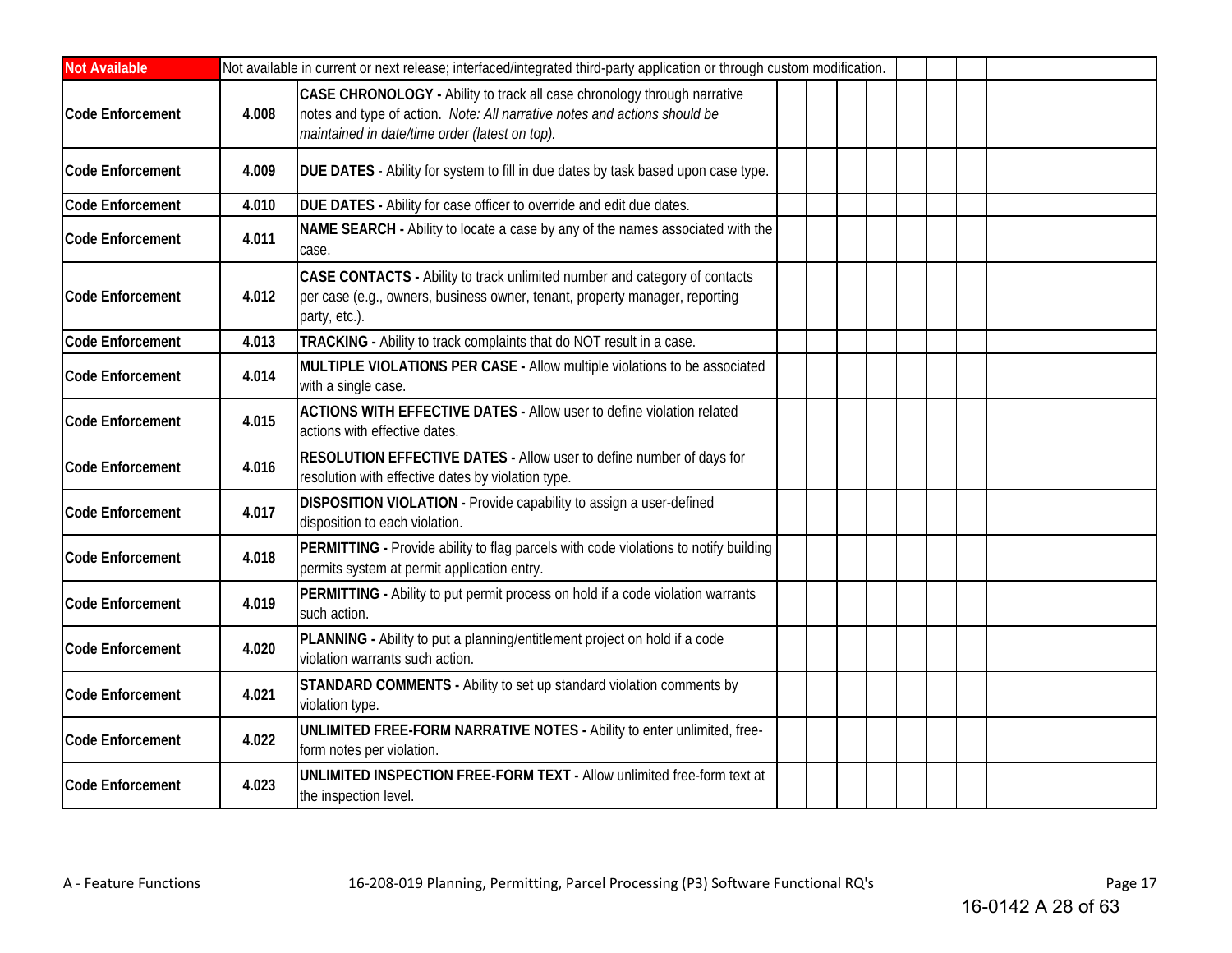| <b>Not Available</b>    |       | Not available in current or next release; interfaced/integrated third-party application or through custom modification.                                                                     |  |  |  |  |
|-------------------------|-------|---------------------------------------------------------------------------------------------------------------------------------------------------------------------------------------------|--|--|--|--|
| Code Enforcement        | 4.024 | LOCATION ALERTS - Ability to provide on-screen alerts when dealing with<br>certain addresses (e.g., problem property information, hazardous materials on<br>property, dangerous dog, etc.). |  |  |  |  |
| <b>Code Enforcement</b> | 4.025 | VIOLATION NOTIFICATIONS - Provide user-defined violation notification to<br>multiple responsible parties (e.g., owners, property manager and/or occupants).                                 |  |  |  |  |
| <b>Code Enforcement</b> | 4.026 | FOLLOW-UP INSPECTIONS - Establish user-defined follow-up workflow to<br>ensure corrections are made.                                                                                        |  |  |  |  |
| Code Enforcement        | 4.027 | FOLLOW-UP PENDING ACTIONS - Provide automatic follow-up of pending<br>actions based on date due.                                                                                            |  |  |  |  |
| Code Enforcement        | 4.028 | RE-INSPECTION SCHEDULING - Ability to schedule re-inspections by XX days if<br>case not closed.                                                                                             |  |  |  |  |
| Code Enforcement        | 4.029 | FEES - Ability to set up fixed, minimum and variable fees.                                                                                                                                  |  |  |  |  |
| <b>Code Enforcement</b> | 4.030 | <b>OVERRIDE FEES - Ability to override fees.</b>                                                                                                                                            |  |  |  |  |
| <b>Code Enforcement</b> | 4.031 | DAILY FEES - Ability to assess penalties on a per day basis (e.g. \$100, \$250,<br>\$1000) until violation is resolved.                                                                     |  |  |  |  |
| <b>Code Enforcement</b> | 4.032 | TRACK HISTORY - Ability to track complete case history.                                                                                                                                     |  |  |  |  |
| <b>Code Enforcement</b> | 4.033 | HISTORY BY PARCEL AND ADDRESS - Provide history of code violations by<br>parcel and address.                                                                                                |  |  |  |  |
| <b>Code Enforcement</b> | 4.034 | HISTORY BY PERSON/ENTITY - Provide code violation history by person/entity.                                                                                                                 |  |  |  |  |
| <b>Code Enforcement</b> |       | RESPONSE REQUIRED - use additional pages as necessary                                                                                                                                       |  |  |  |  |
| <b>Code Enforcement</b> | 4.035 | PREVENT DUPLICATES - How does the system identify duplicate complaints<br>and prevent a separate case from being opened?                                                                    |  |  |  |  |
| <b>Code Enforcement</b> | 4.036 | CASE STATUS - How many different status codes (i.e., new, pending, resolved,<br>inspecting, etc.) are available?                                                                            |  |  |  |  |
| <b>Code Enforcement</b> | 4.037 | CASE TYPES - How many user defined case types are available?                                                                                                                                |  |  |  |  |
| <b>Code Enforcement</b> | 4.038 | VIOLATION TYPES - How many violation types (vehicle, commercial site<br>maintenance, signage, illegal vendor, overgrown vegetation, trash cans in public<br>view, etc.) are available?      |  |  |  |  |
| <b>Code Enforcement</b> | 4.039 | TRACKING CRITERIA - How are case-related events tracked (by date, time,<br>status, and code enforcement officer, etc.)?                                                                     |  |  |  |  |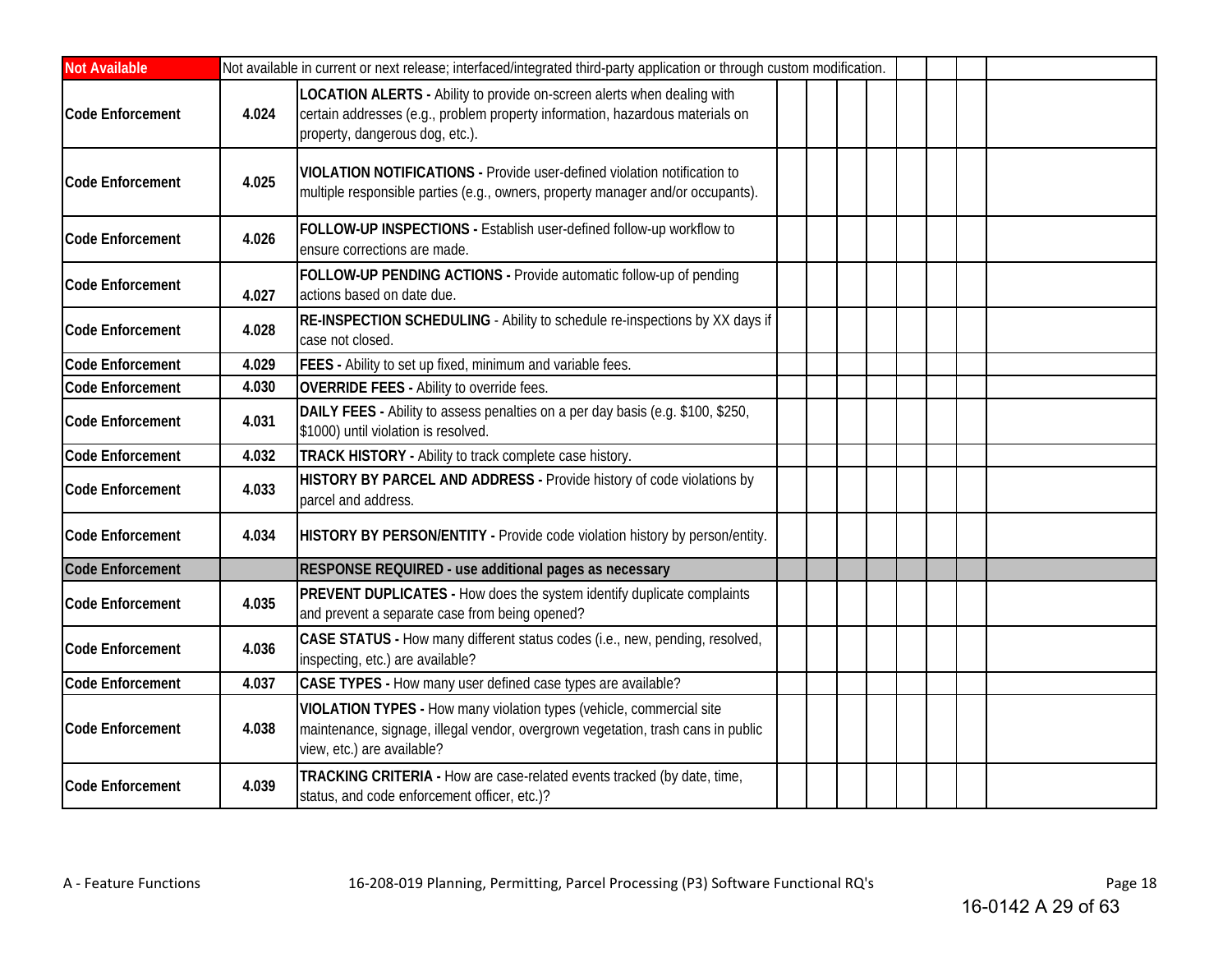| Not Available            |       | Not available in current or next release; interfaced/integrated third-party application or through custom modification.                          |  |  |  |  |  |  |  |  |
|--------------------------|-------|--------------------------------------------------------------------------------------------------------------------------------------------------|--|--|--|--|--|--|--|--|
| <b>ICode Enforcement</b> | 4.040 | <b>PERMIT HOLD - How is a hold placed to prevent permit issuance without code</b><br>enforcement case resolution and what are the hold criteria? |  |  |  |  |  |  |  |  |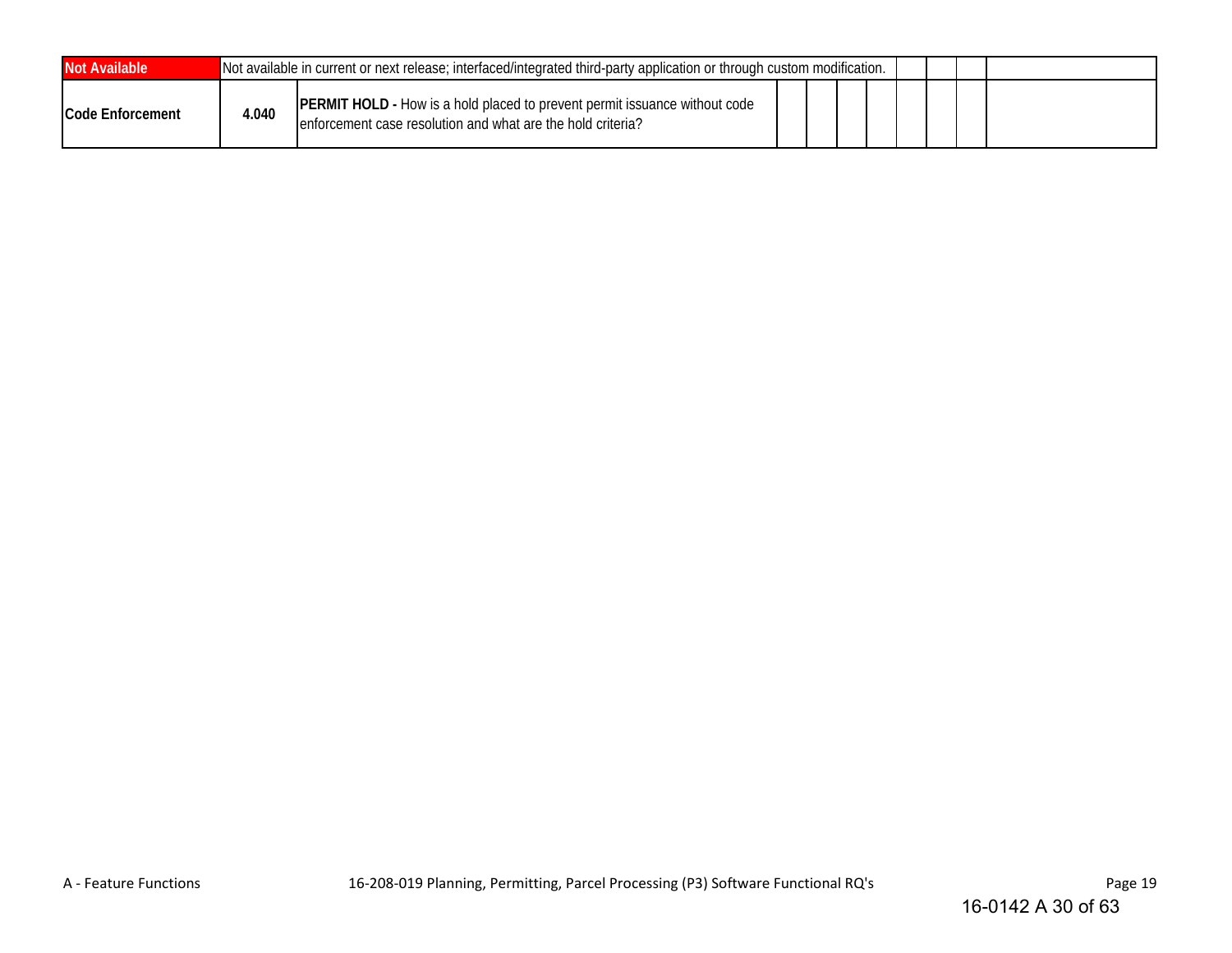|                              |                        | County of El Dorado - Planning, Permitting and Parcel Management System<br><b>Functional Requirements</b>                                                                                                                                                                            |         |         |          |             |                          |                            |
|------------------------------|------------------------|--------------------------------------------------------------------------------------------------------------------------------------------------------------------------------------------------------------------------------------------------------------------------------------|---------|---------|----------|-------------|--------------------------|----------------------------|
|                              |                        | Please input a "1" in the appropriate column to the right of the feature/function/capability statement. Further explanations, answers, or information regarding 3rd party<br>modification costs must be provided in the Comments column. Blank rows will be scored as Not Available. |         |         |          |             |                          |                            |
| Legend:                      |                        |                                                                                                                                                                                                                                                                                      |         |         |          |             |                          |                            |
| <b>Standard - Current</b>    |                        | Available in current software release                                                                                                                                                                                                                                                |         |         |          |             |                          |                            |
| Standard - Configurable      | Requires configuration |                                                                                                                                                                                                                                                                                      |         |         |          |             |                          |                            |
| Standard - Next Releas       |                        | Guaranteed available in next release of software                                                                                                                                                                                                                                     |         |         |          |             |                          |                            |
| <b>Report Writer</b>         |                        | Report Writer function through Standard Reports or Ad Hoc Report Writer                                                                                                                                                                                                              |         |         |          |             |                          |                            |
| <b>3rd-Party Application</b> |                        | Please estimate general cost estimates in comments not a quote, unless available due to your resell arrangement.                                                                                                                                                                     |         |         |          |             |                          |                            |
| <b>Custom Modification</b>   |                        | Custom programming by vendor (not meant to be a set-up configuration that is standard process through implementation)                                                                                                                                                                |         |         |          |             |                          |                            |
| <b>Not Available</b>         |                        | Not available in current or next release; interfaced/integrated third-party application or through custom modification.                                                                                                                                                              |         |         |          |             |                          |                            |
| <b>Application</b>           | Feature Number         | Feature / Function / Capability                                                                                                                                                                                                                                                      | Standar | `onfigu | Standard | 혼<br>Report | Application<br>3rd-Party | <b>Comments or Answers</b> |
| Cashiering                   |                        | <b>CASHIERING</b>                                                                                                                                                                                                                                                                    |         |         |          |             |                          |                            |
| Cashiering                   | 5.000                  | <b>GENERAL</b>                                                                                                                                                                                                                                                                       |         |         |          |             |                          |                            |
| Cashiering                   | 5.001                  | RECEIPT PRINTING - Provide the ability to print multiple receipts from any device<br>at any time.                                                                                                                                                                                    |         |         |          |             |                          |                            |
| Cashiering                   | 5.002                  | MULTIPLE ACCOUNTS - Allow receipts to be recorded into multiple financial<br>accounts.                                                                                                                                                                                               |         |         |          |             |                          |                            |
| Cashiering                   | 5.003                  | CASH RECEIPTS - Cash receipts should validate permit number, account<br>number, fees, penalty amounts, and update customer balance.                                                                                                                                                  |         |         |          |             |                          |                            |
| Cashiering                   | 5.004                  | ACCESS TO ACCOUNT INFORMATION - Provide online inquiry access to<br>customer account information from all integrated modules.                                                                                                                                                        |         |         |          |             |                          |                            |
| Cashiering                   | 5.005                  | RECEIPTS JOURNAL - Provide for the ability to print a Receipts Journal by<br>cashier and in total. What data is printed on the Journal?                                                                                                                                              |         |         |          |             |                          |                            |
| Cashiering                   |                        | <b>FRONT COUNTER CASHIERING</b>                                                                                                                                                                                                                                                      |         |         |          |             |                          |                            |
| Cashiering                   | 5.006                  | DATA ENTRY DEFAULT OVERRIDES - Ability to override the system-displayed<br>default amount during receipt entry.                                                                                                                                                                      |         |         |          |             |                          |                            |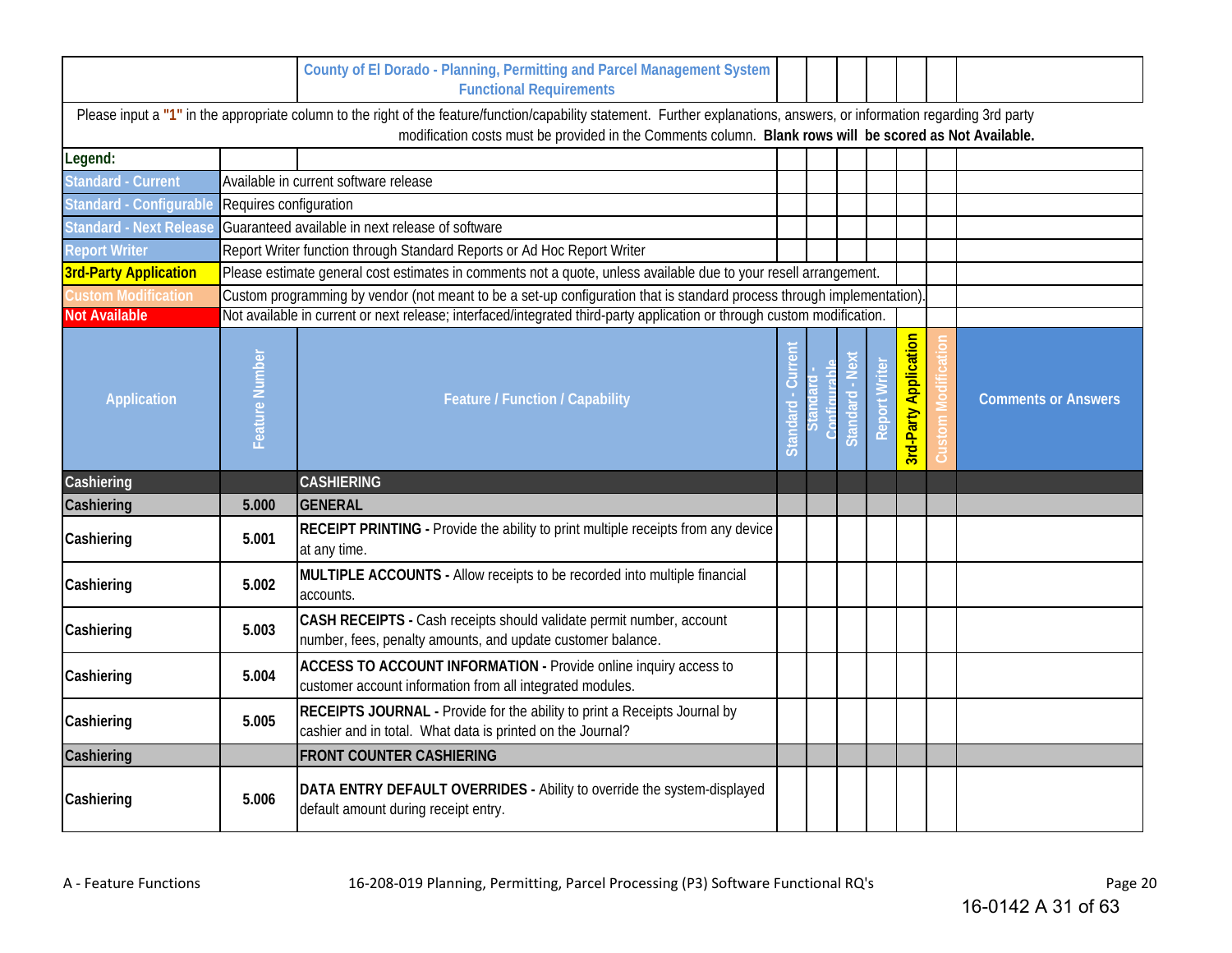| <b>Not Available</b> |       | Not available in current or next release; interfaced/integrated third-party application or through custom modification.                                                                                          |  |  |  |
|----------------------|-------|------------------------------------------------------------------------------------------------------------------------------------------------------------------------------------------------------------------|--|--|--|
| Cashiering           | 5.007 | OVERRIDE G/L CODE - Ability to enter or override a default general ledger code<br>at time of receipt.                                                                                                            |  |  |  |
| Cashiering           | 5.008 | DEBIT CARD CHECK - Ability to immediately verify bank account balance for<br>debit card payments.                                                                                                                |  |  |  |
| Cashiering           | 5.009 | CHECK VERIFICATION - Provide for the ability to read ABA number from<br>customer checks to determine cash availability.                                                                                          |  |  |  |
| Cashiering           | 5.010 | MIX RECEIPT OF TENDERS - Ability to process split or mixed tendering<br>situations.                                                                                                                              |  |  |  |
| Cashiering           | 5.011 | CREDIT/DEBIT CARD SUPPORT - Ability to enter, track separately, and process<br>simultaneously the following tendering situations: cash, check, credit/debit card,<br>money orders and any other form of payment. |  |  |  |
| Cashiering           | 5.012 | TENDER ALERT - Ability to flag person/entities and addresses as cash or credit<br>card only (no checks).                                                                                                         |  |  |  |
| Cashiering           | 5.013 | PAYMENT - MULTIPLE INVOICES - Provide for a payment to be applied to<br>multiple charges within cashiering.                                                                                                      |  |  |  |
| Cashiering           | 5.014 | TIME STAMP PAYMENT TRANSACTIONS - Ability to capture the transaction<br>time, date and user ID on each transaction.                                                                                              |  |  |  |
| Cashiering           | 5.015 | INTERNET PAYMENTS - Provide for customer payment via the Internet.                                                                                                                                               |  |  |  |
| Cashiering           | 5.016 | <b>INTERNET PAYMENT CHARGE - Ability to charge X% credit card charge to</b><br>users utilizing online credit card payments.                                                                                      |  |  |  |
| Cashiering           | 5.017 | ATTACH FILES/DOCUMENTS - Provide the ability to attach files or documents to<br>the receipt record.                                                                                                              |  |  |  |
| Cashiering           | 5.018 | TRACKING OF TENDER TYPES - Ability to maintain the transaction and the<br>dollar totals by the tender type.                                                                                                      |  |  |  |
| Cashiering           | 5.019 | CORRECTING OF RECEIPT - Ability to correct receipts made in error.                                                                                                                                               |  |  |  |
| Cashiering           | 5.020 | PENDING POST - Provide ability to "pending post" to all modules' customer<br>accounts.                                                                                                                           |  |  |  |
| Cashiering           | 5.021 | FINAL POST - Provide ability to modify a "pending post" to permanently post<br>customer account information.                                                                                                     |  |  |  |
| Cashiering           | 5.022 | PERSON/ENTITY - Ability to maintain cash receipt history by person/entity and<br>address, including notes.                                                                                                       |  |  |  |
| Cashiering           | 5.023 | ADDITIONAL DEPOSITS - Ability for the County to take additional deposits<br>during the entire planning application process and track project balance (i.e. fees<br>due or credit balance).                       |  |  |  |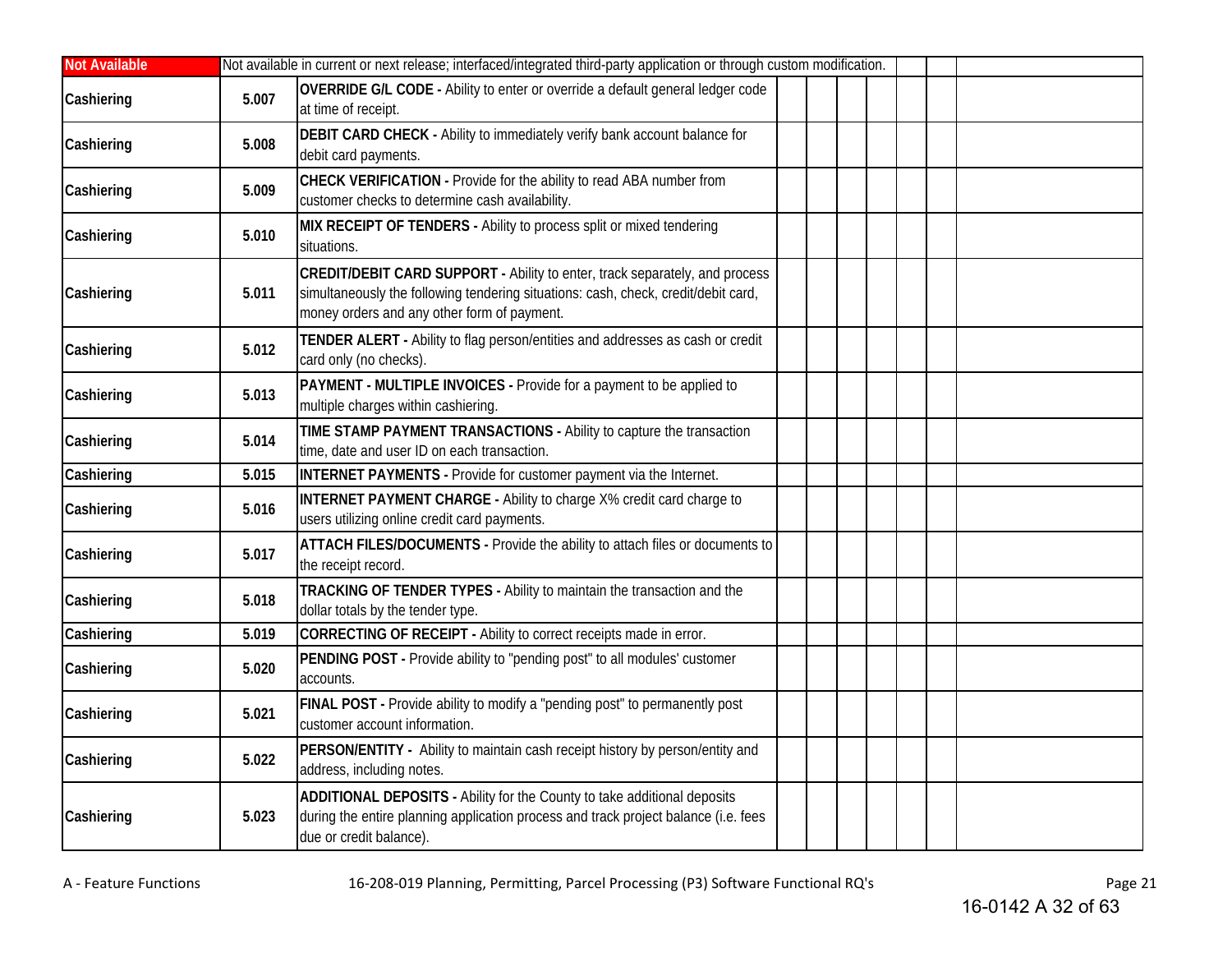| <b>Not Available</b> |       | Not available in current or next release; interfaced/integrated third-party application or through custom modification.       |  |  |  |
|----------------------|-------|-------------------------------------------------------------------------------------------------------------------------------|--|--|--|
| Cashiering           | 5.024 | <b>DEPOSIT TRACKING</b> - Ability to record and track deposits received and date of<br>receipt.                               |  |  |  |
| Cashiering           |       | RESPONSE REQUIRED - use additional pages as necessary                                                                         |  |  |  |
| Cashiering           | 5.025 | QUOTES - How are quotes calculated and managed?                                                                               |  |  |  |
| Cashiering           | 5.026 | RECEIPT TYPES - How many different types of receipts are available?                                                           |  |  |  |
| Cashiering           | 5.027 | CHARGE TYPES - How many different charge types are available (e.g., permit,<br>NSF, etc.)?                                    |  |  |  |
| Cashiering           | 5.028 | <b>PAYMENT CODES</b> - How many payment types are available?                                                                  |  |  |  |
| Cashiering           | 5.029 | <b>RECEIPT PRINTING - What data is printed on the receipt?</b>                                                                |  |  |  |
| Cashiering           | 5.030 | ACCOUNT CREDIT - How are customer accounts who have a credit balance<br>handled?                                              |  |  |  |
| Cashiering           | 5.031 | VOID - How is a tender transaction voided?                                                                                    |  |  |  |
| Cashiering           | 5.032 | <b>REFUND</b> - How is a tender refund processed?                                                                             |  |  |  |
| Cashiering           | 5.033 | NON-MONIES - How are non-money transactions, such as, rebates or waivers<br>processed?                                        |  |  |  |
| Cashiering           | 5.034 | RECEIPTS - How many receipts can be applied to a project or permit?                                                           |  |  |  |
| Cashiering           | 5.035 | <b>END OF DAY PROCESSING - Does the system require end-of-day processing to</b><br>close the day's business? Please describe. |  |  |  |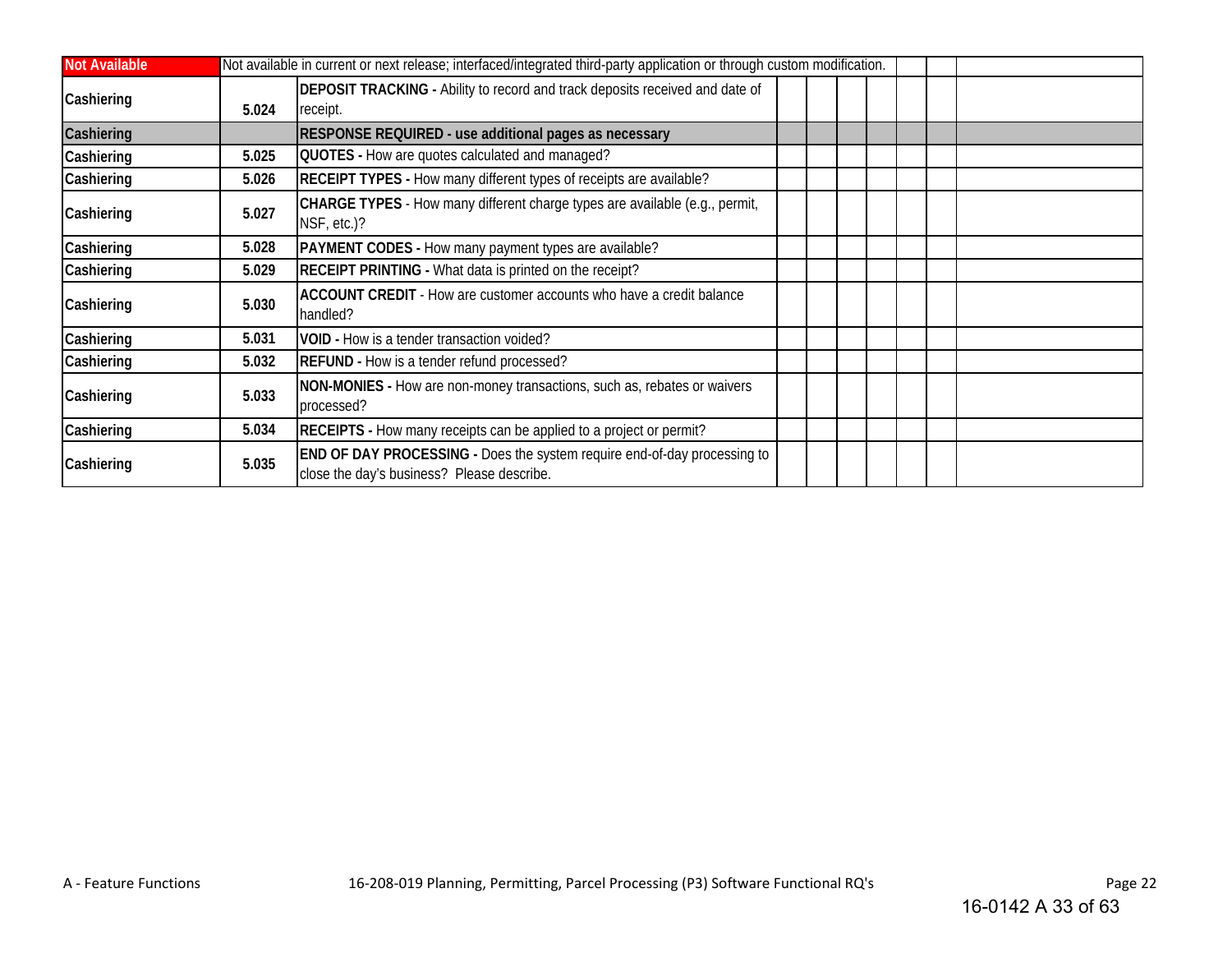|                                     |                        | County of El Dorado - Planning, Permitting and Parcel Management System<br><b>Functional Requirements</b>                                                                                                                                                                                            |       |       |                              |                           |                            |
|-------------------------------------|------------------------|------------------------------------------------------------------------------------------------------------------------------------------------------------------------------------------------------------------------------------------------------------------------------------------------------|-------|-------|------------------------------|---------------------------|----------------------------|
|                                     |                        | Please input a "1" in the appropriate column to the right of the feature/function/capability statement. Further explanations, answers, or information regarding 3rd party software and/or modification<br>costs must be provided in the Comments column. Blank rows will be scored as Not Available. |       |       |                              |                           |                            |
| Legend:                             |                        |                                                                                                                                                                                                                                                                                                      |       |       |                              |                           |                            |
| <b>Standard - Current</b>           |                        | Available in current software release                                                                                                                                                                                                                                                                |       |       |                              |                           |                            |
| Standard - Configurable             | Requires configuration |                                                                                                                                                                                                                                                                                                      |       |       |                              |                           |                            |
| <b>Standard - Next Release</b>      |                        | Guaranteed available in next release of software                                                                                                                                                                                                                                                     |       |       |                              |                           |                            |
| <b>Report Writer</b>                |                        | Report Writer function through Standard Reports or Ad Hoc Report Writer                                                                                                                                                                                                                              |       |       |                              |                           |                            |
| <b>3rd-Party Application</b>        |                        | Please estimate general cost estimates in comments not a quote, unless available due to your resell arrangement.                                                                                                                                                                                     |       |       |                              |                           |                            |
| <b>Custom Modification</b>          |                        | Custom programming by vendor (not meant to be a set-up configuration that is standard process through implementation).                                                                                                                                                                               |       |       |                              |                           |                            |
| <b>Not Available</b>                |                        | Not available in current or next release; interfaced/integrated third-party application or through custom modification.                                                                                                                                                                              |       |       |                              |                           |                            |
| <b>Application</b>                  | Feature Number         | Feature / Function / Capability                                                                                                                                                                                                                                                                      | Stand | Stand | <b>Brd-Party Application</b> | ്ധ<br><b>Not Availabl</b> | <b>Comments or Answers</b> |
| Parcel/Address<br>Management        |                        | <b>PARCEL/ADDRESSING MANAGEMENT</b>                                                                                                                                                                                                                                                                  |       |       |                              |                           |                            |
| <b>Parcel/Address</b><br>Management | 6.000                  | GENERAL                                                                                                                                                                                                                                                                                              |       |       |                              |                           |                            |
| Parcel/Address<br>Management        | 6.001                  | PARCEL AND LOCATIONS - Ability to track and relate all location information<br>(e.g., parcel numbers, addresses, and locations with or without addresses/parcel<br>numbers).                                                                                                                         |       |       |                              |                           |                            |
| Parcel/Address<br>Management        | 6.002                  | NON-ADDRESS LOCATIONS - Ability to setup location identifications for parcels<br>without addresses (vacant lots, intersections, road sections, easements without<br>addresses, HOA lots without addresses, etc.).                                                                                    |       |       |                              |                           |                            |
| Parcel/Address<br>Management        | 6.003                  | ADDRESS SELECTION - Ability to select valid address and street name to ensure<br>consistent data entry.                                                                                                                                                                                              |       |       |                              |                           |                            |
| Parcel/Address<br>Management        | 6.004                  | CHANGE ADDRESS ACCESS - Ability to restrict address and parcel number field<br>changes to specific users.                                                                                                                                                                                            |       |       |                              |                           |                            |
| Parcel/Address<br>Management        | 6.005                  | MULTIPLE PARCELS PER ADDRESSES - Provide for multiple parcels per<br>address.                                                                                                                                                                                                                        |       |       |                              |                           |                            |
| Parcel/Address<br>Management        | 6.006                  | MULTIPLE ADDRESSES PER PARCEL - Provide for multiple addresses per<br>parcel.                                                                                                                                                                                                                        |       |       |                              |                           |                            |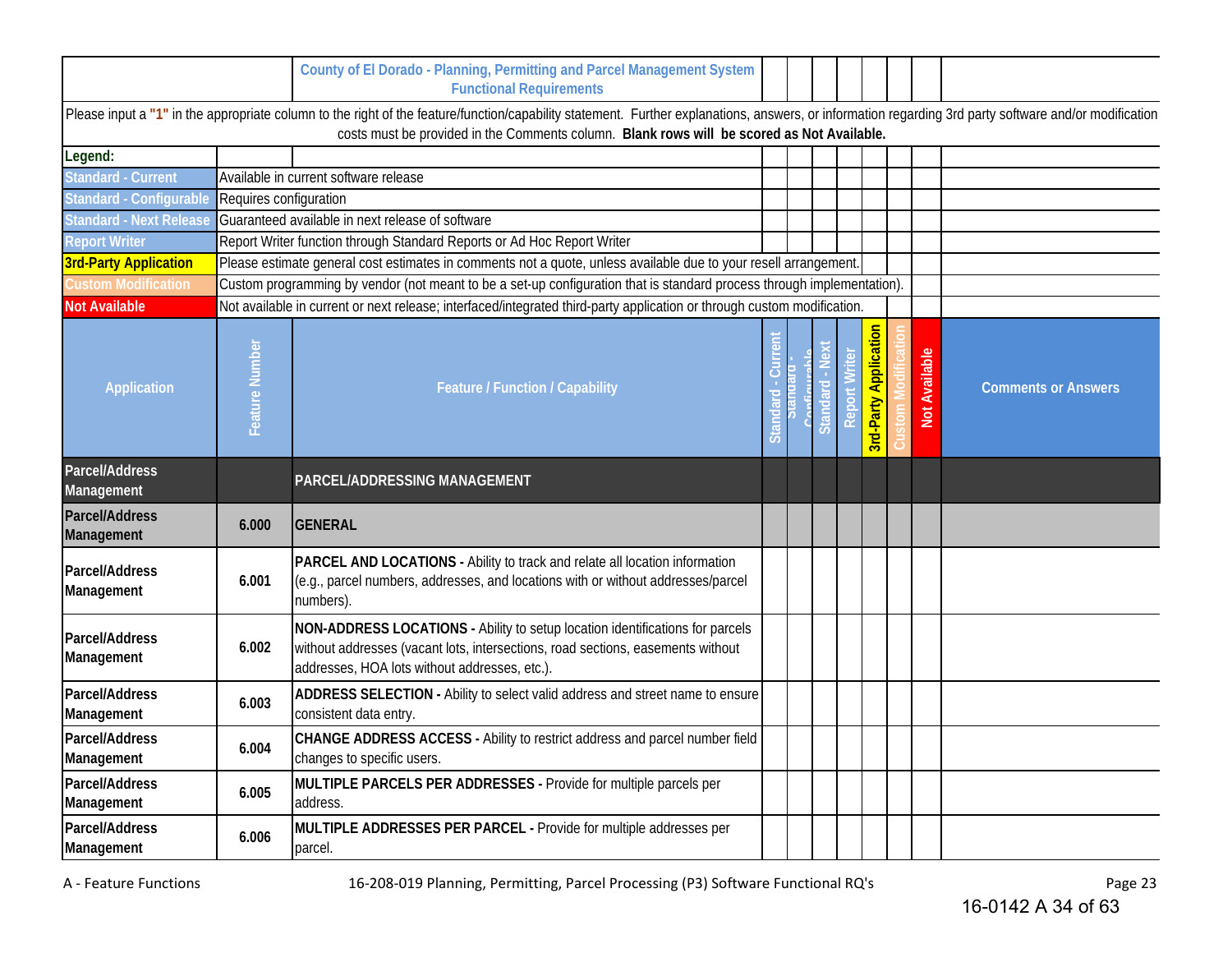| <b>Not Available</b>         |       | Not available in current or next release; interfaced/integrated third-party application or through custom modification.                                                                                                                                                           |  |  |  |  |  |  |
|------------------------------|-------|-----------------------------------------------------------------------------------------------------------------------------------------------------------------------------------------------------------------------------------------------------------------------------------|--|--|--|--|--|--|
| Parcel/Address<br>Management | 6.007 | MULTIPLE PARCELS WITH BOUNDARIES - Provide for user definition of<br>parcels within multiple specific boundaries (i.e., fire districts, School District, etc.).                                                                                                                   |  |  |  |  |  |  |
| Parcel/Address<br>Management | 6.008 | ZONING INFORMATION - Provide for the inclusion of multiple pieces of zoning<br>information and zoning designation by parcel.                                                                                                                                                      |  |  |  |  |  |  |
| Parcel/Address<br>Management | 6.009 | <b>GENERAL PLAN INFORMATION - Ability to include multiple land use</b><br>designations per parcel.                                                                                                                                                                                |  |  |  |  |  |  |
| Parcel/Address<br>Management | 6.010 | X-Y-Z COORDINATES BY PARCEL - Ability to utilize X-Y-Z coordinates by<br>parcel.                                                                                                                                                                                                  |  |  |  |  |  |  |
| Parcel/Address<br>Management | 6.011 | LEGAL PARCEL INFORMATION - Provide for the inclusion of legal description<br>for each parcel and address.                                                                                                                                                                         |  |  |  |  |  |  |
| Parcel/Address<br>Management | 6.012 | TRACK ADDRESS HISTORY - Provide for tracking address history, including<br>effective dates and explanation of changes.                                                                                                                                                            |  |  |  |  |  |  |
| Parcel/Address<br>Management | 6.013 | TRACK PARCEL HISTORY - Provide for tracking parcel history, including<br>effective dates and explanation of changes.                                                                                                                                                              |  |  |  |  |  |  |
| Parcel/Address<br>Management | 6.014 | TRACKING OF PARCEL SPLIT OR CONSOLIDATIONS - Facilitate the tracking<br>of split, consolidated or deleted parcels with effective dates.                                                                                                                                           |  |  |  |  |  |  |
| Parcel/Address<br>Management | 6.015 | TRACKING OF PARCEL SPLIT OR CONSOLIDATIONS - Ability to track<br>genealogy of parcels and history of parcel splits or parcel consolidations.                                                                                                                                      |  |  |  |  |  |  |
| Parcel/Address<br>Management | 6.016 | ADDRESS GENEALOGY - Ability to maintain genealogy of an address and its<br>history.                                                                                                                                                                                               |  |  |  |  |  |  |
| Parcel/Address<br>Management | 6.017 | MAP DISPLAY - Ability to select and display parcel data on a map. Provide<br>capability to do spatial updates and analysis.                                                                                                                                                       |  |  |  |  |  |  |
| Parcel/Address<br>Management | 6.018 | MAP DISPLAY - Ability to create vicinity notification maps (e.g., 500 ft. buffers)<br>and export selected data to any format.                                                                                                                                                     |  |  |  |  |  |  |
| Parcel/Address<br>Management | 6.019 | <b>PROPERTY CONTACTS</b> - Ability to maintain multiple property contact types with<br>related field data (e.g., name, address, etc., for owners, HOAs, authorized agents,<br>tenants, etc.).                                                                                     |  |  |  |  |  |  |
| Parcel/Address<br>Management | 6.020 | HISTORICAL OWNER INFORMATION - Access to historical ownership<br>information with effective dates from Assessor's system.                                                                                                                                                         |  |  |  |  |  |  |
| Parcel/Address<br>Management | 6.021 | <b>PROPERTY ALERTS</b> - Ability for system to alert users that a property is in special<br>zones when viewing property information (e.g., flood plain, liquefaction, high-fire<br>zones, earthquake faults, redevelopment areas, special housing, specific plan<br>areas, etc.). |  |  |  |  |  |  |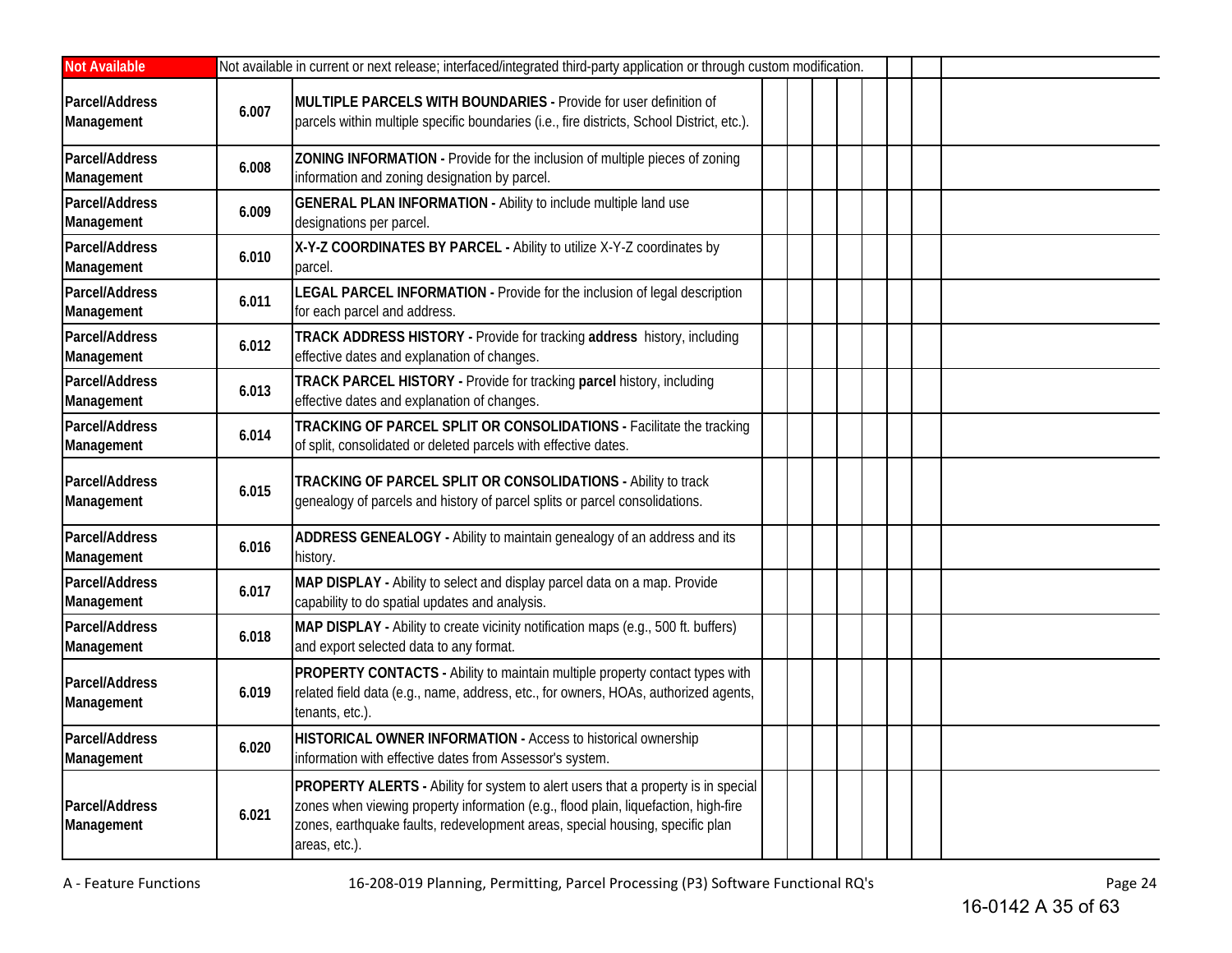| <b>Not Available</b>         |       | Not available in current or next release; interfaced/integrated third-party application or through custom modification.                                                                                                                            |
|------------------------------|-------|----------------------------------------------------------------------------------------------------------------------------------------------------------------------------------------------------------------------------------------------------|
| Parcel/Address<br>Management | 6.022 | PARCEL ALERTS TO OTHER MODULES - Ability for customer defined parcel<br>alerts to popup or display in other land management modules (e.g., open code<br>enforcement case, flood zone, environmental sensitive property, deed restrictions,<br>etc. |
| Parcel/Address<br>Management | 6.023 | INACTIVE - Ability to flag parcels as inactive and create new parcel records from<br>Assessor's data.                                                                                                                                              |
| Parcel/Address<br>Management | 6.024 | <b>INACTIVE</b> - Ability for staff to move data, including permits/activities, to new<br>parcels from inactive parcels.                                                                                                                           |
| Parcel/Address<br>Management | 6.025 | PARCEL SPLITS - Ability to track Assessor parcel splits and combines. System<br>must allow attaching multiple parcels, addresses and people to permits and<br>actions.                                                                             |
| Parcel/Address<br>Management |       | RESPONSE REQUIRED - use additional pages as necessary                                                                                                                                                                                              |
| Parcel/Address<br>Management | 6.026 | SITE USE CODES - How many Land Use Codes are available?                                                                                                                                                                                            |
| Parcel/Address<br>Management | 6.027 | MULTIPLE ADDRESSES PER PARCEL - How many addresses are allowed per<br>parcel?                                                                                                                                                                      |
| Parcel/Address<br>Management | 6.028 | <b>HISTORICAL TENANT INFORMATION - How is historical tenant information</b><br>handled?                                                                                                                                                            |
| Parcel/Address<br>Management | 6.029 | <b>GIS</b> - How is APN and GIS data integrated?                                                                                                                                                                                                   |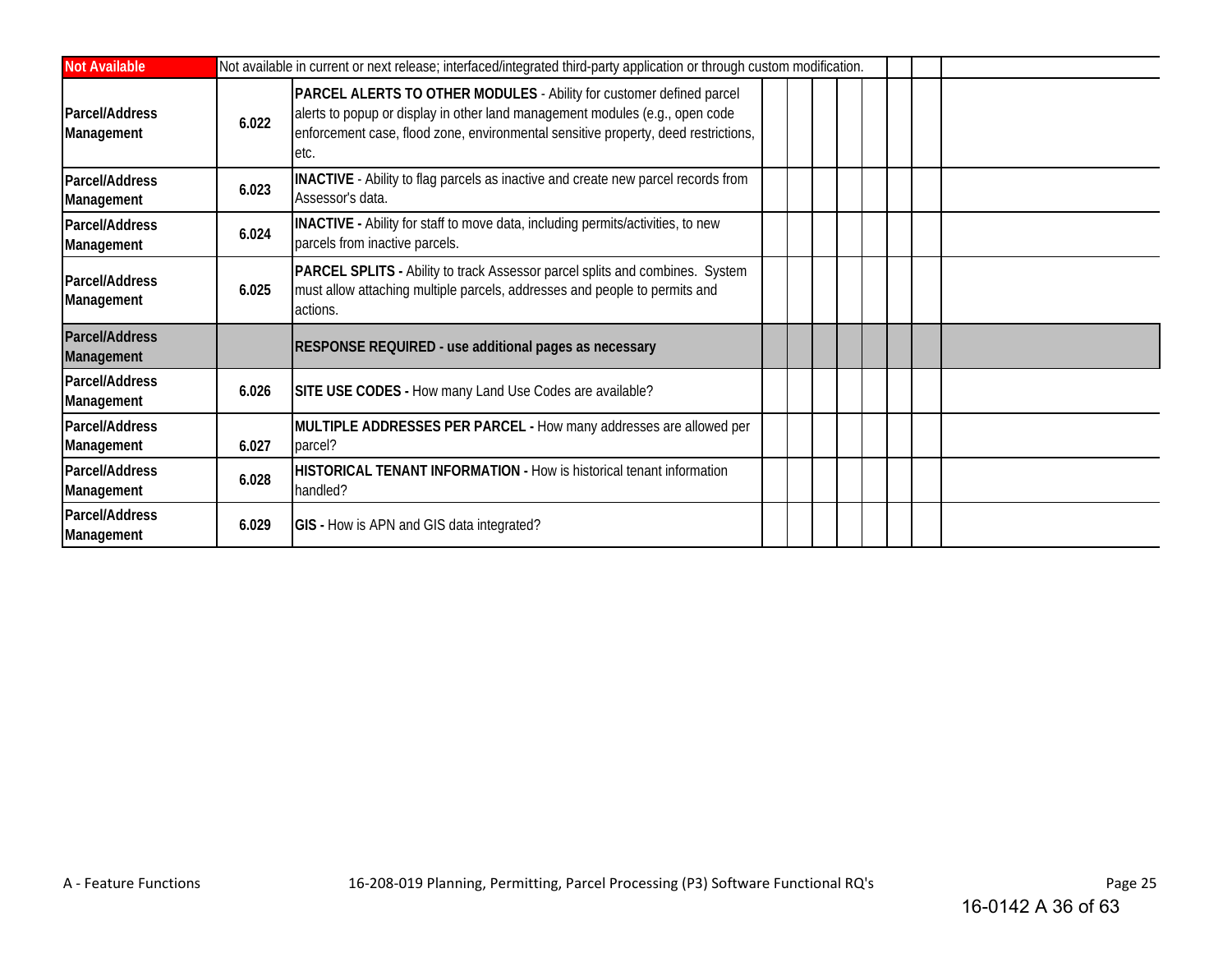|                                              |                | County of El Dorado - Planning, Permitting and Parcel Management System<br><b>Functional Requirements</b>                                                                                                                                                                                            |                       |                         |                 |               |                              |                            |                      |                            |
|----------------------------------------------|----------------|------------------------------------------------------------------------------------------------------------------------------------------------------------------------------------------------------------------------------------------------------------------------------------------------------|-----------------------|-------------------------|-----------------|---------------|------------------------------|----------------------------|----------------------|----------------------------|
|                                              |                | Please input a "1" in the appropriate column to the right of the feature/function/capability statement. Further explanations, answers, or information regarding 3rd party software and/or<br>modification costs must be provided in the Comments column. Blank rows will be scored as Not Available. |                       |                         |                 |               |                              |                            |                      |                            |
| Legend:                                      |                |                                                                                                                                                                                                                                                                                                      |                       |                         |                 |               |                              |                            |                      |                            |
| <b>Standard - Current</b>                    |                | Available in current software release                                                                                                                                                                                                                                                                |                       |                         |                 |               |                              |                            |                      |                            |
| Standard - Configurab Requires configuration |                |                                                                                                                                                                                                                                                                                                      |                       |                         |                 |               |                              |                            |                      |                            |
|                                              |                | Standard - Next Relea Guaranteed available in next release of software                                                                                                                                                                                                                               |                       |                         |                 |               |                              |                            |                      |                            |
| <b>Report Writer</b>                         |                | Report Writer function through Standard Reports or Ad Hoc Report Writer                                                                                                                                                                                                                              |                       |                         |                 |               |                              |                            |                      |                            |
|                                              |                | 3rd-Party Application Please estimate general cost estimates in comments not a quote, unless available due to your resell arrangement.                                                                                                                                                               |                       |                         |                 |               |                              |                            |                      |                            |
| <b>Custom Modification</b>                   |                | Custom programming by vendor (not meant to be a set-up configuration that is standard process through implementation). Please estimate general costs in comr                                                                                                                                         |                       |                         |                 |               |                              |                            |                      |                            |
| <b>Not Available</b>                         |                | Not available in current or next release; interfaced/integrated third-party application or through custom modification.                                                                                                                                                                              |                       |                         |                 |               |                              |                            |                      |                            |
| <b>Application</b>                           | Feature Number | <b>Feature / Function / Capability</b>                                                                                                                                                                                                                                                               | - Current<br>Standard | Standard - Configurable | Standard - Next | Report Writer | <b>3rd-Party Application</b> | <b>Custom Modification</b> | <b>Not Available</b> | <b>Comments or Answers</b> |
| <b>Time</b>                                  |                | TIME TRACKING & REPORTING                                                                                                                                                                                                                                                                            |                       |                         |                 |               |                              |                            |                      |                            |
| <b>Time</b>                                  | 7.000          | GENERAL                                                                                                                                                                                                                                                                                              |                       |                         |                 |               |                              |                            |                      |                            |
| <b>Time</b>                                  | 7.001          | BILLABLE TIME - Ability to track time by project, task, date, staff,<br>etc., in order to generate hourly fees (i.e., \$XX per hour).                                                                                                                                                                |                       |                         |                 |               |                              |                            |                      |                            |
| <b>Time</b>                                  | 7.002          | BILLABLE TIME - Ability to track and calculate different hourly<br>rates by specific staff (i.e., base pay, taxes and benefits).                                                                                                                                                                     |                       |                         |                 |               |                              |                            |                      |                            |
| <b>Time</b>                                  | 7.003          | MILEAGE - Ability to track mileage.                                                                                                                                                                                                                                                                  |                       |                         |                 |               |                              |                            |                      |                            |
| <b>Time</b>                                  | 7.004          | LABOR - Ability to track employee labor effort, employee<br>assignment and utilization.                                                                                                                                                                                                              |                       |                         |                 |               |                              |                            |                      |                            |
| Time                                         | 7.005          | LABOR - Ability to report employee resource utilization.                                                                                                                                                                                                                                             |                       |                         |                 |               |                              |                            |                      |                            |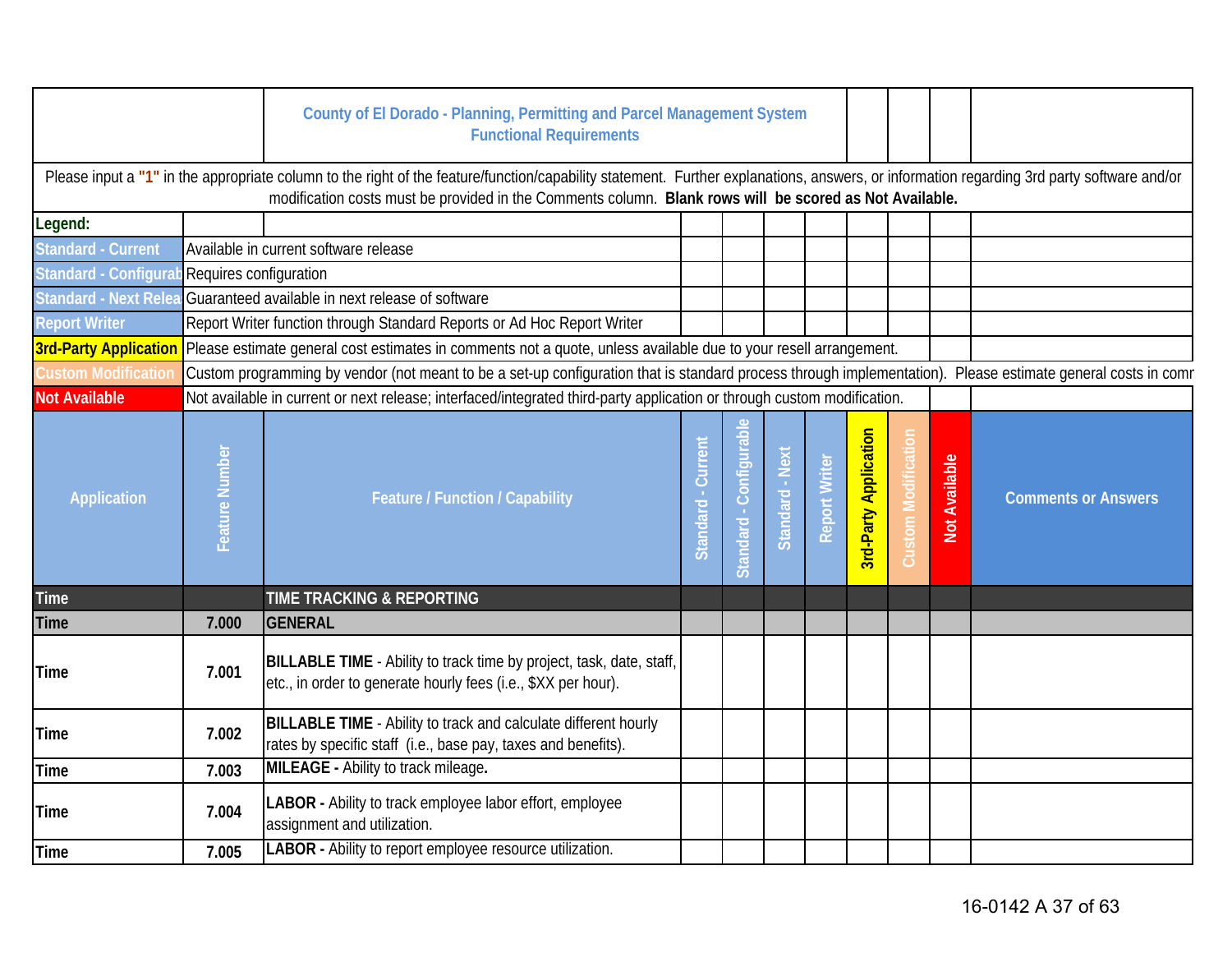| <b>Time</b> | 7.006 | LABOR - Ability to track employee performance to<br>goals/assigned tasks.                                       |  |  |  |  |
|-------------|-------|-----------------------------------------------------------------------------------------------------------------|--|--|--|--|
| <b>Time</b> | 7.007 | TIME TRACKING - Ability to create unlimited user-defined<br>task/activity codes.                                |  |  |  |  |
| <b>Time</b> | 7.008 | TIME TRACKING - Ability to set task/activity codes to billable/non-<br>billable time.                           |  |  |  |  |
| <b>Time</b> |       | TIME TRACKING - Ability to track time by user by:                                                               |  |  |  |  |
| <b>Time</b> | 7.009 | Task not related to a project or permit                                                                         |  |  |  |  |
| <b>Time</b> | 7.010 | Task related to a project                                                                                       |  |  |  |  |
| <b>Time</b> | 7.011 | Task related to a permit                                                                                        |  |  |  |  |
| <b>Time</b> |       | TIME TRACKING - Ability to enter tracked time to include:                                                       |  |  |  |  |
| <b>Time</b> | 7.012 | Time spent by employee                                                                                          |  |  |  |  |
| <b>Time</b> | 7.013 | Time out to client                                                                                              |  |  |  |  |
| <b>Time</b> | 7.014 | Project/Permit/Task                                                                                             |  |  |  |  |
| <b>Time</b> | 7.015 | User-defined activity codes                                                                                     |  |  |  |  |
| <b>Time</b> | 7.016 | Notes - Area for manual entry of notes/ comments                                                                |  |  |  |  |
| <b>Time</b> | 7.017 | TIME TRACKING REPORTING - Ability to query all time tracking<br>field data for reporting purposes.              |  |  |  |  |
| <b>Time</b> |       | TIME TRACKING REPORTING - Ability to query reports by:                                                          |  |  |  |  |
| <b>Time</b> | 7.018 | Overhead task                                                                                                   |  |  |  |  |
| <b>Time</b> | 7.019 | Project/Permit/Task                                                                                             |  |  |  |  |
| <b>Time</b> | 7.020 | User/Employee                                                                                                   |  |  |  |  |
| <b>Time</b> | 7.021 | Time/Date Range                                                                                                 |  |  |  |  |
| Time        | 7.022 | By Billable/Non-Billable Hours                                                                                  |  |  |  |  |
| <b>Time</b> | 7.023 | By Interchangeable selection of all time tracking field data                                                    |  |  |  |  |
| <b>Time</b> | 7.024 | PLAN PROCESS TRACKING - Ability to track planning process<br>time, excluding times waiting on developers/owners |  |  |  |  |
| <b>Time</b> |       | RESPONSE REQUIRED - use additional pages as necessary                                                           |  |  |  |  |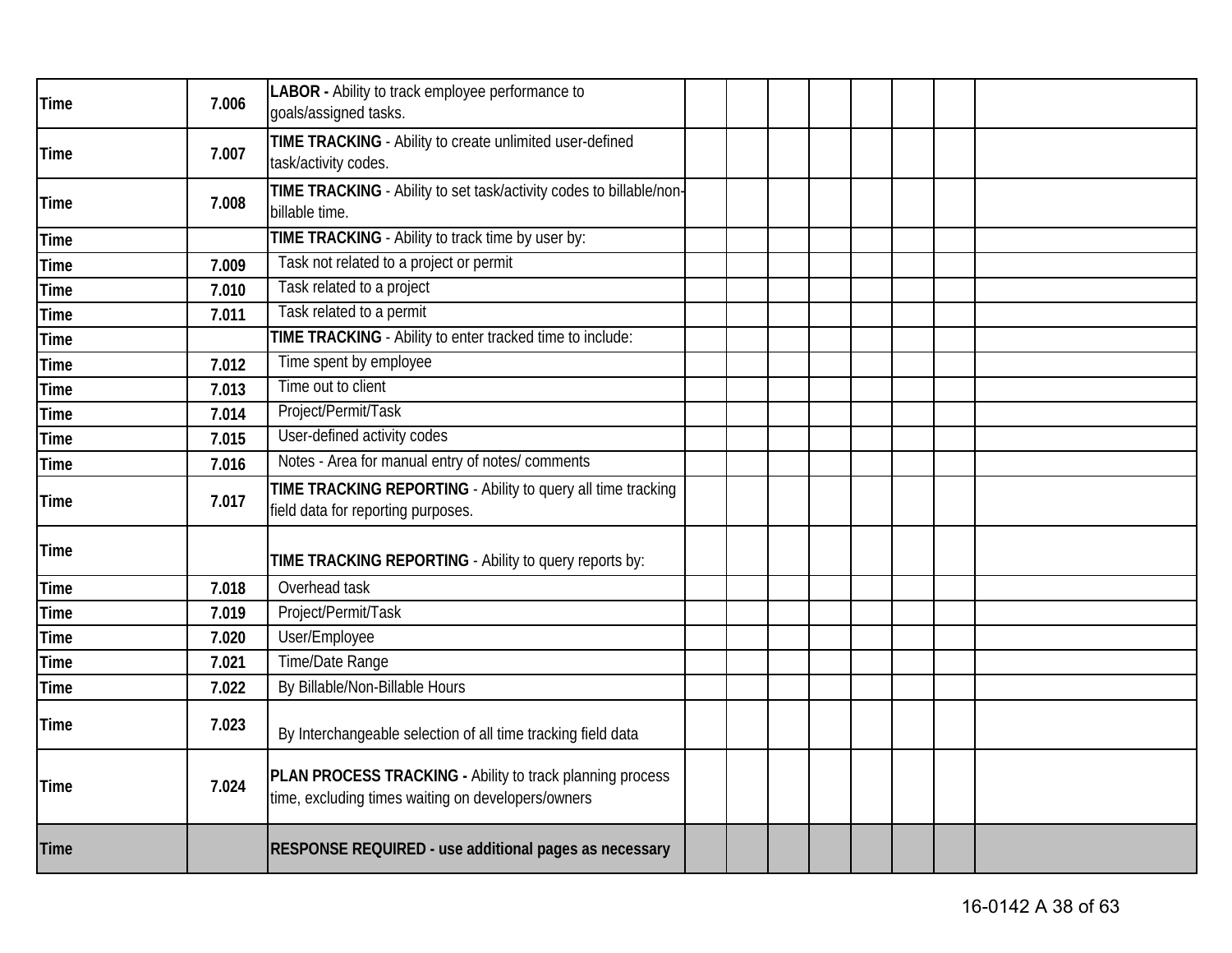| <b>Time</b> | 7.025 | <b>TO ACTUAL</b><br><br><b>BUDGE</b><br>Uescribe how to track and report budget,<br>. . |  |  |  |  |
|-------------|-------|-----------------------------------------------------------------------------------------|--|--|--|--|
|             |       | to actuals.                                                                             |  |  |  |  |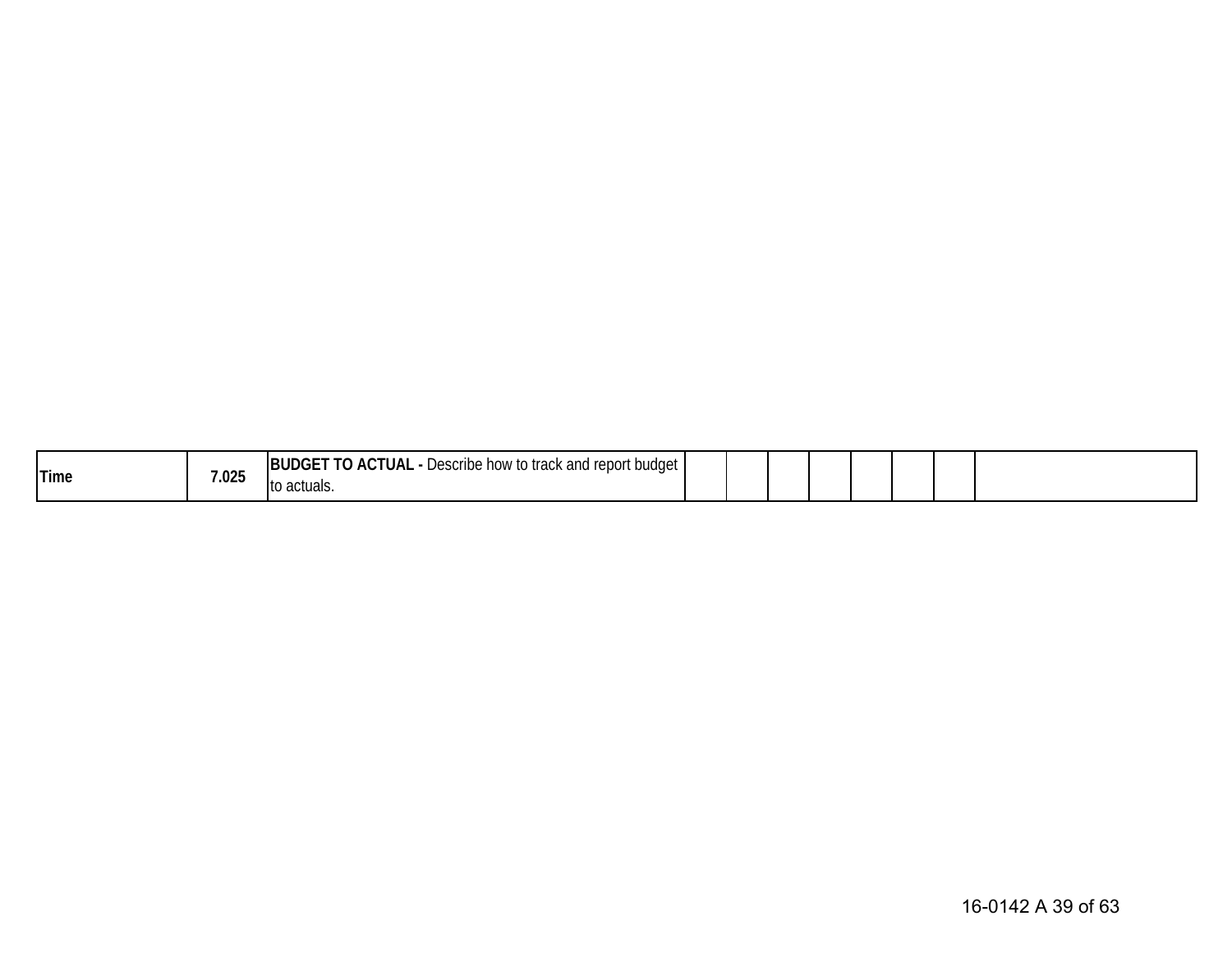|                                |                        | County of El Dorado - Planning, Permitting and Parcel Management System<br><b>Functional Requirements</b>                                                                                                                                                                                            |                    |                   |                |                      |                              |                             |                            |
|--------------------------------|------------------------|------------------------------------------------------------------------------------------------------------------------------------------------------------------------------------------------------------------------------------------------------------------------------------------------------|--------------------|-------------------|----------------|----------------------|------------------------------|-----------------------------|----------------------------|
|                                |                        | Please input a "1" in the appropriate column to the right of the feature/function/capability statement. Further explanations, answers, or information regarding 3rd party software and/or modification costs must<br>be provided in the Comments column. Blank rows will be scored as Not Available. |                    |                   |                |                      |                              |                             |                            |
| Legend:                        |                        |                                                                                                                                                                                                                                                                                                      |                    |                   |                |                      |                              |                             |                            |
| <b>Standard - Current</b>      |                        | Available in current software release                                                                                                                                                                                                                                                                |                    |                   |                |                      |                              |                             |                            |
| Standard - Configurable        | Requires configuration |                                                                                                                                                                                                                                                                                                      |                    |                   |                |                      |                              |                             |                            |
| <b>Standard - Next Release</b> |                        | Guaranteed available in next release of software                                                                                                                                                                                                                                                     |                    |                   |                |                      |                              |                             |                            |
| <b>Report Writer</b>           |                        | Report Writer function through Standard Reports or Ad Hoc Report Writer                                                                                                                                                                                                                              |                    |                   |                |                      |                              |                             |                            |
| <b>3rd-Party Application</b>   |                        | Please estimate general cost estimates in comments not a quote, unless available due to your resell arrangement.                                                                                                                                                                                     |                    |                   |                |                      |                              |                             |                            |
| Custom Modification            |                        | Custom programming by vendor (not meant to be a set-up configuration that is standard process through implementation).                                                                                                                                                                               |                    |                   |                |                      |                              |                             |                            |
| <b>Not Available</b>           |                        | Not available in current or next release; interfaced/integrated third-party application or through custom modification.                                                                                                                                                                              |                    |                   |                |                      |                              |                             |                            |
| Application                    | Feature Number         | Feature / Function / Capability                                                                                                                                                                                                                                                                      | Curren<br>Standard | Confiqu<br>andard | Standard - Nex | <b>Report Writer</b> | <b>3rd-Party Application</b> | Available<br>$\overline{a}$ | <b>Comments or Answers</b> |
| Reporting                      |                        | <b>REPORTING</b>                                                                                                                                                                                                                                                                                     |                    |                   |                |                      |                              |                             |                            |
| Reporting                      | 8.000                  | <b>GENERAL FEATURES</b>                                                                                                                                                                                                                                                                              |                    |                   |                |                      |                              |                             |                            |
| Reporting                      | 8.001                  | <b>REPORT WRITER PERFORMANCE - Ability to process report writer requests at</b><br>any time throughout the processing day without impacting system performance.                                                                                                                                      |                    |                   |                |                      |                              |                             |                            |
| Reporting                      | 8.002                  | REPORT WRITER PERFORMANCE - Ability to export any and all data.                                                                                                                                                                                                                                      |                    |                   |                |                      |                              |                             |                            |
| Reporting                      | 8.003                  | REPORT WRITER OPERATIONS - Ability to support menu-driven report options.                                                                                                                                                                                                                            |                    |                   |                |                      |                              |                             |                            |
| Reporting                      | 8.004                  | REPORT WRITER OPERATIONS - Ability to generate error messages with a<br>description of corrective actions.                                                                                                                                                                                           |                    |                   |                |                      |                              |                             |                            |
| Reporting                      | 8.005                  | <b>REPORT RETENTION</b> - Ability to save and maintain report specifications for<br>periodic use.                                                                                                                                                                                                    |                    |                   |                |                      |                              |                             |                            |
| Reporting                      | 8.006                  | REPORT PROMPTING ON REGULAR SCHEDULED REPORTS - Ability to enter<br>report prompts for reports identified as regular production.                                                                                                                                                                     |                    |                   |                |                      |                              |                             |                            |
| Reporting                      | 8.007                  | REPORT SORTING AND TOTALING OPTIONS - Ability to choose various sorting<br>options and report totaling options with appropriate sub-totaling based on selected<br>sort option.                                                                                                                       |                    |                   |                |                      |                              |                             |                            |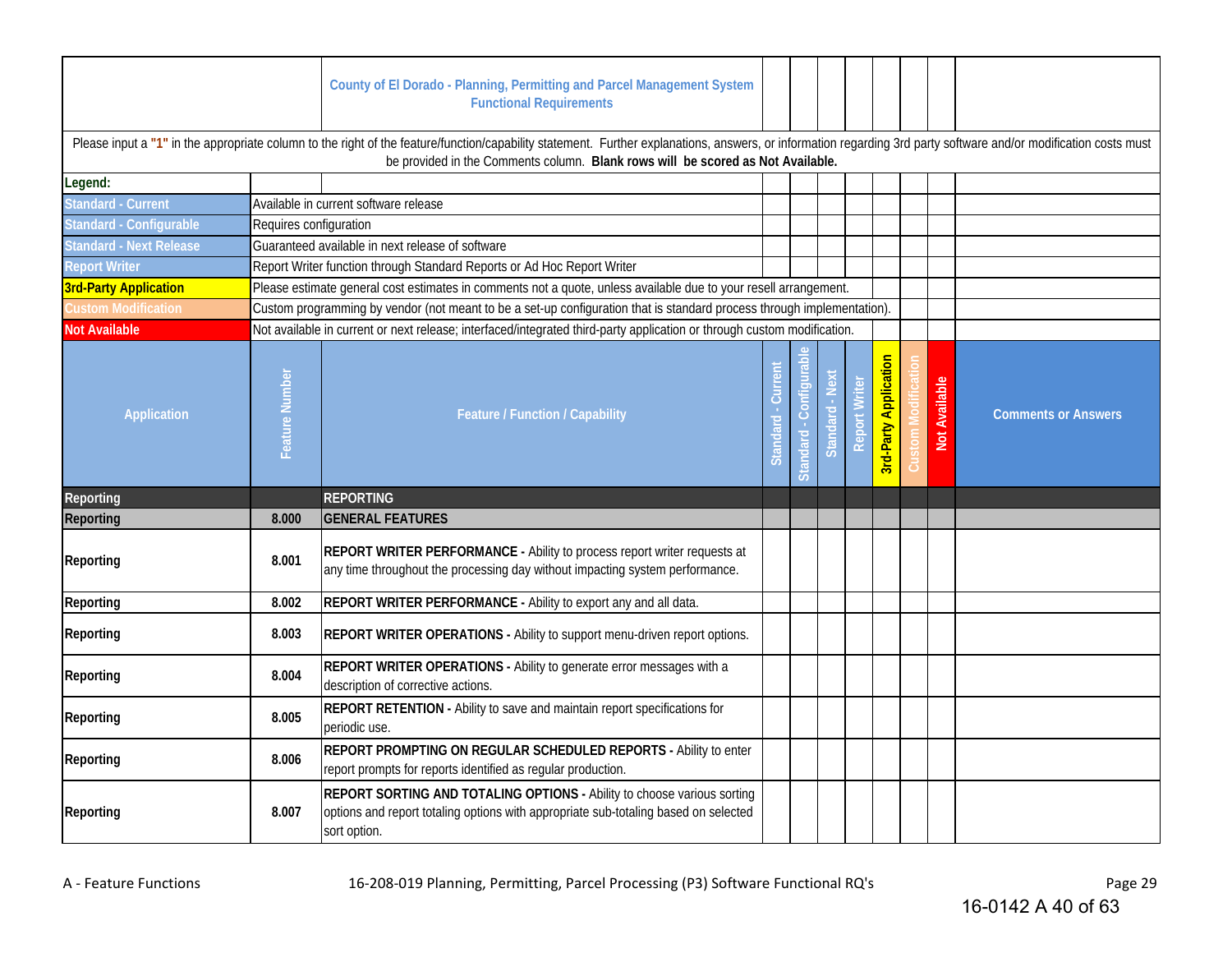| <b>Not Available</b> |       | Not available in current or next release; interfaced/integrated third-party application or through custom modification.                           |  |  |  |  |
|----------------------|-------|---------------------------------------------------------------------------------------------------------------------------------------------------|--|--|--|--|
| <b>Reporting</b>     | 8.008 | REPORT SELECTION OPTIONS - Ability to query on any element including the<br>type of transaction and the process that originated the transaction.  |  |  |  |  |
| Reporting            | 8.009 | REPORT FILE SELECTION OPTIONS - Ability to report on any user defined field.                                                                      |  |  |  |  |
| Reporting            | 8.010 | REPORT FILE SELECTION OPTIONS - Ability to select specific fields to be<br>displayed on the report.                                               |  |  |  |  |
| Reporting            | 8.011 | REPORT FILE REFRESHING - Ability to store and recall items whose values are<br>derived from other values.                                         |  |  |  |  |
| Reporting            | 8.012 | REPORT COLUMN DEFINITION - Ability to support default or special column<br>headings.                                                              |  |  |  |  |
| Reporting            | 8.013 | REPORT EDIT WORD DEFINITION - Ability to support unique field editing<br>(currency, symbol, commas, decimal places, etc.) on specific data items. |  |  |  |  |
| Reporting            |       | <b>FUNCTIONS</b>                                                                                                                                  |  |  |  |  |
| Reporting            | 8.014 | REPORT CONDITIONING OPTIONS - Ability to support all query logic and<br>condition statements.                                                     |  |  |  |  |
| Reporting            | 8.015 | REPORT ARITHMETIC OPTIONS - Ability to support all arithmetic calculations and<br>statistical functions.                                          |  |  |  |  |
| Reporting            | 8.016 | APPEND FIELD VALUES - Ability to concatenate data or field values to an existing<br>field.                                                        |  |  |  |  |
| Reporting            | 8.017 | USER DEFINED TEMPLATES - Allow user to define formats for correspondence,<br>notifications, letters, etc.                                         |  |  |  |  |
| Reporting            | 8.018 | USER DEFINED TEMPLATES - Allow user to use templates or forms created in<br>another tool, such as the Microsoft Office.                           |  |  |  |  |
| Reporting            | 8.019 | USER-DEFINED LAYOUT - Allow user to print in any user-defined form layout<br>(e.g. door hangers).                                                 |  |  |  |  |
| Reporting            | 8.020 | ELECTRONICALLY FILE REPORTS - Ability to electronically file reports for<br>subsequent user access.                                               |  |  |  |  |
| Reporting            | 8.021 | ELECTRONICALLY FILE REPORTS - Ability to notify users that scheduled reports<br>have been run and are available for electronic access.            |  |  |  |  |
| Reporting            | 8.022 | <b>REPORT SCHEDULING AND DISTRIBUTION - Provide report scheduling with</b><br>email distribution for recipients.                                  |  |  |  |  |
| Reporting            | 8.023 | OUTPUT QUEUES - Ability for printed output to be queued to any of the system or<br>network printers.                                              |  |  |  |  |
| Reporting            | 8.024 | DISPLAY PRINTER QUEUES PRIOR TO PRINTING - View or print reports, as an<br>option.                                                                |  |  |  |  |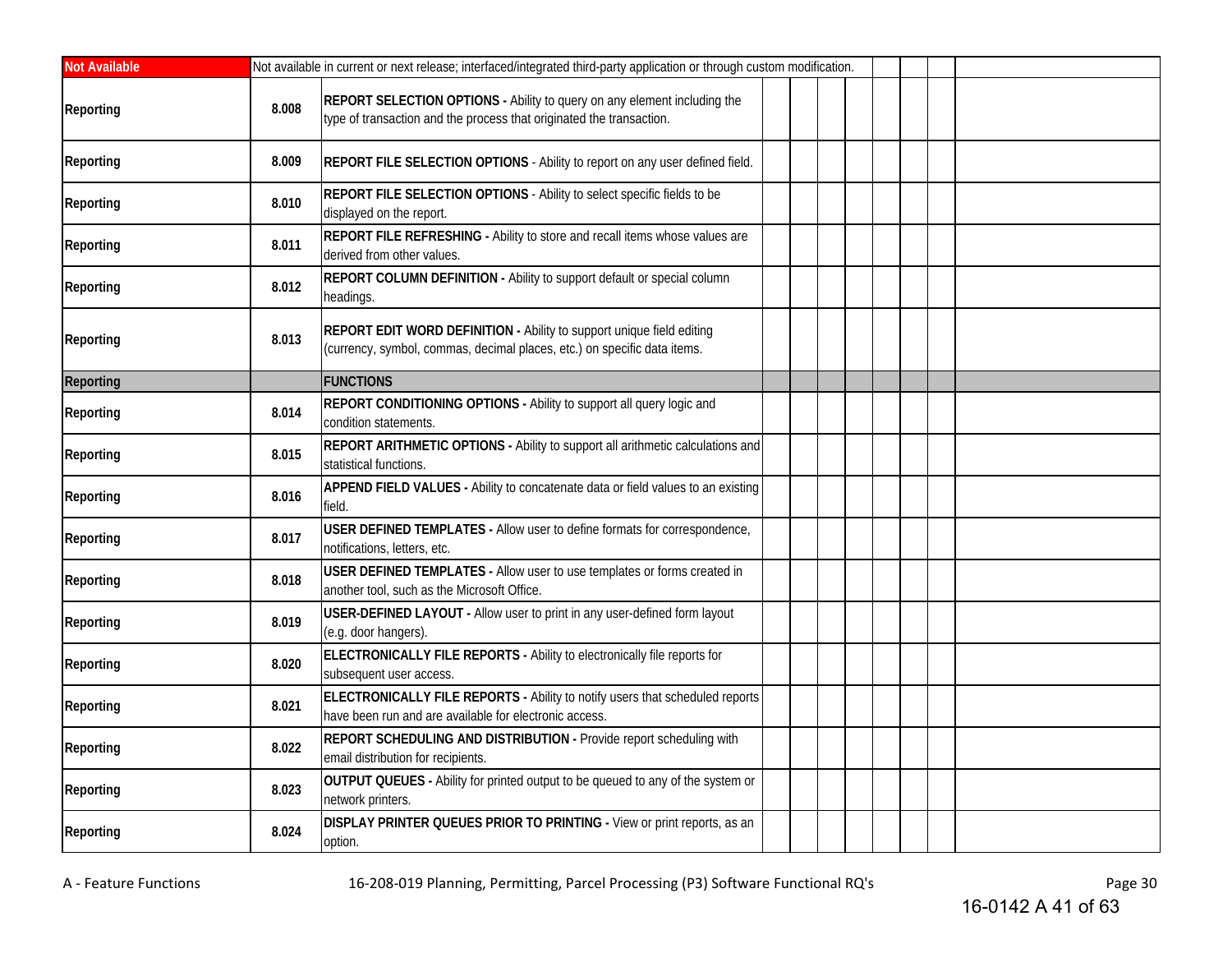| <b>Not Available</b> |       | Not available in current or next release; interfaced/integrated third-party application or through custom modification.                                                                                                 |  |  |  |  |
|----------------------|-------|-------------------------------------------------------------------------------------------------------------------------------------------------------------------------------------------------------------------------|--|--|--|--|
| Reporting            | 8.025 | REPORT IDENTIFICATIONS - All reports should contain organization name, report<br>title, column heading descriptions, processing date, sequentially numbered pages,<br>and subtotals at each level break as appropriate. |  |  |  |  |
| Reporting            | 8.026 | FOLDERS - Ability to save reports in user-defined folders or on the desktop.                                                                                                                                            |  |  |  |  |
| Reporting            | 8.027 | SAVE REPORT SETTINGS - Ability to save report settings as a specific report<br>name attached to a user-defined report menu.                                                                                             |  |  |  |  |
| Reporting            | 8.028 | PUBLISH REPORTS ON WEBSITE - Ability to publish reports to website (e.g.,<br>monthly list of permits issued).                                                                                                           |  |  |  |  |
| Reporting            | 8.029 | <b>WEBSITE SEARCH</b> - Via Client Portal, ability to search and generate reports.                                                                                                                                      |  |  |  |  |
| Reporting            | 8.030 | REPORT OUTPUT SELECTION - Ability to support user specification of the output<br>media or file type (printer, screen, website, PDF, etc.).                                                                              |  |  |  |  |
| Reporting            |       | <b>REPORTS</b>                                                                                                                                                                                                          |  |  |  |  |
| Reporting            | 8.031 | NOTIFICATION - Ability to flag parcels and attach activities when staff or client<br>wish to be notified of a proposed project on that parcel.                                                                          |  |  |  |  |
| Reporting            | 8.032 | DISASTER - Ability to track and report on properties that are impacted by natural<br>disasters, with dynamic links to GIS mapping and damage assessments.                                                               |  |  |  |  |
| Reporting            |       | <b>AUDIT REPORTS</b>                                                                                                                                                                                                    |  |  |  |  |
| Reporting            | 8.033 | AUDIT TRAIL OF CORRECTED RECEIPTS - Ability to produce a full audit trail of<br>data entry error corrections.                                                                                                           |  |  |  |  |
| Reporting            | 8.034 | RECONCILIATION - MONIES RECEIVED FROM CASHIERS - Provide reports for<br>reconciliation of monies collected by cashiers.                                                                                                 |  |  |  |  |
| Reporting            | 8.035 | BALANCING REPORT - Provide for a report to assist with bank reconciliation and<br>generate a bank deposit.                                                                                                              |  |  |  |  |
| Reporting            | 8.036 | REVENUE EXPENSE REPORT - Ability to generate revenue/expense report for a<br>designated timeframe.                                                                                                                      |  |  |  |  |
| Reporting            | 8.037 | PERMIT FEE REPORT - Provides permit fee reports of daily receipts by location.                                                                                                                                          |  |  |  |  |
| Reporting            | 8.038 | AUDIT - Report of all changes to file (changed from, date/time stamp, user that<br>changed record).                                                                                                                     |  |  |  |  |
| <b>Reporting</b>     |       | RESPONSE REQUIRED - use additional pages as necessary                                                                                                                                                                   |  |  |  |  |
| Reporting            | 8.039 | REPORT PROMPTING - Ability to display clear, concise report prompts, with sort<br>and extraction selection options. Describe standard approach.                                                                         |  |  |  |  |
| Reporting            | 8.040 | LETTER MERGE - Describe how to set up a template in Microsoft Office and<br>merge with data from the system.                                                                                                            |  |  |  |  |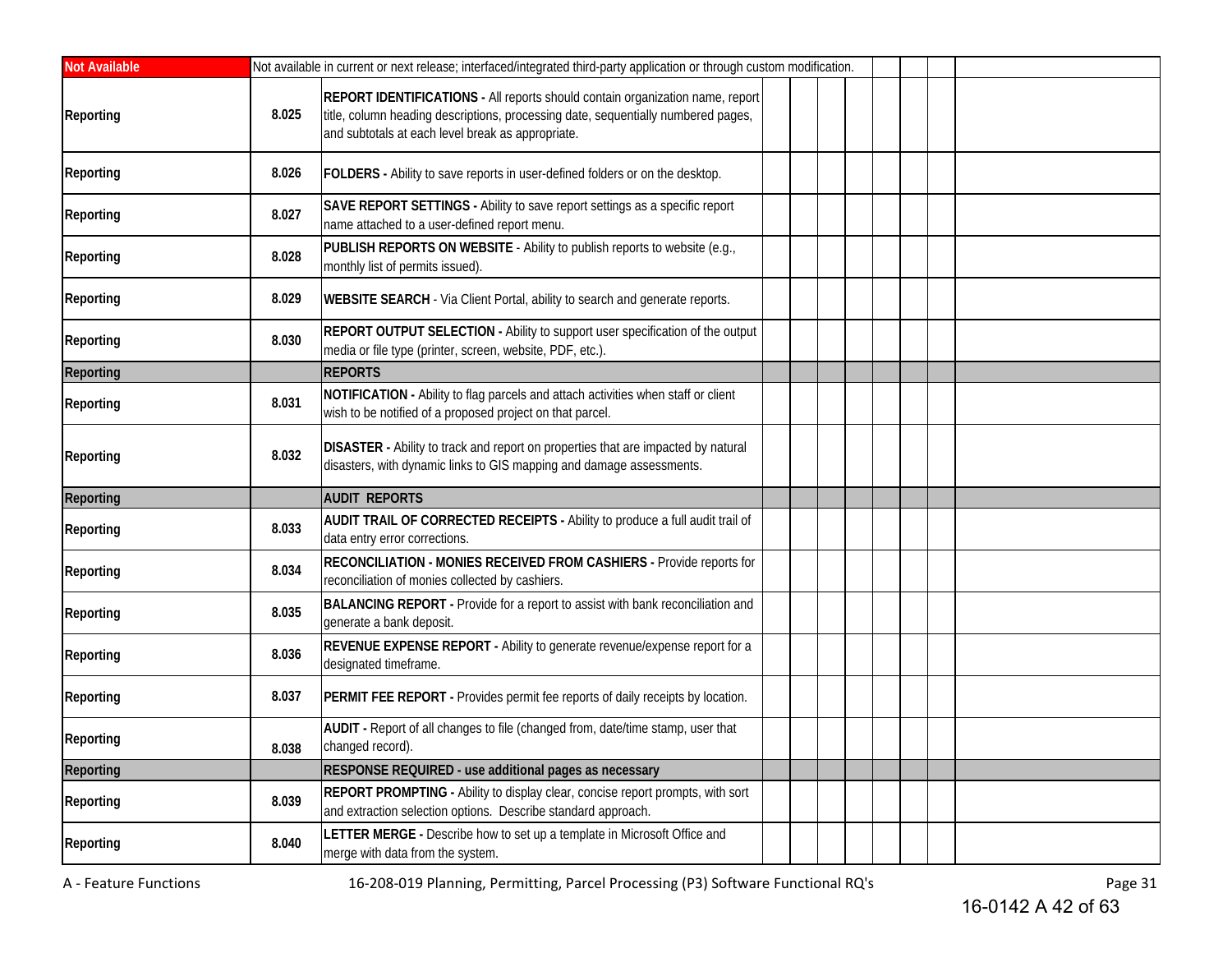| <b>Not Available</b> |       | Not available in current or next release; interfaced/integrated third-party application or through custom modification. |  |  |  |  |
|----------------------|-------|-------------------------------------------------------------------------------------------------------------------------|--|--|--|--|
| Reporting            | 8.041 | <b>CONFIDENTIAL</b> - Provide a list of standard confidentiality reports.                                               |  |  |  |  |
| Reporting            | 8.042 | <b>STANDARD REPORTS</b> - Provide a list of standard reports.                                                           |  |  |  |  |
| Reporting            | 8.043 | <b>EXPORTING</b> - What are the different formats available for extracting data (e.g.<br>Word, Excel, .pdf, etc.)?      |  |  |  |  |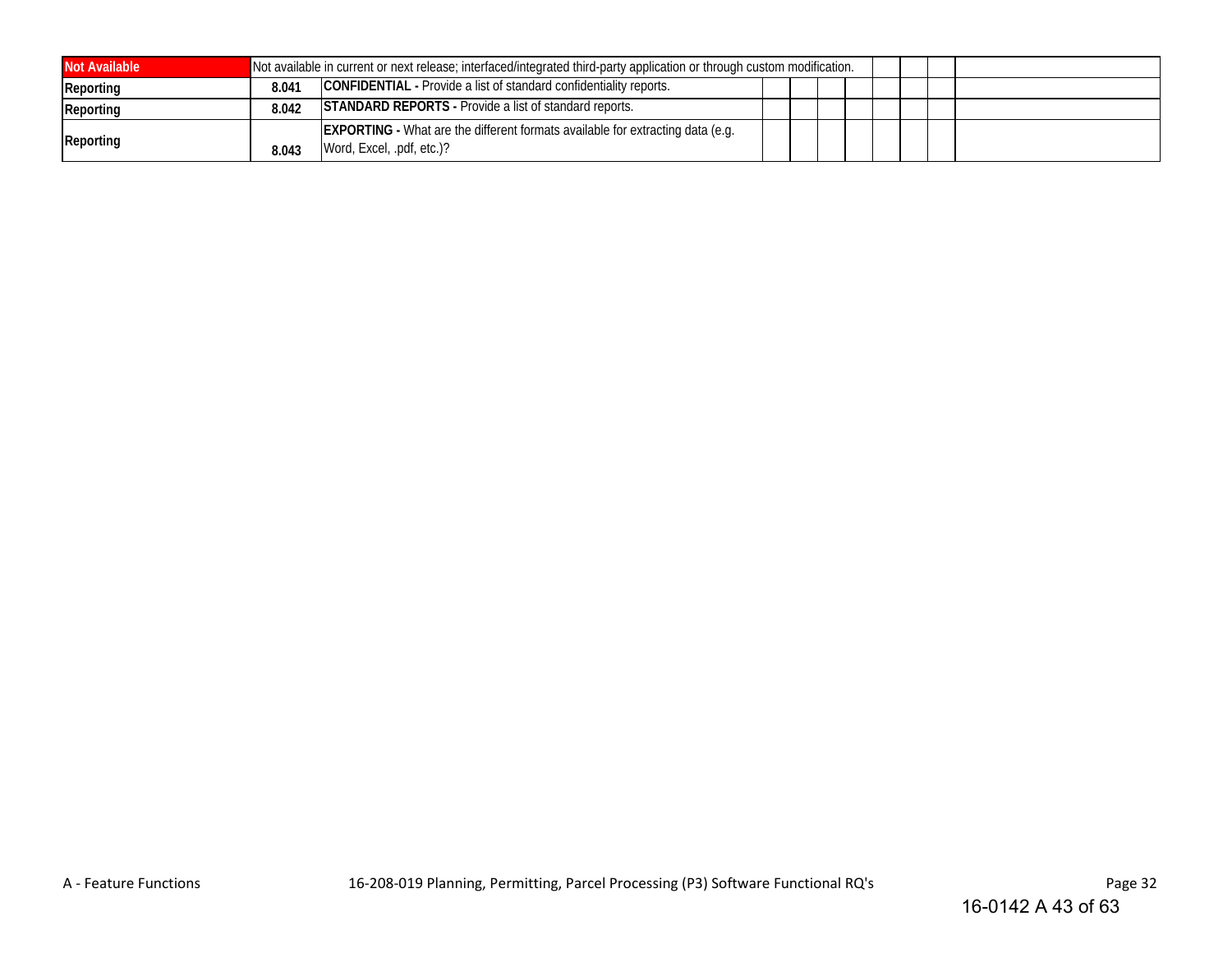|                                |                        | County of El Dorado - Planning, Permitting and Parcel Management System<br><b>Functional Requirements</b>                                                                                                                                                                                            |                    |         |                          |                               |                              |               |                            |
|--------------------------------|------------------------|------------------------------------------------------------------------------------------------------------------------------------------------------------------------------------------------------------------------------------------------------------------------------------------------------|--------------------|---------|--------------------------|-------------------------------|------------------------------|---------------|----------------------------|
|                                |                        | Please input a "1" in the appropriate column to the right of the feature/function/capability statement. Further explanations, answers, or information regarding 3rd party software and/or modification costs<br>must be provided in the Comments column. Blank rows will be scored as Not Available. |                    |         |                          |                               |                              |               |                            |
| Legend:                        |                        |                                                                                                                                                                                                                                                                                                      |                    |         |                          |                               |                              |               |                            |
| <b>Standard - Current</b>      |                        | Available in current software release                                                                                                                                                                                                                                                                |                    |         |                          |                               |                              |               |                            |
| Standard - Configurable        | Requires configuration |                                                                                                                                                                                                                                                                                                      |                    |         |                          |                               |                              |               |                            |
| <b>Standard - Next Release</b> |                        | Guaranteed available in next release of software                                                                                                                                                                                                                                                     |                    |         |                          |                               |                              |               |                            |
| <b>Report Writer</b>           |                        | Report Writer function through Standard Reports or Ad Hoc Report Writer                                                                                                                                                                                                                              |                    |         |                          |                               |                              |               |                            |
| <b>3rd-Party Application</b>   |                        | Please estimate general cost estimates in comments not a quote, unless available due to your resell arrangement.                                                                                                                                                                                     |                    |         |                          |                               |                              |               |                            |
| Custom Modification            |                        | Custom programming by vendor (not meant to be a set-up configuration that is standard process through implementation).                                                                                                                                                                               |                    |         |                          |                               |                              |               |                            |
| <b>Not Available</b>           |                        | Not available in current or next release; interfaced/integrated third-party application or through custom modification.                                                                                                                                                                              |                    |         |                          |                               |                              |               |                            |
| <b>Application</b>             | Feature Number         | <b>Feature / Function / Capability</b>                                                                                                                                                                                                                                                               | Curren<br>Standard | tandard | <b>Nex</b><br>Standard - | $\overline{\omega}$<br>Report | <b>Brd-Party Application</b> | Not Available | <b>Comments or Answers</b> |
| <b>General System</b>          |                        | <b>GENERAL SYSTEM</b>                                                                                                                                                                                                                                                                                |                    |         |                          |                               |                              |               |                            |
| <b>General System</b>          | 9.000                  | <b>GENERAL SYSTEM</b>                                                                                                                                                                                                                                                                                |                    |         |                          |                               |                              |               |                            |
| <b>General System</b>          | 9.001                  | MULTI-USER ENVIRONMENTS - Ability to prevent any records from being<br>deleted.                                                                                                                                                                                                                      |                    |         |                          |                               |                              |               |                            |
| <b>General System</b>          | 9.002                  | ACCESS - Ability for County employees to remotely access the system using web<br>browser, mobile technology, tablet or other internet technology, with security<br>access controls.                                                                                                                  |                    |         |                          |                               |                              |               |                            |
| <b>General System</b>          | 9.003                  | <b>EMAIL INTEGRATION</b> - Sending emails from system utilizing standard SMTP<br>protocols with the ability to configure email by individual user.                                                                                                                                                   |                    |         |                          |                               |                              |               |                            |
| <b>General System</b>          | 9.004                  | MOBILE ACCESS - Ability to use mobile computers in the field with real-time<br>access or offline.                                                                                                                                                                                                    |                    |         |                          |                               |                              |               |                            |
| <b>General System</b>          | 9.005                  | <b>WIRELESS PRINTING - Ability to print, on location, from wireless printers.</b>                                                                                                                                                                                                                    |                    |         |                          |                               |                              |               |                            |
| <b>General System</b>          | 9.006                  | PRINT ATTACHMENTS - Ability to automatically print attached documents.                                                                                                                                                                                                                               |                    |         |                          |                               |                              |               |                            |
| <b>General System</b>          | 9.007                  | MOBILE PHOTO / DOCUMENT ATTACHING - Allow staff in the field to attach<br>photos and documents to an inspection record in real-time using a laptop or other<br>device such as smartphone or tablet.                                                                                                  |                    |         |                          |                               |                              |               |                            |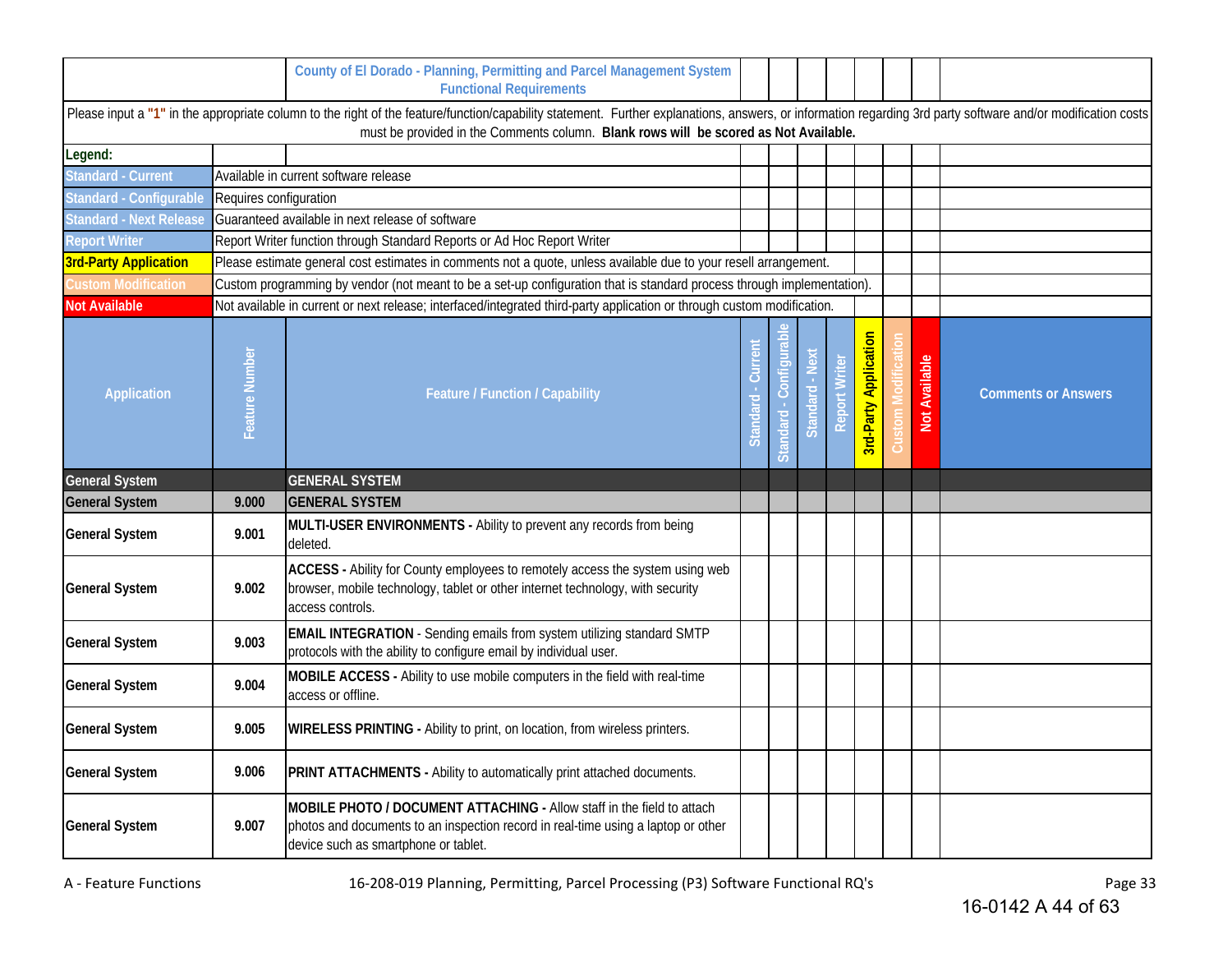| <b>Not Available</b>  |       | Not available in current or next release; interfaced/integrated third-party application or through custom modification.                                                                                         |
|-----------------------|-------|-----------------------------------------------------------------------------------------------------------------------------------------------------------------------------------------------------------------|
| <b>General System</b> |       | <b>FEATURES</b>                                                                                                                                                                                                 |
| <b>General System</b> | 9.008 | COMPLIANCE - Compliance with Section 508 of the Rehabilitation Act of 1973, as<br>amended (29 U.S.C. 794d), Subpart B, 1194.22 for all public web-based<br>applications.                                        |
| <b>General System</b> | 9.009 | COMMON PARCEL/ADDRESS INFORMATION TO ALL APPLICATIONS - Ability<br>to provide parcel/address information across all modules.                                                                                    |
| <b>General System</b> | 9.010 | ATTACH PHOTOS, IMAGES, DRAWINGS, DOCUMENTS TO PARCEL - Provide<br>capability to attach photos, images of final plan drawings, documents, etc., to a<br>parcel, permit or project record.                        |
| <b>General System</b> | 9.011 | CODES - Ability to add/change/delete any code, status, flag, etc. fields used to<br>classify information.                                                                                                       |
| <b>General System</b> | 9.012 | CODES - All code, status, flag, etc. fields used to classify data must be in a<br>selection type of field.                                                                                                      |
| <b>General System</b> | 9.013 | <b>USER-DEFINED FIELDS</b> - Ability to make user defined fields mandatory.                                                                                                                                     |
| <b>General System</b> | 9.014 | FINAL EDITS - Ability to perform editing prior to printing notices/letters, etc                                                                                                                                 |
| <b>General System</b> | 9.015 | NOTIFICATION METHODS - Notification methods will include, at a minimum: fax,<br>text, email, website updates and hard copy.                                                                                     |
| <b>General System</b> | 9.016 | ACCESSIBILITY - System is accessible by web-based browser interface.                                                                                                                                            |
| <b>General System</b> | 9.017 | VALIDATION - System allows complete validation and editing of data at the point<br>of entry.                                                                                                                    |
| <b>General System</b> | 9.018 | VALIDATION - Required fields cannot be bypassed.                                                                                                                                                                |
| <b>General System</b> | 9.019 | FORMS - User defined forms can be developed to automate repetitive tasks.                                                                                                                                       |
| <b>General System</b> | 9.020 | ORGANIZATION - Able to drag and drop files into folders.                                                                                                                                                        |
| <b>General System</b> | 9.021 | HELP - System should provide context-sensitive help throughout the system.<br>Access to help should not interrupt the user if in the middle of a task.                                                          |
| <b>General System</b> | 9.022 | HELP - Help text must be able to be customized by a system administrator. Any<br>customized help text must be able to be easily imported to a new version of the<br>system after an upgrade.                    |
| <b>General System</b> | 9.023 | HELP - Provide an online knowledge base to assist users with application use.                                                                                                                                   |
| <b>General System</b> | 9.024 | <b>REPORT WRITER DATA DICTIONARY IDENTIFICATION - Capability to</b><br>reference specific data items by field descriptive name (i.e., data dictionary field<br>names and user-screen field names are the same). |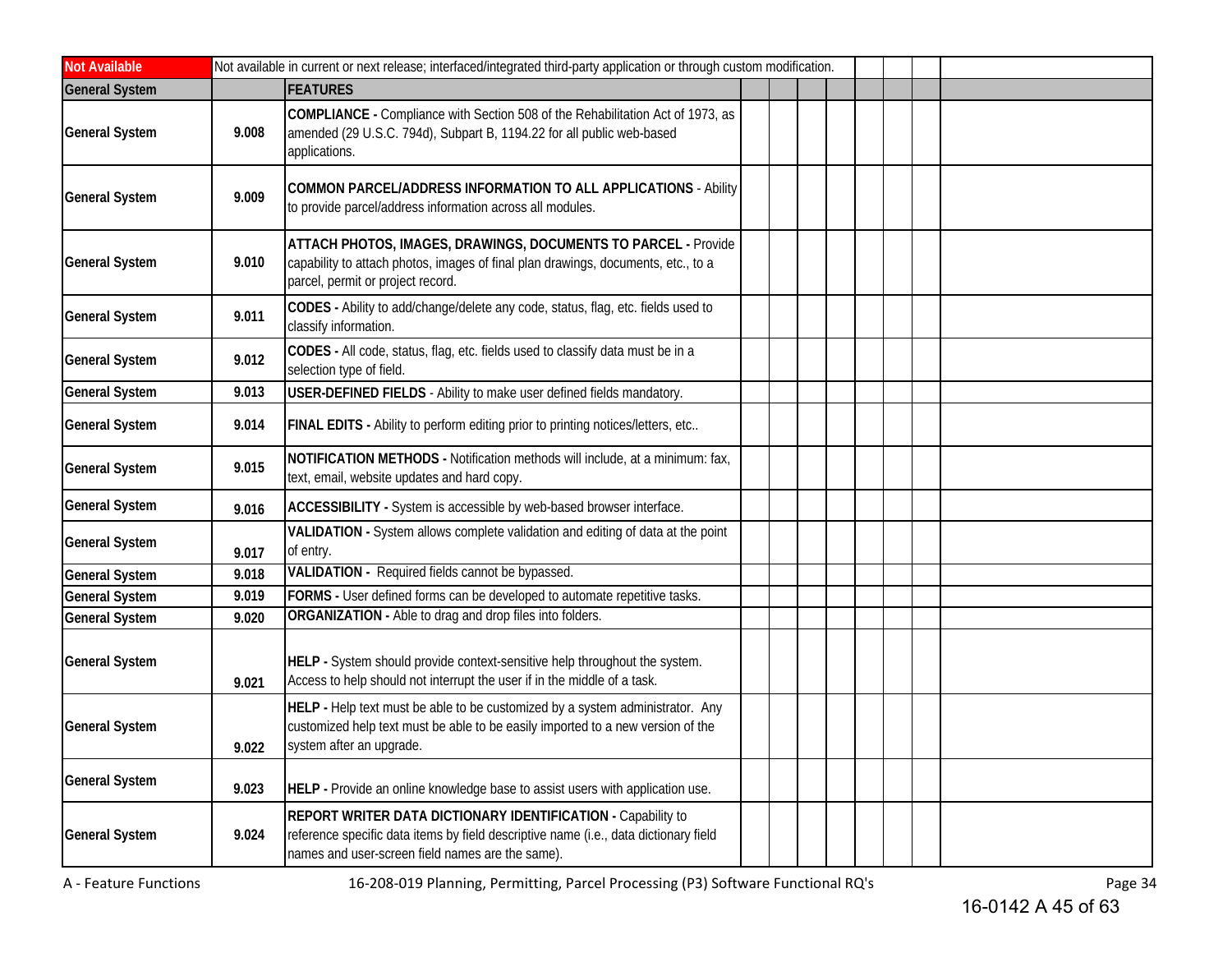| <b>Not Available</b>  |       | Not available in current or next release; interfaced/integrated third-party application or through custom modification.                                                                                                                                  |  |  |  |  |
|-----------------------|-------|----------------------------------------------------------------------------------------------------------------------------------------------------------------------------------------------------------------------------------------------------------|--|--|--|--|
| <b>General System</b> | 9.025 | NAVIGATION - System allows users to drill down into more detailed information                                                                                                                                                                            |  |  |  |  |
| <b>General System</b> | 9.026 | DIGITAL SIGNATURES - System allows for digital signature technology and<br>proper authentication procedures.                                                                                                                                             |  |  |  |  |
| <b>General System</b> | 9.027 | DATE AND TIME STAMP NARRATIVE NOTES - Ability to date and time stamp<br>each set of notes including user/username.                                                                                                                                       |  |  |  |  |
| <b>General System</b> |       | VIEW - Dashboard must be:                                                                                                                                                                                                                                |  |  |  |  |
| <b>General System</b> | 9.028 | Available upon log in (home-screen)                                                                                                                                                                                                                      |  |  |  |  |
| <b>General System</b> | 9.029 | Customized to role or user                                                                                                                                                                                                                               |  |  |  |  |
| <b>General System</b> | 9.030 | Users have the ability to edit and save their own search parameters                                                                                                                                                                                      |  |  |  |  |
| <b>General System</b> | 9.031 | Custom widgets (Favorites/Graphs/Lists)                                                                                                                                                                                                                  |  |  |  |  |
| <b>General System</b> |       | <b>FUNCTIONS</b>                                                                                                                                                                                                                                         |  |  |  |  |
| <b>General System</b> | 9.032 | DOWNLOAD APPLICATION DATA THROUGH DESKTOP APPLICATIONS -<br>Download to or access application data through desktop productivity tools such as<br>spreadsheets, word processors, or report writers.                                                       |  |  |  |  |
| <b>General System</b> | 9.033 | FORMATTING - Spell check applied to County identified fields.                                                                                                                                                                                            |  |  |  |  |
| <b>General System</b> | 9.034 | FORMATTING - Text wrapping.                                                                                                                                                                                                                              |  |  |  |  |
| <b>General System</b> | 9.035 | FORMATTING - Ability to "copy & paste" data into another field.                                                                                                                                                                                          |  |  |  |  |
| <b>General System</b> | 9.036 | FORMATTING - Ability to "copy & paste" data into an external document.                                                                                                                                                                                   |  |  |  |  |
| <b>General System</b> | 9.037 | TEMPLATES - Ability to achieve enhanced copying of permit/activities from<br>master/template or other permits to allow staff to select which information is carried<br>from one permit/activity to another. Copying must be customizable by permit type. |  |  |  |  |
| <b>General System</b> | 9.038 | ATTACHMENTS - System allows users to attach documents and/or files to<br>projects, permits, parcels, records, pages, fields, etc.                                                                                                                        |  |  |  |  |
| <b>General System</b> | 9.039 | ATTACHMENTS - System allows attachment of documents in all modules and<br>formats (e.g., pdf, jpeg, Excel, Word, etc.)                                                                                                                                   |  |  |  |  |
| <b>General System</b> | 9.040 | ATTACHMENTS - Attachment of documents and notes has security capabilities<br>(e.g., person B cannot delete an attachment that person A added)                                                                                                            |  |  |  |  |
| <b>General System</b> | 9.041 | ATTACHMENTS - Ability to add hyperlinks to documents or files.                                                                                                                                                                                           |  |  |  |  |
| <b>General System</b> | 9.042 | COMBINING FIELDS - Ability to combine fields in a single search (e.g., search by<br>last name in owner field and contractor field).                                                                                                                      |  |  |  |  |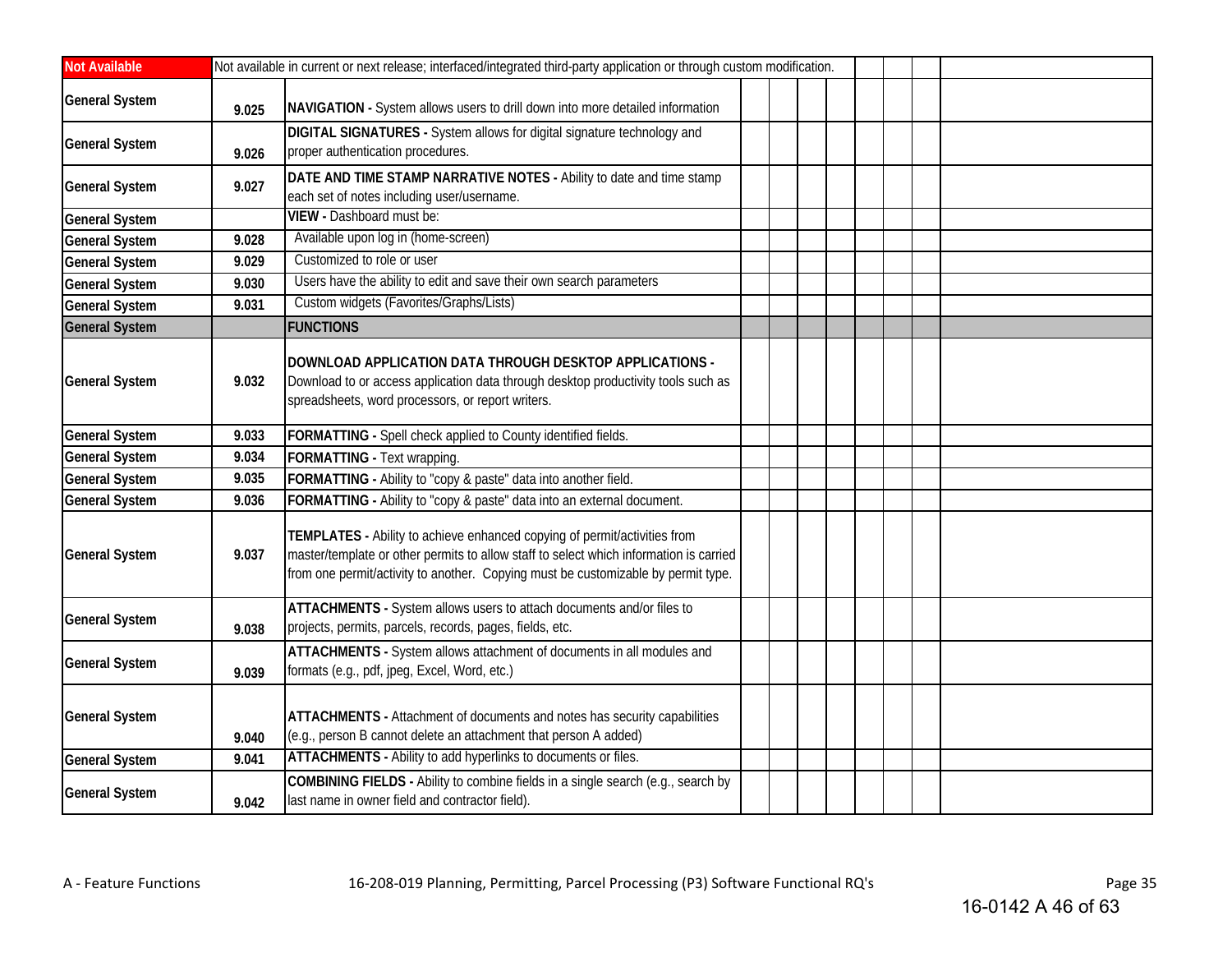| <b>Not Available</b>  |       | Not available in current or next release; interfaced/integrated third-party application or through custom modification.                                                                                                                                                   |  |  |  |  |
|-----------------------|-------|---------------------------------------------------------------------------------------------------------------------------------------------------------------------------------------------------------------------------------------------------------------------------|--|--|--|--|
| <b>General System</b> | 9.043 | EMAIL - Ability to generate email from within the application to parties included on<br>the application or to other contacts, and to view the associated email<br>correspondence from within the application.                                                             |  |  |  |  |
| <b>General System</b> |       | RESPONSE REQUIRED - use additional pages as necessary                                                                                                                                                                                                                     |  |  |  |  |
| <b>General System</b> | 9.044 | PCI COMPLIANCE - Application is subject to the payment card information data<br>security standard (PCI-DSS). If not, please describe how payment card<br>transactions are handled and what information is stored to allow reconciliation of<br>payment card transactions. |  |  |  |  |
| <b>General System</b> | 9.045 | PCI COMPLIANCE - Application has been certified as meeting the Payment<br>Application Data Security Standard (PA-DSS) by a Payment Application Qualified<br>Security Assessor (PA-QSA). If not, please state when the vendor expects<br>certification to be completed.    |  |  |  |  |
| <b>General System</b> | 9.046 | USER-DEFINED FIELDS - How many user defined fields are available?                                                                                                                                                                                                         |  |  |  |  |
| <b>General System</b> | 9.047 | USER-DEFINED FIELDS - Where are user defined fields located?                                                                                                                                                                                                              |  |  |  |  |
| <b>General System</b> | 9.048 | SEARCH - How is data retrieved using a combination of fields?                                                                                                                                                                                                             |  |  |  |  |
| <b>General System</b> | 9.049 | SEARCH - What techniques are available for narrowing a search (e.g., fuzzy logic,<br>Soundex, etc.)?                                                                                                                                                                      |  |  |  |  |
| <b>General System</b> | 9.050 | SEARCH - How is data retrieved using partial word searches?                                                                                                                                                                                                               |  |  |  |  |
| <b>General System</b> | 9.051 | COMMENTS AND NOTES - Describe where comment and note fields can be<br>located.                                                                                                                                                                                            |  |  |  |  |
| <b>General System</b> | 9.052 | REPORTS - Provide a list of dashboard reports for operations and management                                                                                                                                                                                               |  |  |  |  |
| <b>General System</b> | 9.053 | DICTIONARY - Describe how the data dictionary is maintained and migrated to<br>newer software versions.                                                                                                                                                                   |  |  |  |  |
| <b>General System</b> | 9.054 | CHANGE CONTROL OF IMPORTED PARCEL INFORMATION - Describe how<br>change control for updates from the County Assessor and GIS Databases will be<br>maintained.                                                                                                              |  |  |  |  |
| <b>General System</b> | 9.055 | DOCUMENT MANAGEMENT - Describe the electronic document management<br>process.                                                                                                                                                                                             |  |  |  |  |
| <b>General System</b> | 9.056 | SCREENS - How much customization of screens is available?                                                                                                                                                                                                                 |  |  |  |  |
| <b>General System</b> | 9.057 | <b>EXPIRATION DATES - Describe how expiration dates are handled and list all that</b><br>are available.                                                                                                                                                                   |  |  |  |  |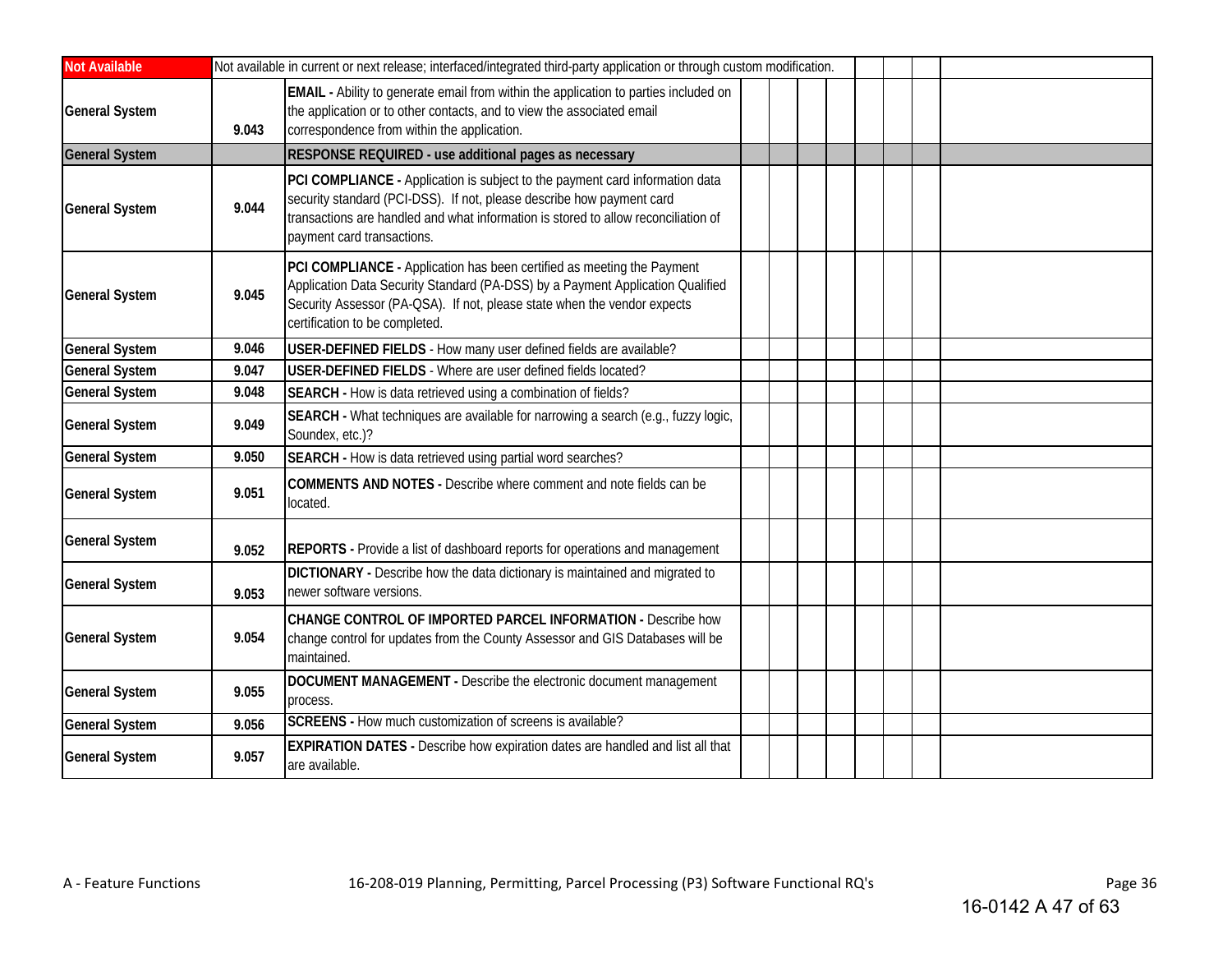|                                           |                | County of El Dorado - Planning, Permitting and Parcel Management System<br><b>Functional Requirements</b>                                                                                                                                                                                            |                     |                             |                 |               |                              |                      |                            |
|-------------------------------------------|----------------|------------------------------------------------------------------------------------------------------------------------------------------------------------------------------------------------------------------------------------------------------------------------------------------------------|---------------------|-----------------------------|-----------------|---------------|------------------------------|----------------------|----------------------------|
|                                           |                | Please input a "1" in the appropriate column to the right of the feature/function/capability statement. Further explanations, answers, or information regarding 3rd party software<br>and/or modification costs must be provided in the Comments column. Blank rows will be scored as Not Available. |                     |                             |                 |               |                              |                      |                            |
| Legend:                                   |                |                                                                                                                                                                                                                                                                                                      |                     |                             |                 |               |                              |                      |                            |
|                                           |                | Standard - Current Available in current software release                                                                                                                                                                                                                                             |                     |                             |                 |               |                              |                      |                            |
| Standard - Configu Requires configuration |                |                                                                                                                                                                                                                                                                                                      |                     |                             |                 |               |                              |                      |                            |
| Standard - Next R                         |                | Guaranteed available in next release of software                                                                                                                                                                                                                                                     |                     |                             |                 |               |                              |                      |                            |
| <b>Report Writer</b>                      |                | Report Writer function through Standard Reports or Ad Hoc Report Writer                                                                                                                                                                                                                              |                     |                             |                 |               |                              |                      |                            |
| <b>3rd-Party Applicat</b>                 |                | Please estimate general cost estimates in comments not a quote, unless available due to your resell arrangement.                                                                                                                                                                                     |                     |                             |                 |               |                              |                      |                            |
| Custom Modifica                           |                | Custom programming by vendor (not meant to be a set-up configuration that is standard process through implementation).                                                                                                                                                                               |                     |                             |                 |               |                              |                      |                            |
| <b>Not Available</b>                      |                | Not available in current or next release; interfaced/integrated third-party application or through custom modification.                                                                                                                                                                              |                     |                             |                 |               |                              |                      |                            |
| <b>Application</b>                        | Feature Number | <b>Feature / Function / Capability</b>                                                                                                                                                                                                                                                               | Current<br>Standard | lgural<br>Conti<br>Standard | Standard - Next | Report Writer | <b>Brd-Party Application</b> | <b>Not Available</b> | <b>Comments or Answers</b> |
| <b>Citizen Portal</b>                     |                | <b>CITIZEN PORTAL</b>                                                                                                                                                                                                                                                                                |                     |                             |                 |               |                              |                      |                            |
| Portal                                    | 10.000         | General                                                                                                                                                                                                                                                                                              |                     |                             |                 |               |                              |                      |                            |
| Portal                                    | 10.001         | ACCESS - Ability to apply for permits, but require County verification before actual<br>issuance.                                                                                                                                                                                                    |                     |                             |                 |               |                              |                      |                            |
| Portal                                    | 10.002         | ACCESS - Ability to submit multiple documents, in any format, with or without an<br>online permit application, project, code enforcement case, etc.                                                                                                                                                  |                     |                             |                 |               |                              |                      |                            |
| Portal                                    | 10.003         | ACCESS - Ability to view status of permit applications.                                                                                                                                                                                                                                              |                     |                             |                 |               |                              |                      |                            |
| Portal                                    | 10.004         | ACCESS - Ability to view permit history.                                                                                                                                                                                                                                                             |                     |                             |                 |               |                              |                      |                            |
| Portal                                    | 10.005         | ACCESS - Ability to view status of inspections.                                                                                                                                                                                                                                                      |                     |                             |                 |               |                              |                      |                            |
| Portal                                    | 10.006         | ACCESS - Allow for Citizens to submit violation complaints via Internet.                                                                                                                                                                                                                             |                     |                             |                 |               |                              |                      |                            |
| Portal                                    | 10.007         | ACCESS - Allow all complaints to be entered but if outside the County's<br>jurisdiction, ability to forward to appropriate authority.                                                                                                                                                                |                     |                             |                 |               |                              |                      |                            |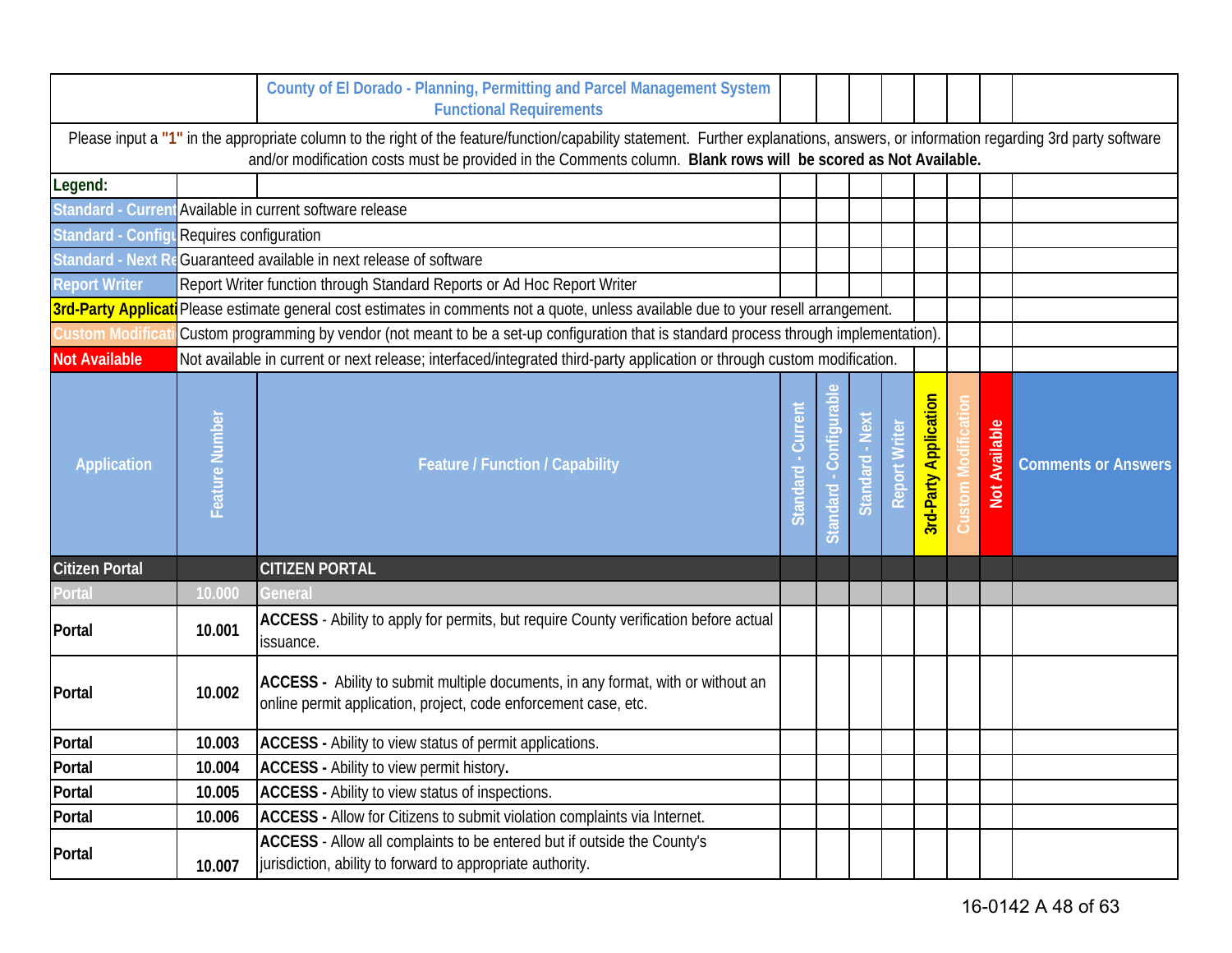| Portal | 10.008 | ACCESS - Information is posted in real-time.                                                                                                                                                                                                                                   |  |  |  |  |
|--------|--------|--------------------------------------------------------------------------------------------------------------------------------------------------------------------------------------------------------------------------------------------------------------------------------|--|--|--|--|
| Portal | 10.009 | ACCESS - Ability to reply to public general information requests.                                                                                                                                                                                                              |  |  |  |  |
| Portal | 10.010 | ACCESS - Restrict download/copy of select online information.                                                                                                                                                                                                                  |  |  |  |  |
| Portal | 10.011 | ACCESS - Ability to access client portal through a mobile web browser.                                                                                                                                                                                                         |  |  |  |  |
| Portal | 10.012 | ACCESS - Ability to access client portal through a mobile application.                                                                                                                                                                                                         |  |  |  |  |
| Portal | 10.013 | DETAIL - Ability to drill-down on selected spatial data.                                                                                                                                                                                                                       |  |  |  |  |
| Portal | 10.014 | PROPERTY TYPE ALERTS - Ability for system to alert users that a property is in<br>special zones when viewing property information (e.g., flood plain, liquefaction,<br>high-fire zones, earthquake faults, redevelopment areas, special housing, special<br>plan areas, etc.). |  |  |  |  |
| Portal | 10.015 | DISCLAIMER - Ability to display code section 09.02.70 Confidentiality Statement<br>or any other disclaimer on applicable screens and reports.                                                                                                                                  |  |  |  |  |
| Portal | 10.016 | ENCRYPTION - All data transmitted online must be encrypted and/or secured at<br>the industry standard level.                                                                                                                                                                   |  |  |  |  |
| Portal | 10.017 | COMPLIANCE - Compliance with Section 508 of the Rehabilitation Act of 1973, as<br>amended (29 U.S.C. 794d), Subpart B, 1194.22 for all public web-based<br>applications.                                                                                                       |  |  |  |  |
| Portal |        | RESPONSE REQUIRED - use additional pages as necessary                                                                                                                                                                                                                          |  |  |  |  |
| Portal | 10.018 | NOTIFICATION - Describe your client notification process.                                                                                                                                                                                                                      |  |  |  |  |
| Portal | 10.019 | PAYMENT - Describe the client experience for paying fees online.                                                                                                                                                                                                               |  |  |  |  |
| Portal | 10.020 | ACCESS - Describe the client experience for setting up a log-in account.                                                                                                                                                                                                       |  |  |  |  |
| Portal | 10.021 | REPORTS - Describe the client process for generating ad hoc reports.                                                                                                                                                                                                           |  |  |  |  |
| Portal | 10.022 | MONITORING - Describe how the client can monitor the progress of their permit,<br>project, code enforcement action, request, etc.                                                                                                                                              |  |  |  |  |
| Portal | 10.023 | ACCESS - Ability to book inspection requests for the next day or a future date.<br>Identify the methods.                                                                                                                                                                       |  |  |  |  |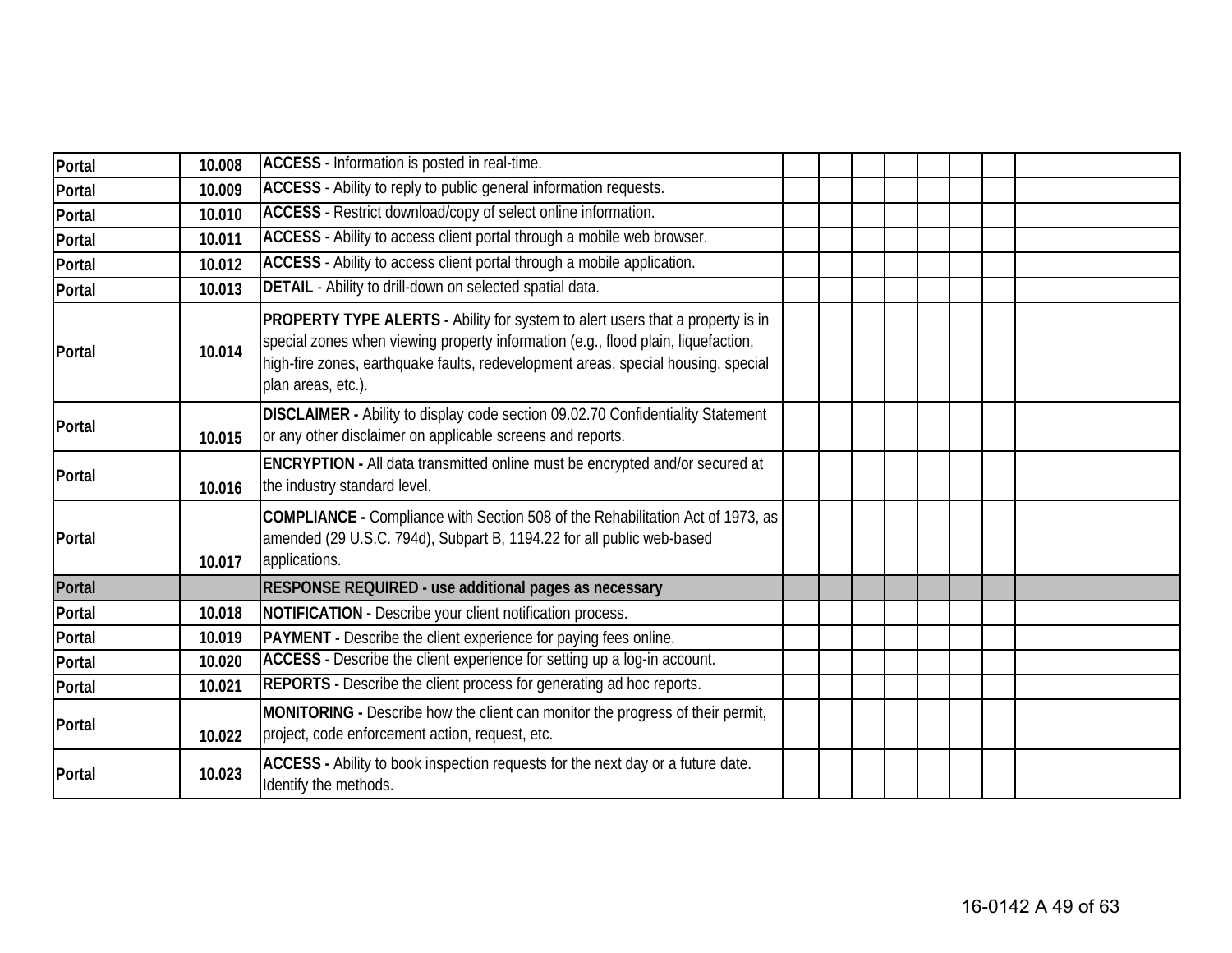|                                          |                | County of El Dorado - Planning, Permitting and Parcel Management<br><b>System Functional Requirements</b>                                                                                                                                                                                            |                           |                                         |                 |                      |                              |                      |                                      |
|------------------------------------------|----------------|------------------------------------------------------------------------------------------------------------------------------------------------------------------------------------------------------------------------------------------------------------------------------------------------------|---------------------------|-----------------------------------------|-----------------|----------------------|------------------------------|----------------------|--------------------------------------|
|                                          |                | Please input a "1" in the appropriate column to the right of the feature/function/capability statement. Further explanations, answers, or information regarding 3rd<br>party software and/or modification costs must be provided in the Comments column. Blank rows will be scored as Not Available. |                           |                                         |                 |                      |                              |                      |                                      |
| Legend:                                  |                |                                                                                                                                                                                                                                                                                                      |                           |                                         |                 |                      |                              |                      |                                      |
|                                          |                | Standard - Curren Available in current software release                                                                                                                                                                                                                                              |                           |                                         |                 |                      |                              |                      |                                      |
| Standard - Config Requires configuration |                |                                                                                                                                                                                                                                                                                                      |                           |                                         |                 |                      |                              |                      |                                      |
| <b>Standard - Next</b>                   |                | Guaranteed available in next release of software                                                                                                                                                                                                                                                     |                           |                                         |                 |                      |                              |                      |                                      |
| <b>Report Writer</b>                     |                | Report Writer function through Standard Reports or Ad Hoc Report Writer                                                                                                                                                                                                                              |                           |                                         |                 |                      |                              |                      |                                      |
| <b>3rd-Party Applicat</b>                |                | Please estimate general cost estimates in comments not a quote, unless available due to your resell arrangement.                                                                                                                                                                                     |                           |                                         |                 |                      |                              |                      |                                      |
| Custom Modifica                          |                | Custom programming by vendor (not meant to be a set-up configuration that is standard process through implementation).                                                                                                                                                                               |                           |                                         |                 |                      |                              |                      |                                      |
| <b>Not Available</b>                     |                | Not available in current or next release; interfaced/integrated third-party application or through custom modification.                                                                                                                                                                              |                           |                                         |                 |                      |                              |                      |                                      |
| <b>Application</b>                       | Feature Number | <b>Feature / Function / Capability</b>                                                                                                                                                                                                                                                               | Curren<br><b>Standard</b> | <u>legin</u><br><b>Cont</b><br>Standard | Standard - Next | <b>Report Writer</b> | <b>3rd-Party Application</b> | <b>Not Available</b> | <b>Comments or</b><br><b>Answers</b> |
| <b>Plan Check</b>                        |                | <b>PLAN CHECK</b>                                                                                                                                                                                                                                                                                    |                           |                                         |                 |                      |                              |                      |                                      |
| <b>Plan Check</b>                        | 11.000         | General                                                                                                                                                                                                                                                                                              |                           |                                         |                 |                      |                              |                      |                                      |
| <b>Plan Check</b>                        | 11.001         | ELECTRONIC PLAN REVIEW - Capable of receiving plans electronically<br>with application submission.                                                                                                                                                                                                   |                           |                                         |                 |                      |                              |                      |                                      |
| <b>Plan Check</b>                        | 11.002         | ELECTRONIC PLAN REVIEW - Capable of online plan review with ability<br>to markup plans and add comments.                                                                                                                                                                                             |                           |                                         |                 |                      |                              |                      |                                      |
| <b>Plan Check</b>                        | 11.003         | ELECTRONIC PLAN REVIEW - Capable of returning marked up plans<br>electronically to the customer.                                                                                                                                                                                                     |                           |                                         |                 |                      |                              |                      |                                      |
| <b>Plan Check</b>                        | 11.004         | ELECTRONIC PLAN REVIEW - Must maintain version control of all<br>documents throughout the entire review process.                                                                                                                                                                                     |                           |                                         |                 |                      |                              |                      |                                      |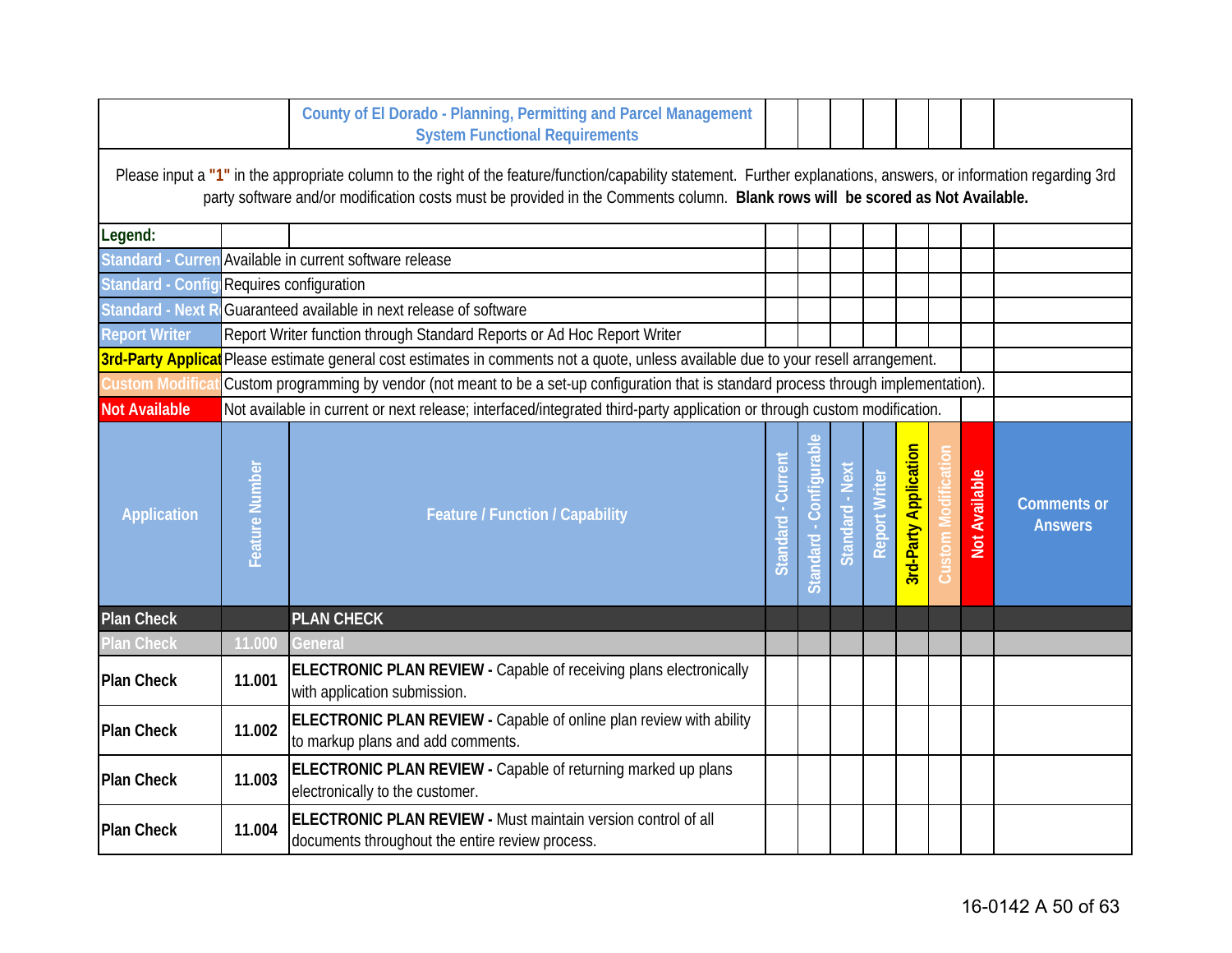| <b>Plan Check</b> | 11.005 | STANDARD COMMENTS - Allow for user-defined table of standard<br>comments that can be accessed and inserted during plan review.                         |  |  |  |  |  |
|-------------------|--------|--------------------------------------------------------------------------------------------------------------------------------------------------------|--|--|--|--|--|
| <b>Plan Check</b> | 11.006 | <b>COMMENTS</b> - Reviewers can pin-point comments on the plans at a<br>specific desired location.                                                     |  |  |  |  |  |
| <b>Plan Check</b> | 11.007 | <b>COMMENTS</b> - Ability to export comments into a formatted template or user-<br>defined document.                                                   |  |  |  |  |  |
| <b>Plan Check</b> | 11.008 | CORRECTIONS - Before and after corrections are easily identified with<br>callouts, color and bubble marks.                                             |  |  |  |  |  |
| <b>Plan Check</b> | 11.009 | CORRECTION NOTICE COMMENTS - Ability to combine all plan review<br>comments and correction requirements into a single correction notice.               |  |  |  |  |  |
| <b>Plan Check</b> | 11.010 | <b>COMMENTS &amp; ATTACHMENTS - Ability to enter plan check comments</b><br>and attachments directly into building permit software.                    |  |  |  |  |  |
| <b>Plan Check</b> | 11.011 | <b>EDITABLE COMMENT REVIEW LETTERS - Ability to create editable</b><br>comment/review letters segregated by department review comments.                |  |  |  |  |  |
| <b>Plan Check</b> | 11.012 | <b>COMBINED COMMENT LETTERS - Ability to combine department</b><br>comment letters with permit or other documents.                                     |  |  |  |  |  |
| <b>Plan Check</b> | 11.013 | MODIFICATION - Original plan submission files cannot be edited or<br>modified.                                                                         |  |  |  |  |  |
| <b>Plan Check</b> | 11.014 | MODIFICATION - Ability to scale and orient any file format for overlay and<br>comparison with any other file format and save the image to the overlay. |  |  |  |  |  |
| <b>Plan Check</b> | 11.015 | COPYRIGHT - Copyright markings on original files from applicants are<br>retained and kept visible on all copies generated by the system.               |  |  |  |  |  |
| <b>Plan Check</b> | 11.016 | TOOLS - Allow plan reviewers to use templates or engineering quality tools<br>including scale calibrations.                                            |  |  |  |  |  |
| <b>Plan Check</b> | 11.017 | <b>WORKFLOW</b> - Processing includes sequential and parallel steps.                                                                                   |  |  |  |  |  |
| <b>Plan Check</b> | 11.018 | WORKFLOW - System can handle simultaneous and independent plan<br>reviews.                                                                             |  |  |  |  |  |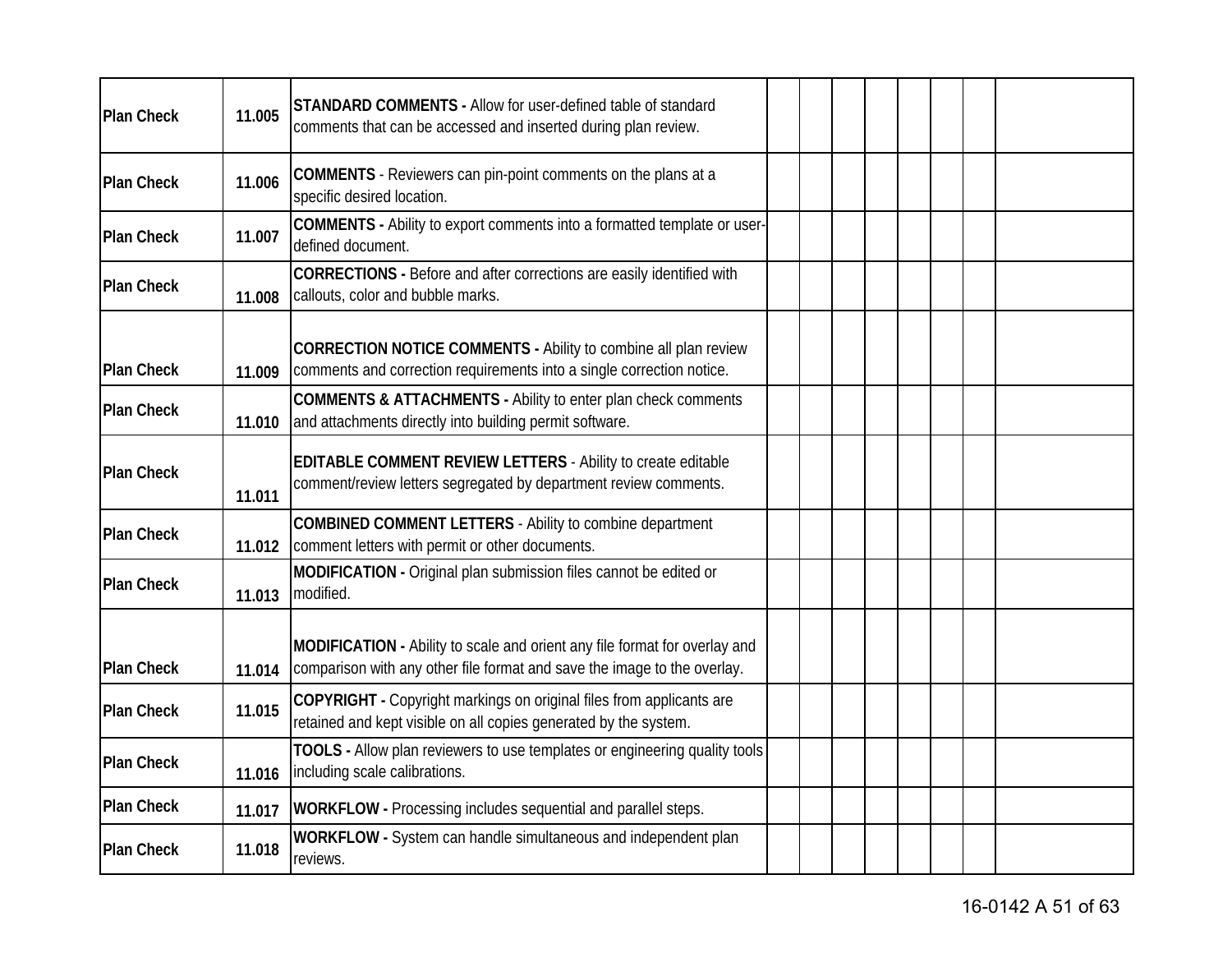| <b>Plan Check</b> | 11.019 | WORKFLOW - Incomplete tasks can be re-routed to secondary staff if                                                    |  |  |  |  |
|-------------------|--------|-----------------------------------------------------------------------------------------------------------------------|--|--|--|--|
|                   |        | primary staff is out or does not respond in a pre-defined period of time.                                             |  |  |  |  |
| <b>Plan Check</b> | 11.020 | WORKFLOW - If user is in two roles or levels in the approval process they<br>only need to approve once.               |  |  |  |  |
| <b>Plan Check</b> | 11.021 | ASSIGNMENT - Plan checkers can be assigned automatically, as well as,<br>manually.                                    |  |  |  |  |
| <b>Plan Check</b> | 11.022 | ASSIGNMENT - Work can be assigned to a team of plan checkers while<br>tracking work and progress by individual.       |  |  |  |  |
| <b>Plan Check</b> | 11.023 | ASSIGNMENT - Work components can be assigned to external entities<br>(e.g., other departments).                       |  |  |  |  |
| <b>Plan Check</b> | 11.024 | ASSIGNMENT - Project manager can be assigned automatically or<br>manually to the plans.                               |  |  |  |  |
| Plan Check        | 11.025 | <b>RULES</b> - Business rules can be assigned, as well, as ad hoc.                                                    |  |  |  |  |
| <b>Plan Check</b> | 11.026 | RULES - Dependencies in tasks can be identified based on business rules.                                              |  |  |  |  |
| <b>Plan Check</b> | 11.027 | <b>RULES</b> - Branching and decision logic is based on the data involved and<br>on the user performing the action.   |  |  |  |  |
| <b>Plan Check</b> | 11.028 | NOTIFICATION - Event driven notification of process events, including e-<br>mail and/or other web-based notification. |  |  |  |  |
| <b>Plan Check</b> | 11.029 | NOTIFICATION - Field driven notification of process events, including e-<br>mail and/or other web-based notification. |  |  |  |  |
| <b>Plan Check</b> | 11.030 | NOTIFICATION - Ability to send automated notifications to other<br>departments and applicants simultaneously.         |  |  |  |  |
| <b>Plan Check</b> | 11.031 | VIEWS - Multiple plans, documents and file formats can be viewed at the<br>same time.                                 |  |  |  |  |
| <b>Plan Check</b> | 11.032 | VIEWS - Ability to view alternate layers, versions and history during plan<br>check.                                  |  |  |  |  |
| <b>Plan Check</b> | 11.033 | STAMPS - Approval stamps can be applied on single pages and in bulk for<br>a specified range of pages.                |  |  |  |  |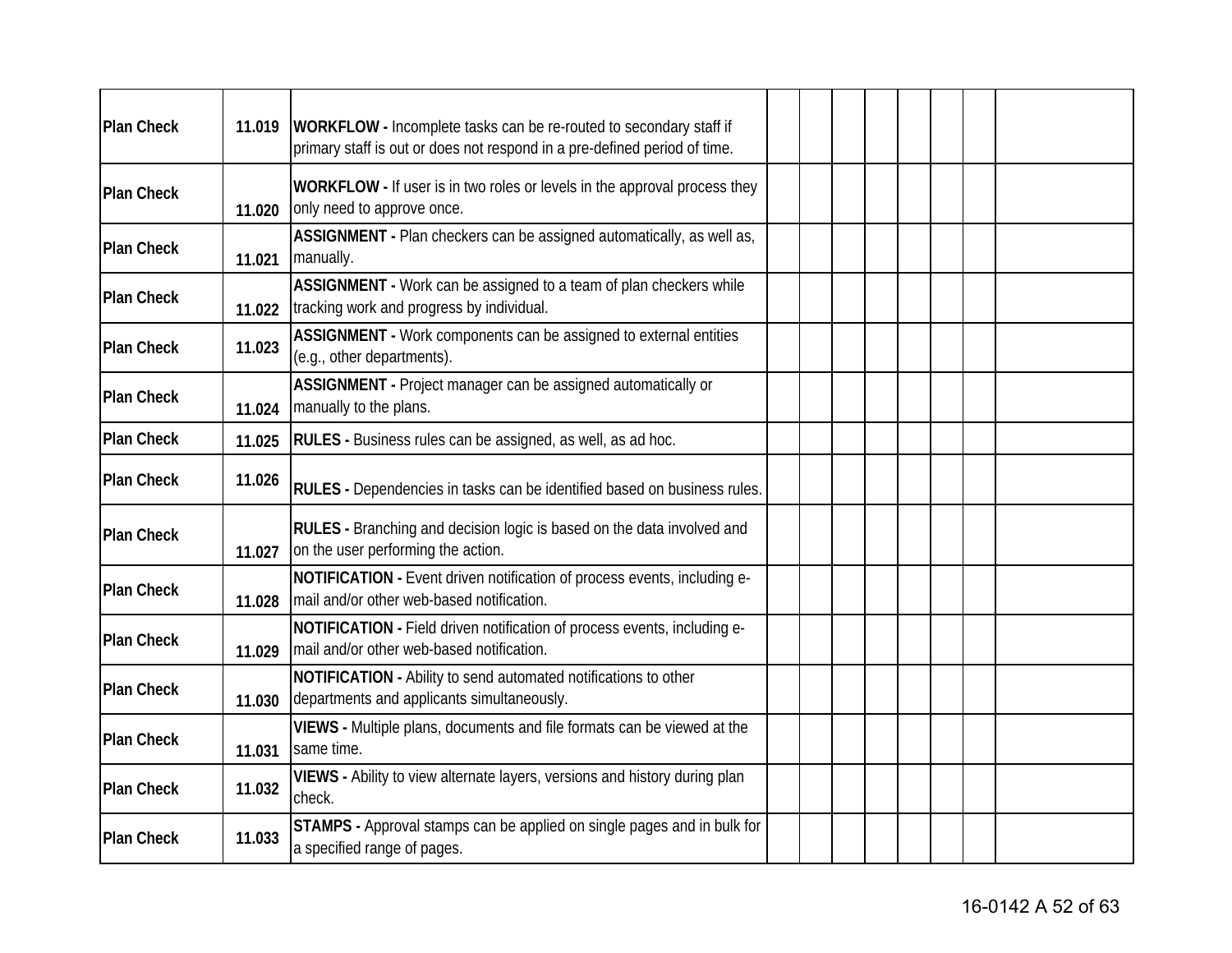| <b>Plan Check</b> | 11.034 | <b>STAMPS</b> - Approval stamp(s) must be secure and NOT able to be copied.                                                                              |  |  |  |  |
|-------------------|--------|----------------------------------------------------------------------------------------------------------------------------------------------------------|--|--|--|--|
| <b>Plan Check</b> | 11.035 | STAMPS - Approval stamp(s) must be customizable for each department.                                                                                     |  |  |  |  |
| <b>Plan Check</b> | 11.036 | TRACKING - Ability to track plan review cycle times.                                                                                                     |  |  |  |  |
| <b>Plan Check</b> | 11.037 | TRACKING - Ability to track number of plan cycles.                                                                                                       |  |  |  |  |
| <b>Plan Check</b> | 11.038 | TRACKING - Ability to track date when applicants are notified of status<br>updates.                                                                      |  |  |  |  |
| <b>Plan Check</b> | 11.039 | <b>TRACKING</b> - Ability to track different versions of the same edited plan.                                                                           |  |  |  |  |
| <b>Plan Check</b> | 11.040 | <b>CHECKLIST</b> - Ability to create ad-hoc plan check checklist tasks.                                                                                  |  |  |  |  |
| <b>Plan Check</b> | 11.041 | CHECKLIST - Ability to generate standardized checklists based on various<br>criteria.                                                                    |  |  |  |  |
| <b>Plan Check</b> | 11.042 | META-DATA - Ability to sort drawing sheets by meta-data such as drawing<br>type (e.g., architectural, engineering, etc.).                                |  |  |  |  |
| <b>Plan Check</b> | 11.043 | META-DATA - Ability to generate reports/searches/queries using meta-<br>data.                                                                            |  |  |  |  |
| <b>Plan Check</b> | 11.044 | CONDITIONS OF APPROVAL - Ability to apply project-specific conditions<br>of approval to each address, property, parcel, situs, etc. within that project. |  |  |  |  |
| <b>Plan Check</b> | 11.045 | CONDITIONS OF APPROVAL - Allow conditions of approval to be entered<br>and maintained by multiple departments.                                           |  |  |  |  |
| <b>Plan Check</b> | 11.046 | HISTORY - Ability to show all permit history by address when entering<br>application information.                                                        |  |  |  |  |
| <b>Plan Check</b> |        | RESPONSE REQUIRED - use additional pages as necessary                                                                                                    |  |  |  |  |
| <b>Plan Check</b> | 11.047 | ELECTRONIC PLAN REVIEW - Describe how the document change<br>control process is managed.                                                                 |  |  |  |  |
| <b>Plan Check</b> | 11.048 | WORKFLOW - At what levels can workflow rules be set (e.g., role,<br>position, department)?                                                               |  |  |  |  |
| <b>Plan Check</b> | 11.049 | WORKFLOW - If multiple agency approvals are needed how is this<br>accomplished?                                                                          |  |  |  |  |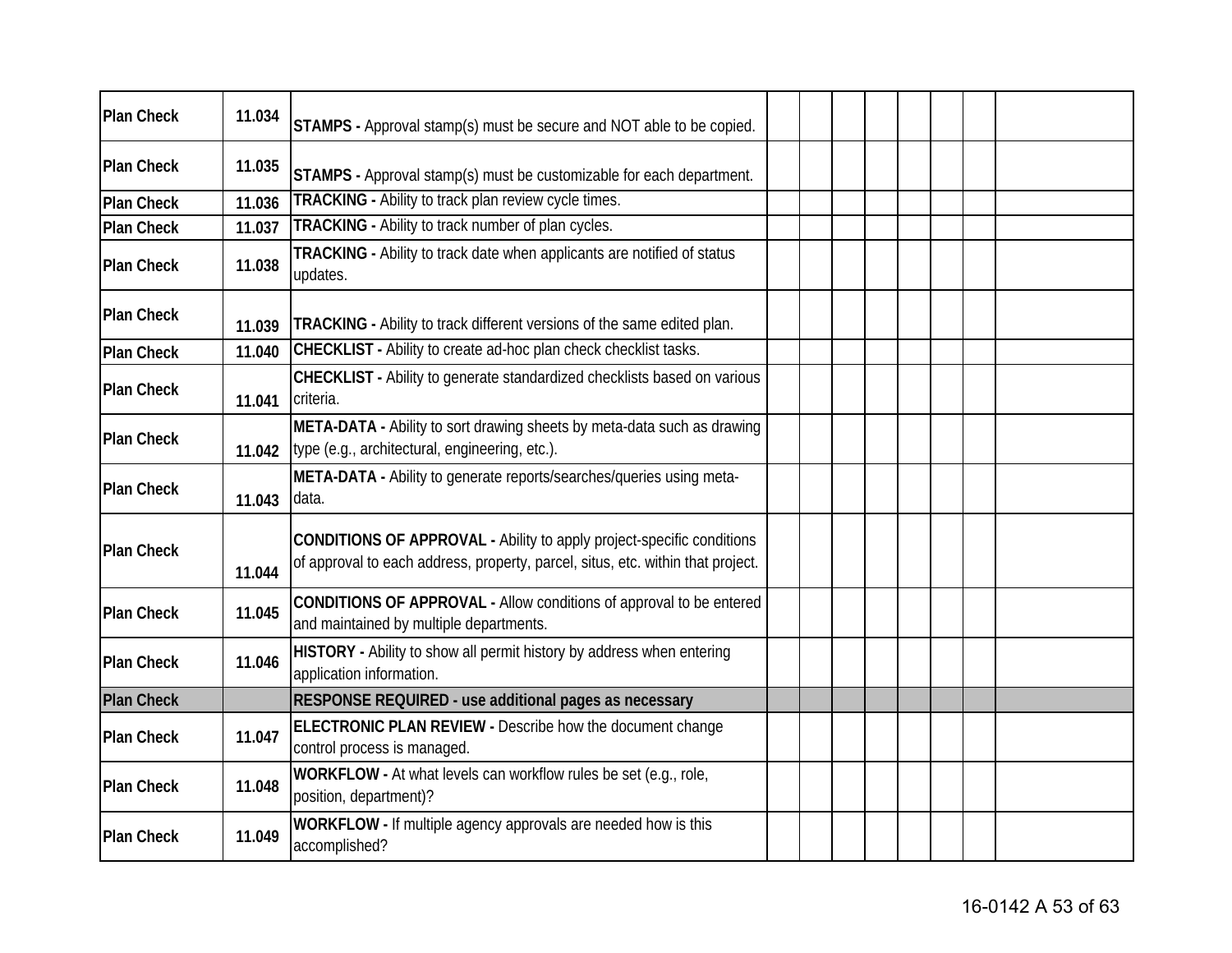| <b>Plan Check</b> | 11.050 | <b>WORKFLOW</b> - How are partial approvals handled to allow some workflow<br>to continue (e.g., issuance of foundation permit)?          |  |  |  |  |
|-------------------|--------|-------------------------------------------------------------------------------------------------------------------------------------------|--|--|--|--|
| <b>Plan Check</b> | 11.051 | <b>STAMPS</b> - How are professional and County stamps applied?                                                                           |  |  |  |  |
| <b>Plan Check</b> | 11.052 | <b>PARENT/CHILD</b> - Supports parent/child relations for projects and sub-<br>projects. List any limitations.                            |  |  |  |  |
| <b>Plan Check</b> | 11.053 | META-DATA - What meta-data elements are captured?                                                                                         |  |  |  |  |
| <b>Plan Check</b> | 11.054 | <b>CONDITIONS OF APPROVAL - Describe how the various conditions of</b><br>approval and mitigation measures are managed.                   |  |  |  |  |
| <b>Plan Check</b> | 11.055 | <b>TECHNOLOGY</b> - What technology is available to ensure the hardcopy<br>construction documents are the latest agency approved version? |  |  |  |  |
| <b>Plan Check</b> | 11.056 | MASTER PLANS - How are master plans processed?                                                                                            |  |  |  |  |
| Plan Check        | 11.057 | CALCULATIONS - How to manage square footage calculations for<br>occupancy, uses, coverage, TRPA regulations, etc.?                        |  |  |  |  |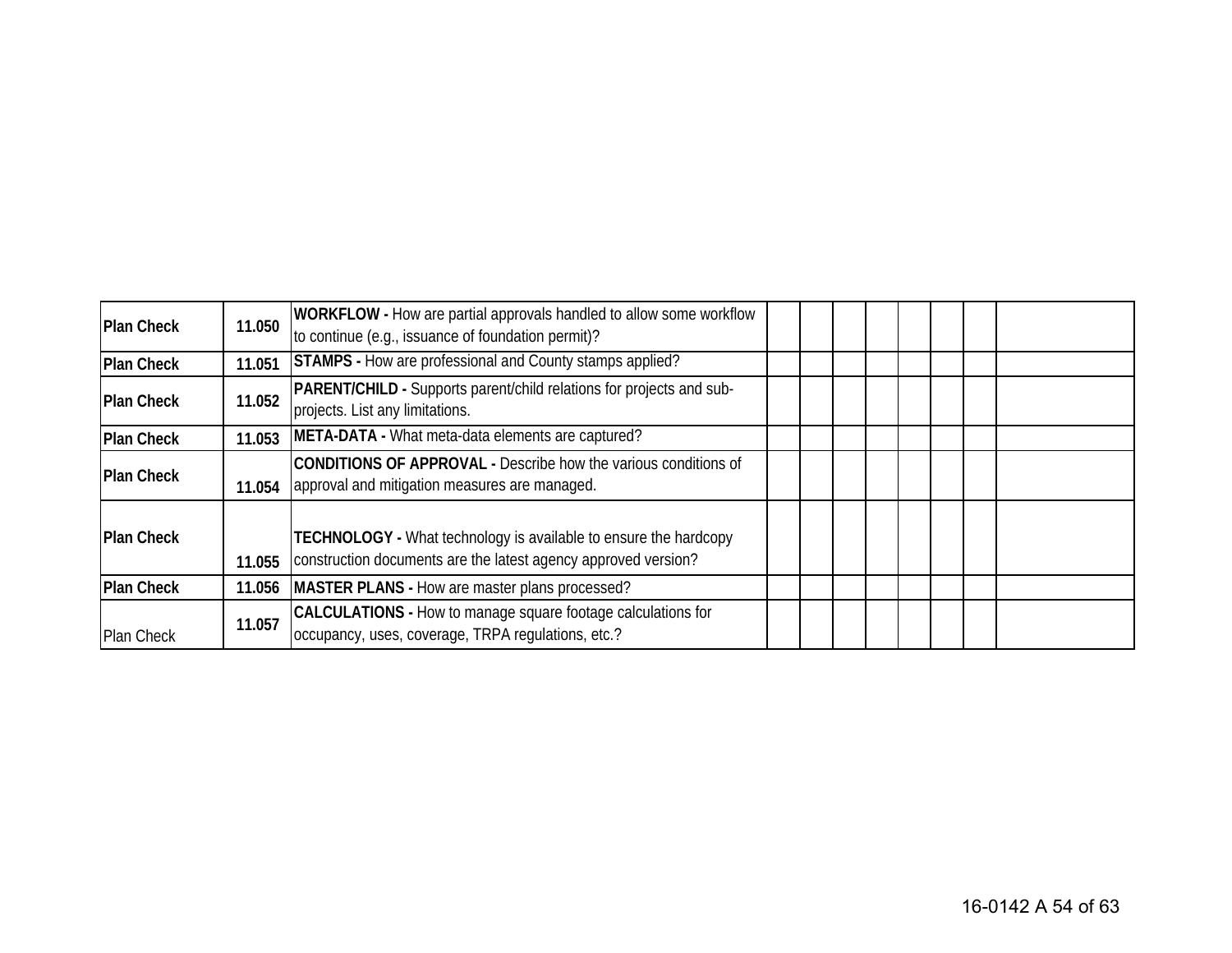|                            |                        | County of El Dorado - Planning, Permitting and Parcel Management System<br><b>Functional Requirements</b>                                                                                                                                                                                            |                    |                      |                 |                      |                              |                      |                            |
|----------------------------|------------------------|------------------------------------------------------------------------------------------------------------------------------------------------------------------------------------------------------------------------------------------------------------------------------------------------------|--------------------|----------------------|-----------------|----------------------|------------------------------|----------------------|----------------------------|
|                            |                        | Please input a "1" in the appropriate column to the right of the feature/function/capability statement. Further explanations, answers, or information<br>regarding 3rd party software and/or modification costs must be provided in the Comments column. Blank rows will be scored as Not Available. |                    |                      |                 |                      |                              |                      |                            |
| Legend:                    |                        |                                                                                                                                                                                                                                                                                                      |                    |                      |                 |                      |                              |                      |                            |
|                            |                        | Standard - Current Available in current software release                                                                                                                                                                                                                                             |                    |                      |                 |                      |                              |                      |                            |
| Standard - Configu         | Requires configuration |                                                                                                                                                                                                                                                                                                      |                    |                      |                 |                      |                              |                      |                            |
| Standard - Next Re         |                        | Guaranteed available in next release of software                                                                                                                                                                                                                                                     |                    |                      |                 |                      |                              |                      |                            |
| <b>Report Writer</b>       |                        | Report Writer function through Standard Reports or Ad Hoc Report Writer                                                                                                                                                                                                                              |                    |                      |                 |                      |                              |                      |                            |
|                            |                        | 3rd-Party Applicatio Please estimate general cost estimates in comments not a quote, unless available due to your resell arrangement.                                                                                                                                                                |                    |                      |                 |                      |                              |                      |                            |
| <b>Custom Modificati</b>   |                        | Custom programming by vendor (not meant to be a set-up configuration that is standard process through implementation).                                                                                                                                                                               |                    |                      |                 |                      |                              |                      |                            |
| <b>Not Available</b>       |                        | Not available in current or next release; interfaced/integrated third-party application or through custom modification.                                                                                                                                                                              |                    |                      |                 |                      |                              |                      |                            |
| <b>Application</b>         | Feature Number         | <b>Feature / Function / Capability</b>                                                                                                                                                                                                                                                               | Curren<br>Standard | Standard - Configura | Standard - Next | <b>Report Writer</b> | <b>3rd-Party Application</b> | <b>Not Available</b> | <b>Comments or Answers</b> |
| Integration -<br>Interface | 12.000                 | Integration - Interface - Conversion                                                                                                                                                                                                                                                                 |                    |                      |                 |                      |                              |                      |                            |
| Integration -<br>Interface | 12.001                 | STATE LICENSES BOARD - Integrate permit application with the California<br>Contractors State License Board and populate fields in permit module (e.g.<br>contractor licenses, license status, insurance, bond, etc.).                                                                                |                    |                      |                 |                      |                              |                      |                            |
| Integration -<br>Interface | 12.002                 | STATE ENGINEERS BOARD - Integrate permit application with the California<br>Professional Engineers Board and populate fields in permit module (e.g. licenses,<br>license status, insurance, etc.).                                                                                                   |                    |                      |                 |                      |                              |                      |                            |
| Integration -<br>Interface | 12.003                 | STATE LAND SURVEYORS BOARD - Integrate permit application with the<br>California Land Surveyors Board and populate fields in permit module (e.g.<br>licenses, license status, insurance, etc.).                                                                                                      |                    |                      |                 |                      |                              |                      |                            |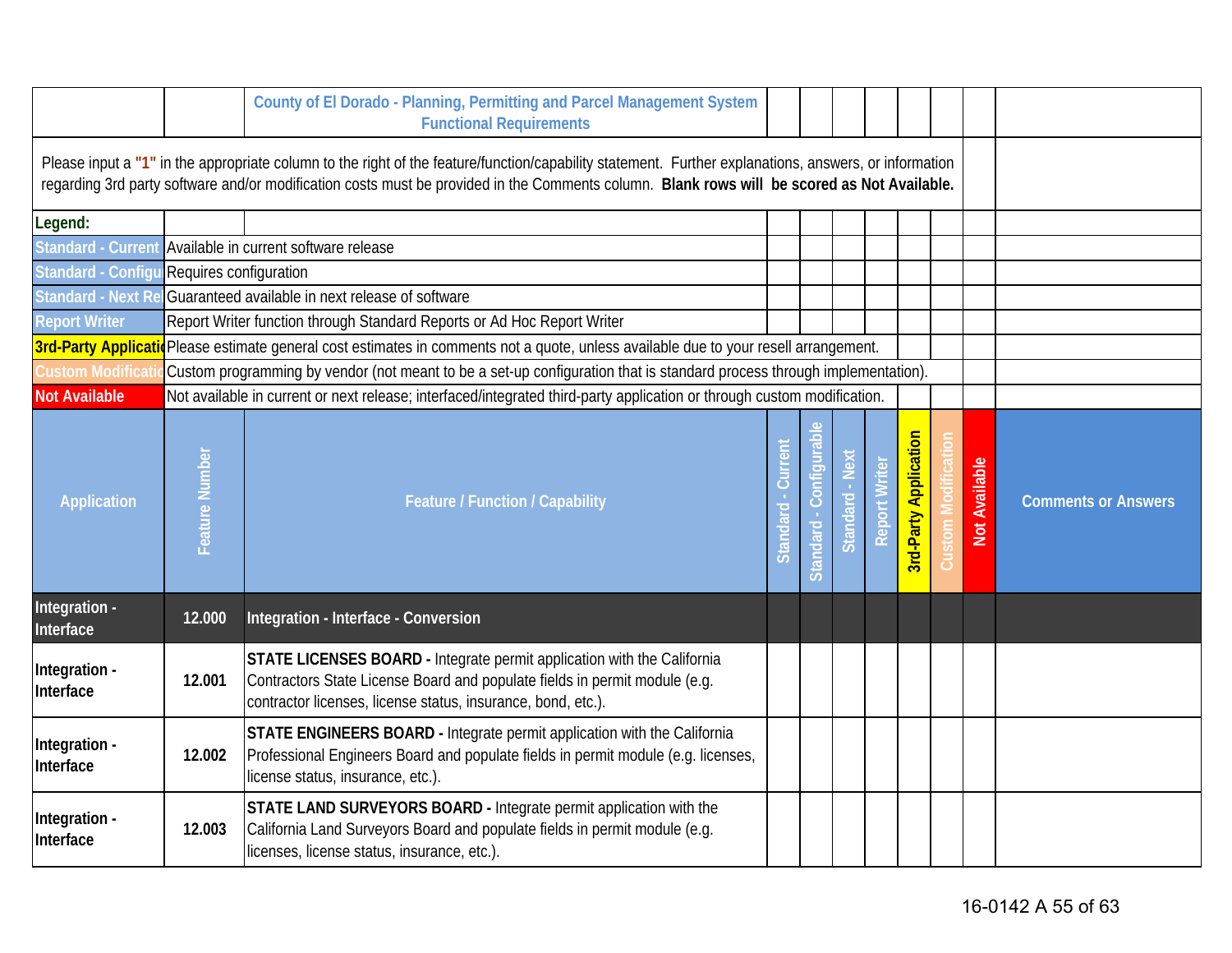| Integration -<br>Interface | 12.004 | STATE ARCHITECTS BOARD - Integrate permit application with the California<br>Architects Board and populate fields in permit module (e.g. licenses, license<br>status, insurance, etc.).                                                   |  |  |  |  |
|----------------------------|--------|-------------------------------------------------------------------------------------------------------------------------------------------------------------------------------------------------------------------------------------------|--|--|--|--|
| Integration -<br>Interface | 12.005 | COUNTY ASSESSORS - Ability to access County Assessor records directly from<br>within the application.                                                                                                                                     |  |  |  |  |
| Integration -<br>Interface | 12.006 | COUNTY TAX COLLECTOR - Ability to access County Tax Collector records<br>directly from within the application.                                                                                                                            |  |  |  |  |
| Integration -<br>Interface | 12.007 | COUNTY SURVEYOR - Ability to access County Surveyor records directly from<br>within the application.                                                                                                                                      |  |  |  |  |
| Integration -<br>Interface | 12.008 | COUNTY FINANCIAL SYSTEM - Ability to access records directly within the<br>application.                                                                                                                                                   |  |  |  |  |
| Integration -<br>Interface | 12.009 | <b>GENERAL LEDGER</b> - Ability to generate journal entries to the general ledger for<br>any invoices generated and revenues received, including all fees and credits.                                                                    |  |  |  |  |
| Integration -<br>Interface | 12.010 | ACCOUNTS RECEIVABLE - Provide for receipt validation of Accounts Receivable<br>accounts.                                                                                                                                                  |  |  |  |  |
| Integration -<br>Interface | 12.011 | ACCOUNTS PAYABLE - Provide integration with accounts payable for deposit<br>account refund payments.                                                                                                                                      |  |  |  |  |
| Integration -<br>Interface | 12.012 | MICROSOFT OFFICE - Provide integration to Microsoft Office for word<br>processing, spreadsheets, presentations, database management, etc.                                                                                                 |  |  |  |  |
| Integration -<br>Interface | 12.013 | ESRI / ArcGIS 10.1 - Provide integration for situs addresses, parcel information,<br>jurisdictional layers, parcel constraints, parcel base, aerial/imagery and all other<br>existing GIS layers managed by the County Surveyor's Office. |  |  |  |  |
| Integration -<br>Interface | 12.014 | WEBXTENDER - Ability to convert scanned data.                                                                                                                                                                                             |  |  |  |  |
| Integration -<br>Interface | 12.015 | GOOGLE - Interface for use of calendars, Gmail and maps.                                                                                                                                                                                  |  |  |  |  |
| Integration -<br>Interface | 12.016 | <b>ENVISION</b> - Interface for septic and sewer data.                                                                                                                                                                                    |  |  |  |  |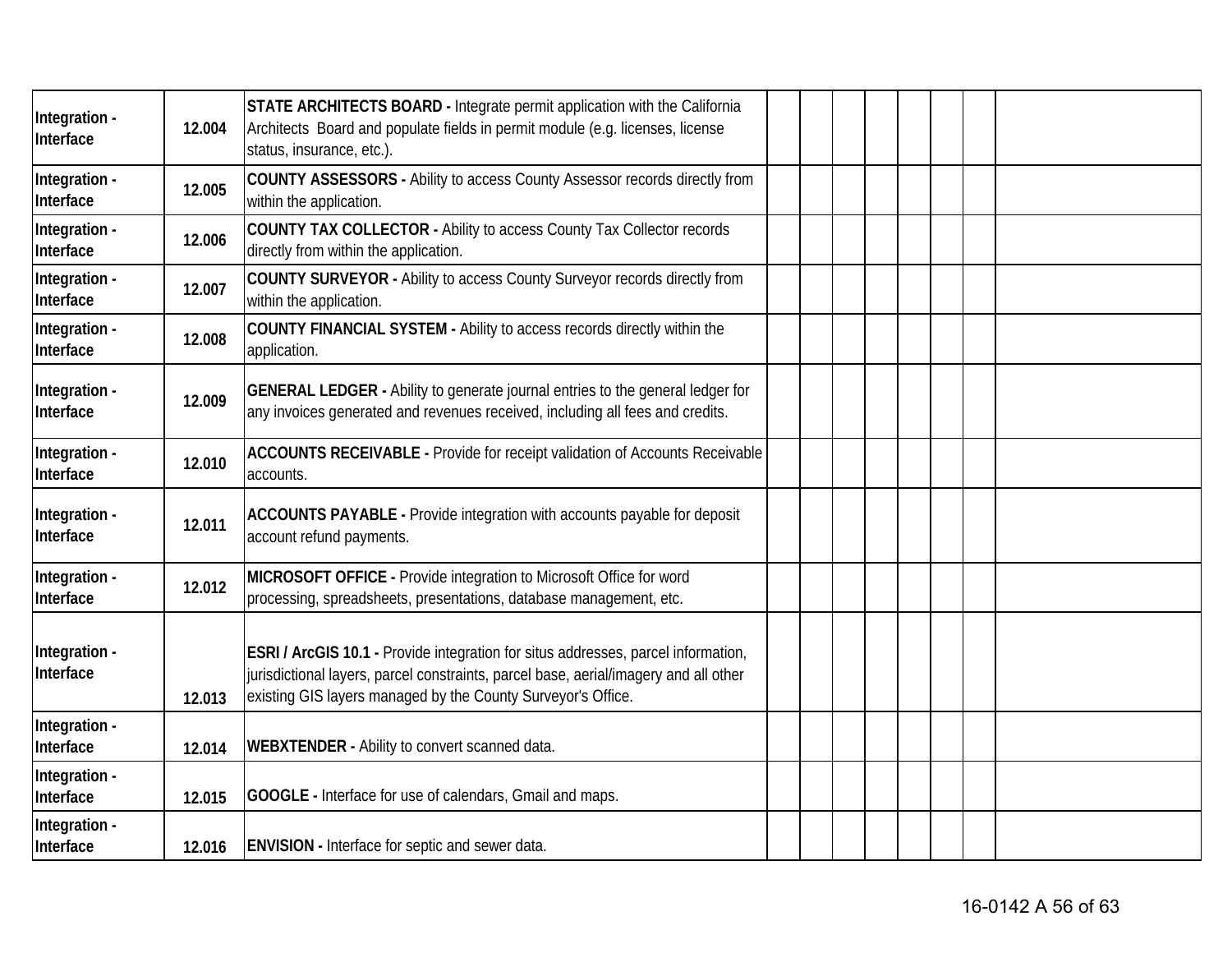| Integration -<br>Interface | 12.017 | LEGISTAR - Interface for Board and Planning Commission calendars and<br>agendas.                                                                                            |  |  |  |  |
|----------------------------|--------|-----------------------------------------------------------------------------------------------------------------------------------------------------------------------------|--|--|--|--|
| Integration -<br>Interface | 12.018 | <b>CREDIT/DEBIT CARD - Ability to process credit, debit and e-check payments.</b>                                                                                           |  |  |  |  |
| Integration -<br>Interface |        | <b>RESPONSE REQUIRED - use additional pages as necessary</b>                                                                                                                |  |  |  |  |
| Integration -<br>Interface | 12.019 | <b>ELECTRONIC DOCUMENT MANAGEMENT SYSTEM - Identify which Electronic</b><br>Document Management System is used.                                                             |  |  |  |  |
| Integration -<br>Interface | 12.020 | <b>ELECTRONIC PLAN CHECK SYSTEM - Identify which Electronic Plan Check</b><br>System is used.                                                                               |  |  |  |  |
| Integration -<br>Interface | 12.021 | IVR - Ability to integrate with an interactive voice response system for inspection<br>scheduling, status updates, and payments, at a minimum. Please list IVR<br>partners. |  |  |  |  |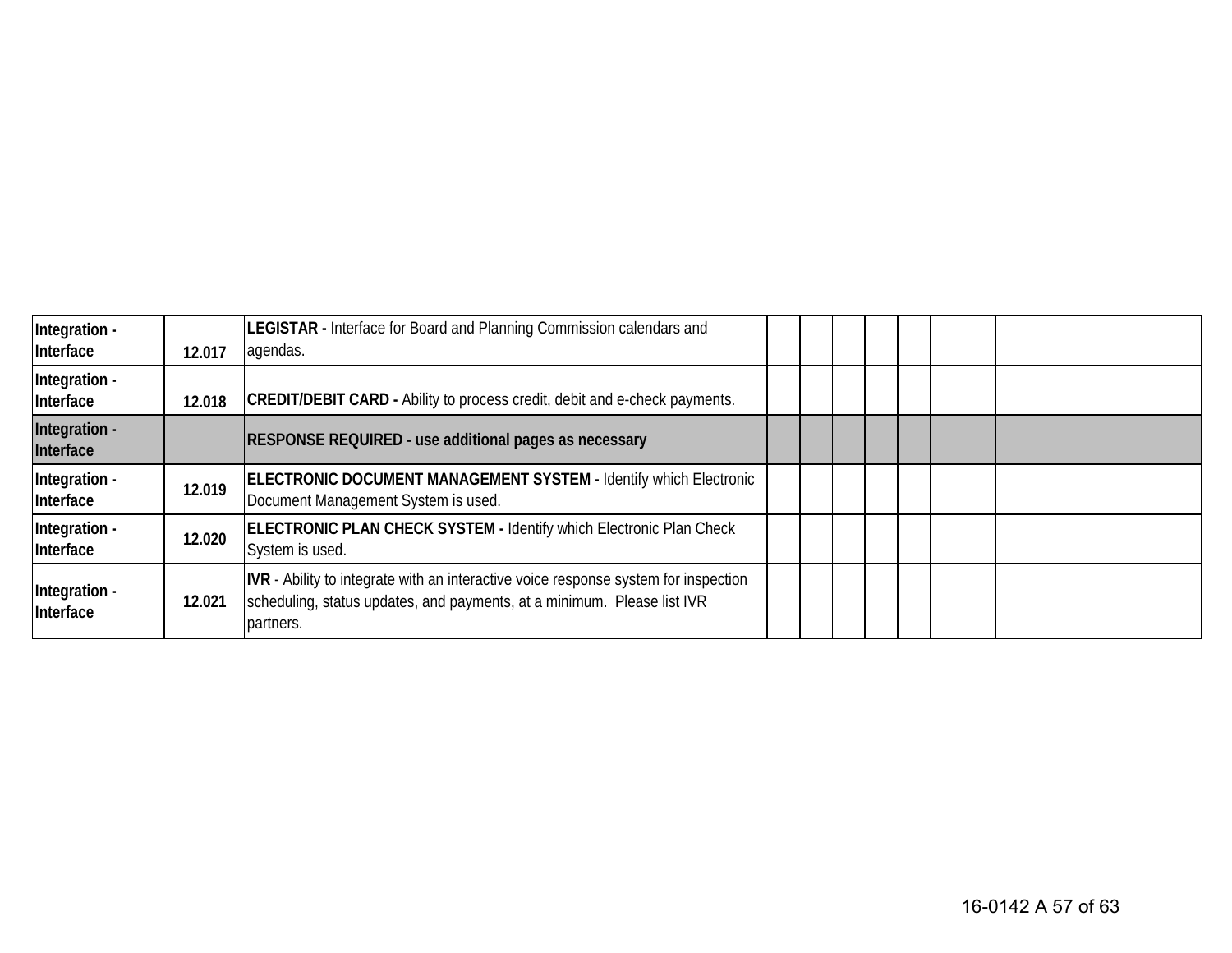|                            |                        | County of El Dorado - Planning, Permitting and Parcel Management System<br><b>Functional Requirements</b>                                                                                                                                                                                            |                              |                           |                   |                              |                   |                      |                            |
|----------------------------|------------------------|------------------------------------------------------------------------------------------------------------------------------------------------------------------------------------------------------------------------------------------------------------------------------------------------------|------------------------------|---------------------------|-------------------|------------------------------|-------------------|----------------------|----------------------------|
|                            |                        | Please input a "1" in the appropriate column to the right of the feature/function/capability statement. Further explanations, answers, or information regarding 3rd party software and/or<br>modification costs must be provided in the Comments column. Blank rows will be scored as Not Available. |                              |                           |                   |                              |                   |                      |                            |
| Legend:                    |                        |                                                                                                                                                                                                                                                                                                      |                              |                           |                   |                              |                   |                      |                            |
| <b>Standard - Current</b>  |                        | Available in current software release                                                                                                                                                                                                                                                                |                              |                           |                   |                              |                   |                      |                            |
| <b>Standard - Configur</b> | Requires configuration |                                                                                                                                                                                                                                                                                                      |                              |                           |                   |                              |                   |                      |                            |
| <b>Standard - Next Re</b>  |                        | Guaranteed available in next release of software                                                                                                                                                                                                                                                     |                              |                           |                   |                              |                   |                      |                            |
| <b>Report Writer</b>       |                        | Report Writer function through Standard Reports or Ad Hoc Report Writer                                                                                                                                                                                                                              |                              |                           |                   |                              |                   |                      |                            |
|                            |                        | 3rd-Party Applicatio Please estimate general cost estimates in comments not a quote, unless available due to your resell arrangement.                                                                                                                                                                |                              |                           |                   |                              |                   |                      |                            |
| <b>Custom Modificati</b>   |                        | Custom programming by vendor (not meant to be a set-up configuration that is standard process through implementation).                                                                                                                                                                               |                              |                           |                   |                              |                   |                      |                            |
| <b>Not Available</b>       |                        | Not available in current or next release; interfaced/integrated third-party application or through custom modification.                                                                                                                                                                              |                              |                           |                   |                              |                   |                      |                            |
| <b>Application</b>         | Feature Number         | <b>Feature / Function / Capability</b>                                                                                                                                                                                                                                                               | ēξ<br>Cur<br><b>Standard</b> | $\omega$<br><b>Standa</b> | $\circ$<br>Report | <b>3rd-Party Application</b> | <b>Custom Moo</b> | <b>Not Available</b> | <b>Comments or Answers</b> |
| GIS                        | 13.000                 | <b>GIS INTEGRATION</b>                                                                                                                                                                                                                                                                               |                              |                           |                   |                              |                   |                      |                            |
| <b>GIS</b>                 | 13.001                 | <b>INTERFACE</b> - Interface to GIS mapping products that support ESRI formats.                                                                                                                                                                                                                      |                              |                           |                   |                              |                   |                      |                            |
| GIS                        | 13.002                 | <b>INTERFACE</b> - Ability to find any parcel on a map by address or parcel number and<br>drill down to all related information, flags, permits, documents, photos, conditions,<br>GIS layers, etc.                                                                                                  |                              |                           |                   |                              |                   |                      |                            |
| <b>GIS</b>                 | 13.003                 | <b>INFORMATION FROM MAP - Ability to select a parcel or group of parcels from a</b><br>GIS map and drill-down to detailed information.                                                                                                                                                               |                              |                           |                   |                              |                   |                      |                            |
| <b>GIS</b>                 | 13.004                 | INFORMATION FROM TABLE - Ability to select a parcel or group of parcels from<br>a GIS map and display data in a table format.                                                                                                                                                                        |                              |                           |                   |                              |                   |                      |                            |
| <b>GIS</b>                 | 13.005                 | VIEW MASTER RECORD LOCATION INFORMATION ON MAP - Ability to view a<br>map by location for a planning project, permit, inspection, code enforcement case,<br>etc                                                                                                                                      |                              |                           |                   |                              |                   |                      |                            |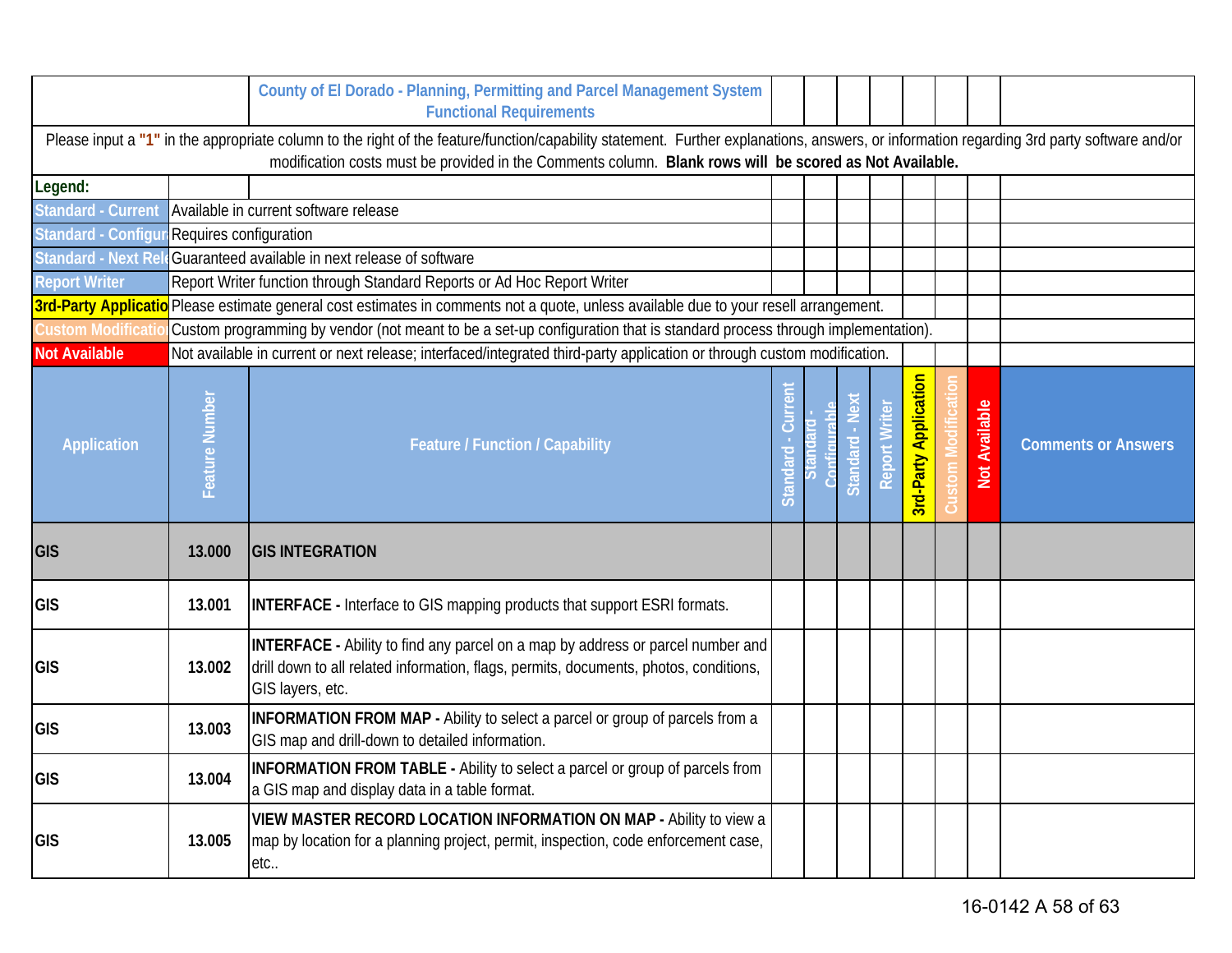| GIS        | 13.006 | VIEWING ACTIVITY ON MAP - Provide the ability to display locations on an<br>interactive map by activity type/status (e.g., permits by status [open/closed, type],<br>planning project, code cases [open/closed, type], etc.). |  |  |  |  |
|------------|--------|-------------------------------------------------------------------------------------------------------------------------------------------------------------------------------------------------------------------------------|--|--|--|--|
| GIS        | 13.007 | <b>BUFFERING</b> - Ability to select based on a buffer feature on the map.                                                                                                                                                    |  |  |  |  |
| <b>GIS</b> | 13.008 | LOCATION SEARCHES - Ability to search for locations by anything on the map:<br>an address, a location, a name, an intersection, a customer account number,<br>parcel number, etc.                                             |  |  |  |  |
| GIS        | 13.009 | <b>QUERYING DATABASE ATTRIBUTES - Provides ability to generate user-defined</b><br>maps showing any queried parcel attributes.                                                                                                |  |  |  |  |
| <b>GIS</b> | 13.010 | BI-DIRECTIONAL INTERFACING - Interface between GIS and other vendor<br>modules should be bi-directional.                                                                                                                      |  |  |  |  |
| GIS        | 13.011 | BI-DIRECTIONAL INTERFACING - The ability to query, view, and interact with<br>location data with a spatial location and display them in a GIS viewer.                                                                         |  |  |  |  |
| GIS        | 13.012 | GIS DATA SYNCHRONIZATION - Provides ability to synchronize any changes<br>from GIS to update related parcel/location data.                                                                                                    |  |  |  |  |
| GIS        | 13.013 | PROPERTY DESIGNATIONS - Ability to manage unlimited property designations<br>and restrictions.                                                                                                                                |  |  |  |  |
| GIS        | 13.014 | ZONING INFORMATION - Provide for the inclusion of multiple pieces of zoning<br>information by parcel.                                                                                                                         |  |  |  |  |
| GIS        | 13.015 | GENERAL PLAN INFORMATION - Ability to include multiple land use and overlay<br>designations per parcel.                                                                                                                       |  |  |  |  |
| GIS        | 13.016 | COORDINATES - Ability to associate latitude and longitude to a project, location,<br>point, line, etc.                                                                                                                        |  |  |  |  |
| GIS        | 13.017 | COORDINATES - Must be able to interpret latitude and longitude to local state<br>plan coordinates.                                                                                                                            |  |  |  |  |
| <b>GIS</b> | 13.018 | INQUIRY - Provide the capability to query acreage, parcel numbers, project/case<br>numbers, etc., for specific geographic areas.                                                                                              |  |  |  |  |
| GIS        | 13.019 | GIS MAP INQUIRY - Ability to plot geographic planning on the map including all<br>associated parcels.                                                                                                                         |  |  |  |  |
|            | 13.020 | META-DATA - Ability to generate reports using meta-data.                                                                                                                                                                      |  |  |  |  |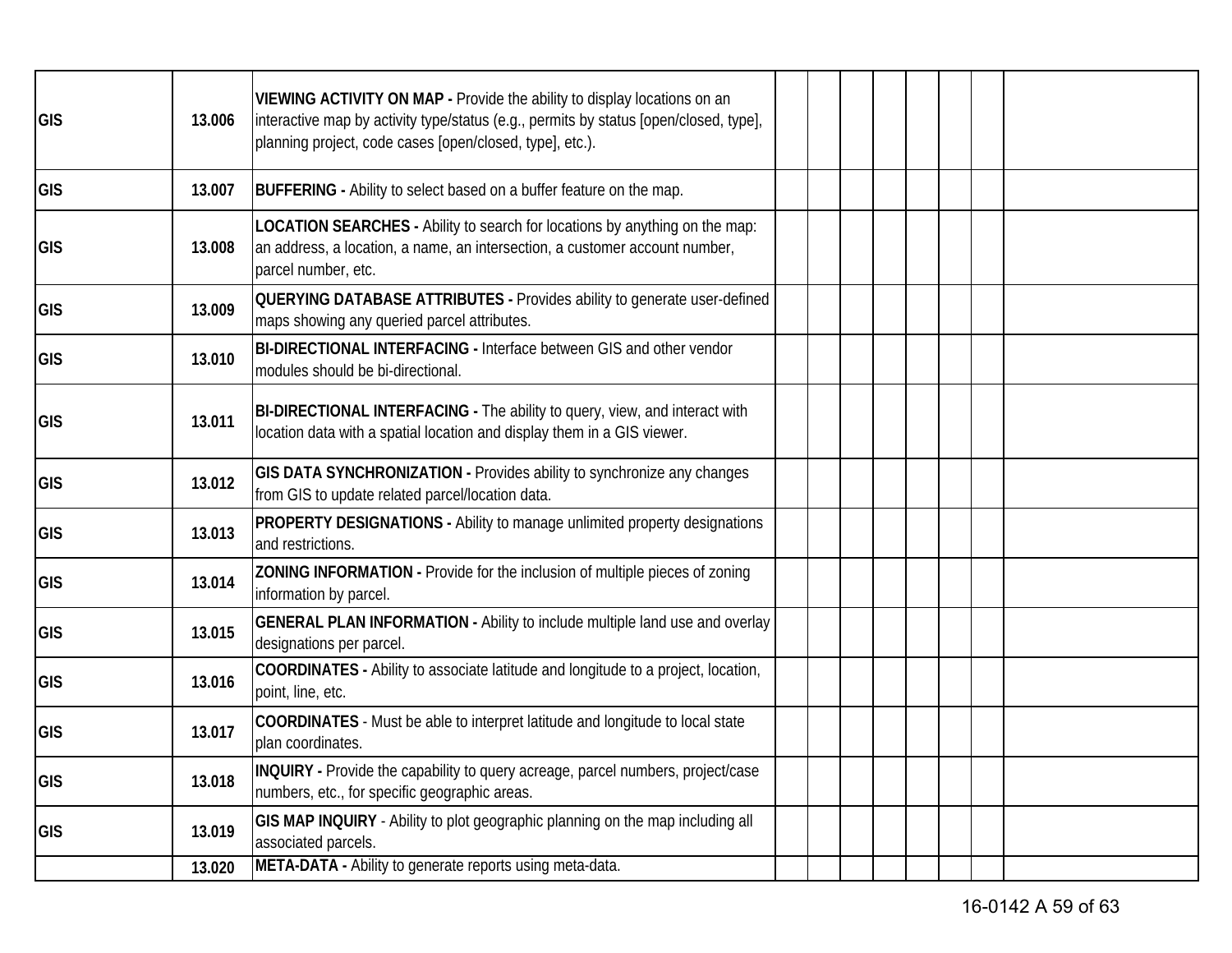| GIS         |        | <b>RESPONSE REQUIRED - use additional pages as necessary</b>                          |  |  |  |  |
|-------------|--------|---------------------------------------------------------------------------------------|--|--|--|--|
| <b>GIS</b>  | 13.021 | META-DATA - What meta-data elements are captured?                                     |  |  |  |  |
| <b>IGIS</b> |        | 13.022   POSITIONING COORDINATES - How does the system use GPS coordinates?           |  |  |  |  |
| <b>GIS</b>  |        | 13.023 <b>DISPLAY MAP</b> - How flexible is the symbology?                            |  |  |  |  |
| <b>GIS</b>  | 13.024 | <b>BUFFERING</b> - How do the results of buffering and searching initiate a workflow? |  |  |  |  |
| <b>GIS</b>  | 13.025 | <b>BUFFERING</b> - How can the results of buffering be used?                          |  |  |  |  |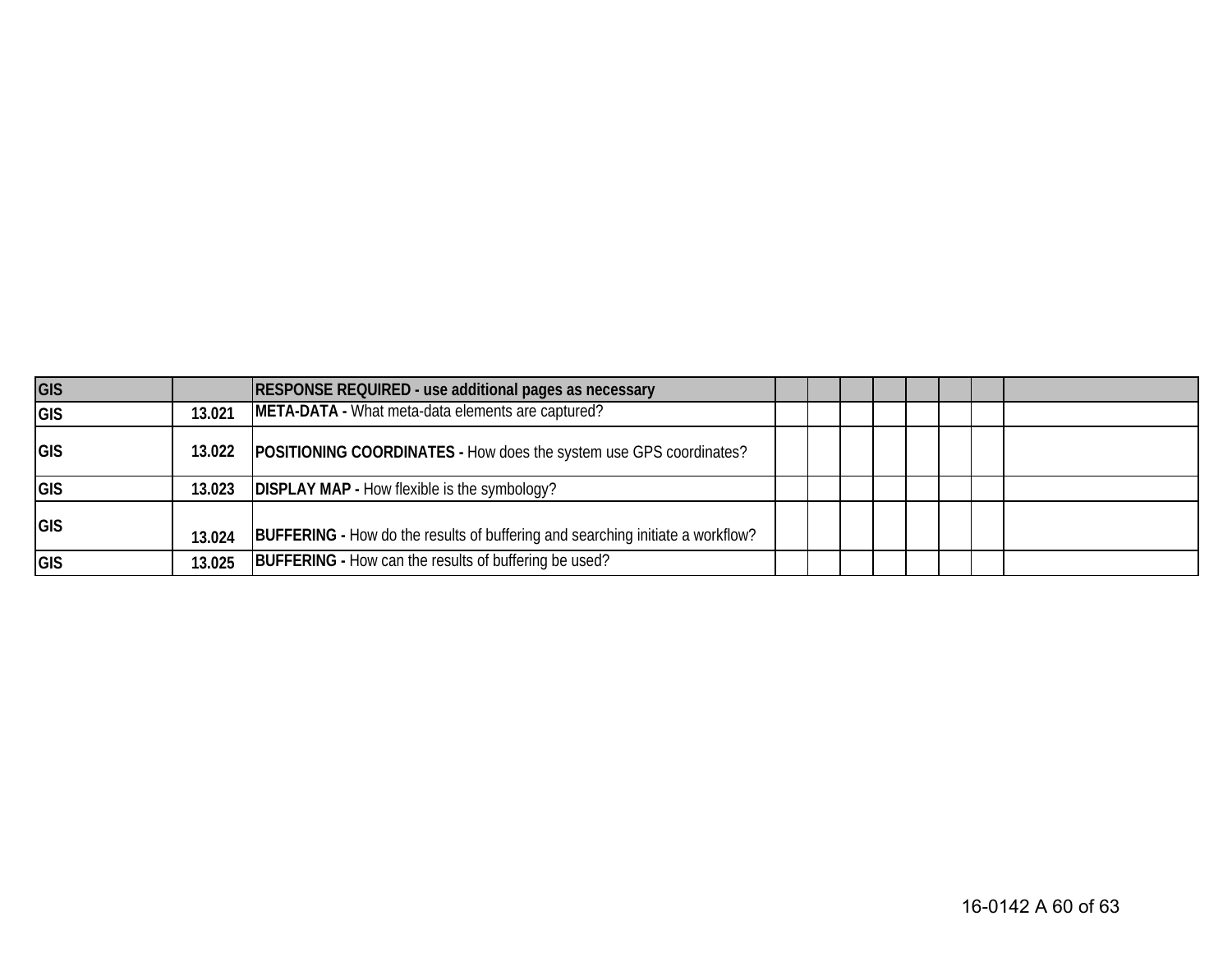|                                |                        | County of El Dorado - Planning, Permitting and Parcel Management System<br><b>Functional Requirements</b>                                                                                                                                                                                            |      |                 |          |                              |                         |                            |
|--------------------------------|------------------------|------------------------------------------------------------------------------------------------------------------------------------------------------------------------------------------------------------------------------------------------------------------------------------------------------|------|-----------------|----------|------------------------------|-------------------------|----------------------------|
|                                |                        | Please input a "1" in the appropriate column to the right of the feature/function/capability statement. Further explanations, answers, or information regarding 3rd party software and/or modification costs<br>must be provided in the Comments column. Blank rows will be scored as Not Available. |      |                 |          |                              |                         |                            |
| Legend:                        |                        |                                                                                                                                                                                                                                                                                                      |      |                 |          |                              |                         |                            |
| <b>Standard - Current</b>      |                        | Available in current software release                                                                                                                                                                                                                                                                |      |                 |          |                              |                         |                            |
| Standard - Configurable        | Requires configuration |                                                                                                                                                                                                                                                                                                      |      |                 |          |                              |                         |                            |
| <b>Standard - Next Release</b> |                        | Guaranteed available in next release of software                                                                                                                                                                                                                                                     |      |                 |          |                              |                         |                            |
| <b>Report Writer</b>           |                        | Report Writer function through Standard Reports or Ad Hoc Report Writer                                                                                                                                                                                                                              |      |                 |          |                              |                         |                            |
| <b>3rd-Party Application</b>   |                        | Please estimate general cost estimates in comments not a quote, unless available due to your resell arrangement.                                                                                                                                                                                     |      |                 |          |                              |                         |                            |
| <b>Custom Modification</b>     |                        | Custom programming by vendor (not meant to be a set-up configuration that is standard process through implementation).                                                                                                                                                                               |      |                 |          |                              |                         |                            |
| <b>Not Available</b>           |                        | Not available in current or next release; interfaced/integrated third-party application or through custom modification.                                                                                                                                                                              |      |                 |          |                              |                         |                            |
| <b>Application</b>             | Feature Number         | <b>Feature / Function / Capability</b>                                                                                                                                                                                                                                                               | Stan | <b>Standard</b> | Standard | <b>3rd-Party Application</b> | <b>Available</b><br>Not | <b>Comments or Answers</b> |
| Security                       | 14.000                 | <b>SECURITY</b>                                                                                                                                                                                                                                                                                      |      |                 |          |                              |                         |                            |
| <b>Security</b>                | 14.001                 | PERSON/ENTITY - Ability to maintain central person/entity record identification<br>information throughout all modules.                                                                                                                                                                               |      |                 |          |                              |                         |                            |
| <b>Security</b>                | 14.002                 | SINGLE SIGN-ON - ACTIVE DIRECTORY - Support of Single Sign-on and Active<br>Directory.                                                                                                                                                                                                               |      |                 |          |                              |                         |                            |
| Security                       | 14.003                 | SECURITY ACCESS AUDIT TRAIL - Maintain the date of last password change for<br>each user.                                                                                                                                                                                                            |      |                 |          |                              |                         |                            |
| <b>Security</b>                | 14.004                 | PASSWORD RECOVERY - Provide users self-password recovery capability.                                                                                                                                                                                                                                 |      |                 |          |                              |                         |                            |
| <b>Security</b>                | 14.005                 | PASSWORD ENCRYPTION - Provide password encryption.                                                                                                                                                                                                                                                   |      |                 |          |                              |                         |                            |
| <b>Security</b>                | 14.006                 | <b>RESTRICT SECURITY ACCESS OF SELECTED TRANSACTIONS - Restrict entry</b><br>of certain transactions by user ID.                                                                                                                                                                                     |      |                 |          |                              |                         |                            |
| <b>Security</b>                | 14.007                 | <b>CREATE SECURITY PROFILE BY COPYING EXISTING PROFILE - Allow</b><br>creation of new user rights by copying another user's right levels with the ability to<br>modify the rights.                                                                                                                   |      |                 |          |                              |                         |                            |

A - Feature Functions **16-208-019 Planning, Permitting, Parcel Processing (P3) Software Functional RQ's** Page 50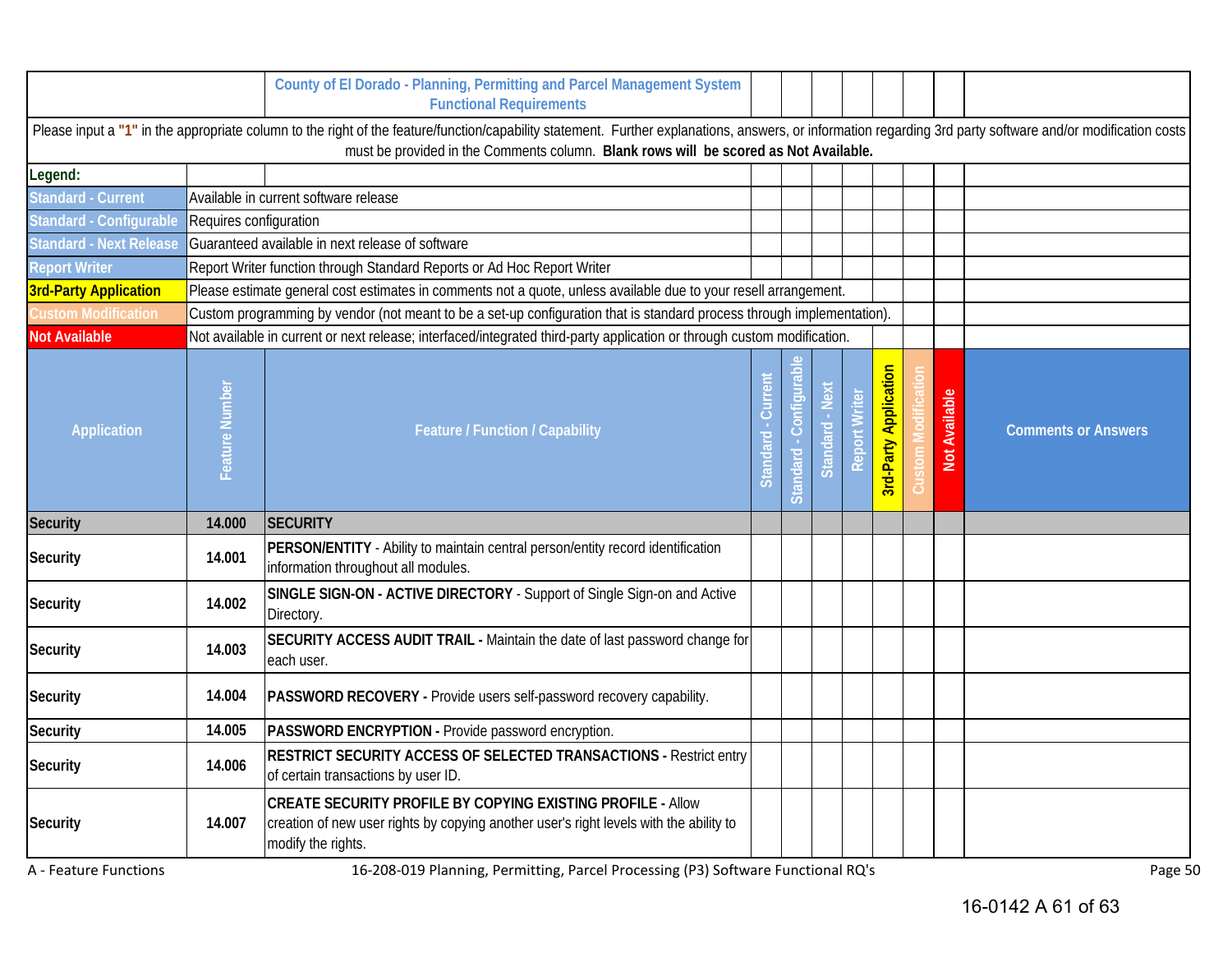| <b>Security</b> | 14.008 | SECURITY ACCESS CONTROL - Assign view only access to specific user profiles.                                                                                 |  |  |  |  |
|-----------------|--------|--------------------------------------------------------------------------------------------------------------------------------------------------------------|--|--|--|--|
| <b>Security</b> | 14.009 | SECURITY ACCESS CONTROL - Restrict view to confidential information but<br>provide full add/change/delete capabilities to other information by user profile. |  |  |  |  |
| <b>Security</b> | 14.010 | SECURITY ACCESS - Ability to update and inquire within the program into any<br>record, provided user has the proper authorization.                           |  |  |  |  |
| <b>Security</b> | 14.011 | SENSITIVE INFORMATION - System will mask user identified sensitive<br>information.                                                                           |  |  |  |  |
| Security        |        | SECURITY ACCESS - Able to provide security at the following levels:                                                                                          |  |  |  |  |
| Security        | 14.012 | Enterprise                                                                                                                                                   |  |  |  |  |
| <b>Security</b> | 14.013 | Department/Agency                                                                                                                                            |  |  |  |  |
| Security        | 14.014 | <b>Division</b>                                                                                                                                              |  |  |  |  |
| Security        | 14.015 | Role/Position                                                                                                                                                |  |  |  |  |
| <b>Security</b> | 14.016 | User                                                                                                                                                         |  |  |  |  |
| <b>Security</b> |        | <b>SECURITY ACCESS - Security settings can be set for:</b>                                                                                                   |  |  |  |  |
| Security        | 14.017 | Global                                                                                                                                                       |  |  |  |  |
| Security        | 14.018 | Module                                                                                                                                                       |  |  |  |  |
| <b>Security</b> | 14.019 | Screen and menu                                                                                                                                              |  |  |  |  |
| <b>Security</b> | 14.020 | Report                                                                                                                                                       |  |  |  |  |
| Security        | 14.021 | Record                                                                                                                                                       |  |  |  |  |
| <b>Security</b> | 14.022 | Field                                                                                                                                                        |  |  |  |  |
| <b>Security</b> |        | ACCESS - System administrator can set a user security profile to define a user's<br>authorization to:                                                        |  |  |  |  |
| Security        | 14.023 | Log on                                                                                                                                                       |  |  |  |  |
| Security        | 14.024 | Add data                                                                                                                                                     |  |  |  |  |
| Security        | 14.025 | Delete data                                                                                                                                                  |  |  |  |  |
| Security        | 14.026 | Change data                                                                                                                                                  |  |  |  |  |
| <b>Security</b> | 14.027 | View data                                                                                                                                                    |  |  |  |  |
| <b>Security</b> | 14.028 | AUDIT - Audit trail of all changes to file (changed from, date/time stamp, user that<br>changed record).                                                     |  |  |  |  |
| <b>Security</b> | 14.029 | RECORD RETENTION - Ability to allow the County to define record retention<br>periods, specific to individual record categories.                              |  |  |  |  |